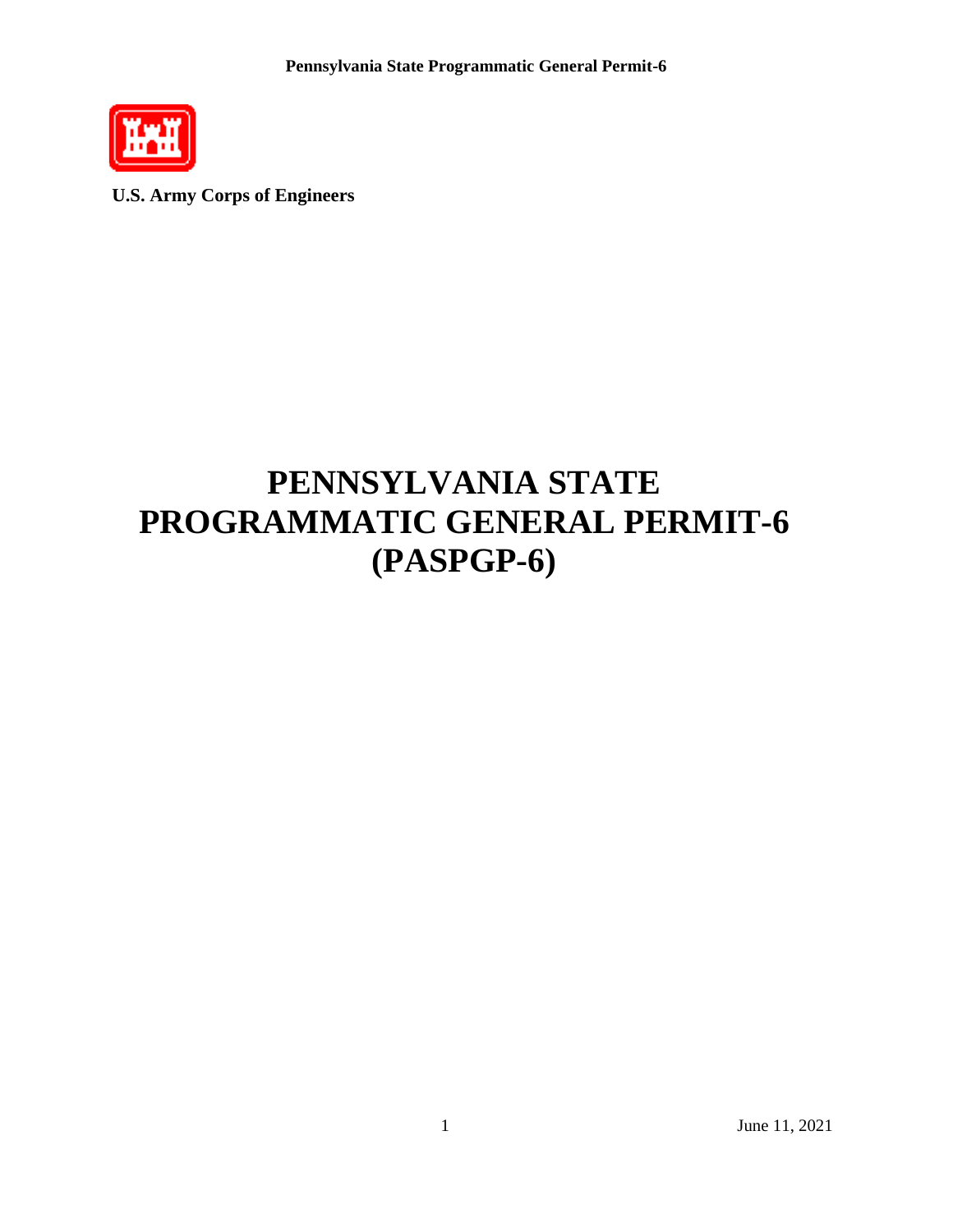## Table of Contents

| C. Non-Reporting Criteria for Endangered Species Act (ESA) Compliance 8 |
|-------------------------------------------------------------------------|
| Part IV – Procedures                                                    |
|                                                                         |
|                                                                         |
|                                                                         |
| Part VI – Miscellaneous Provisions:                                     |
|                                                                         |
|                                                                         |
|                                                                         |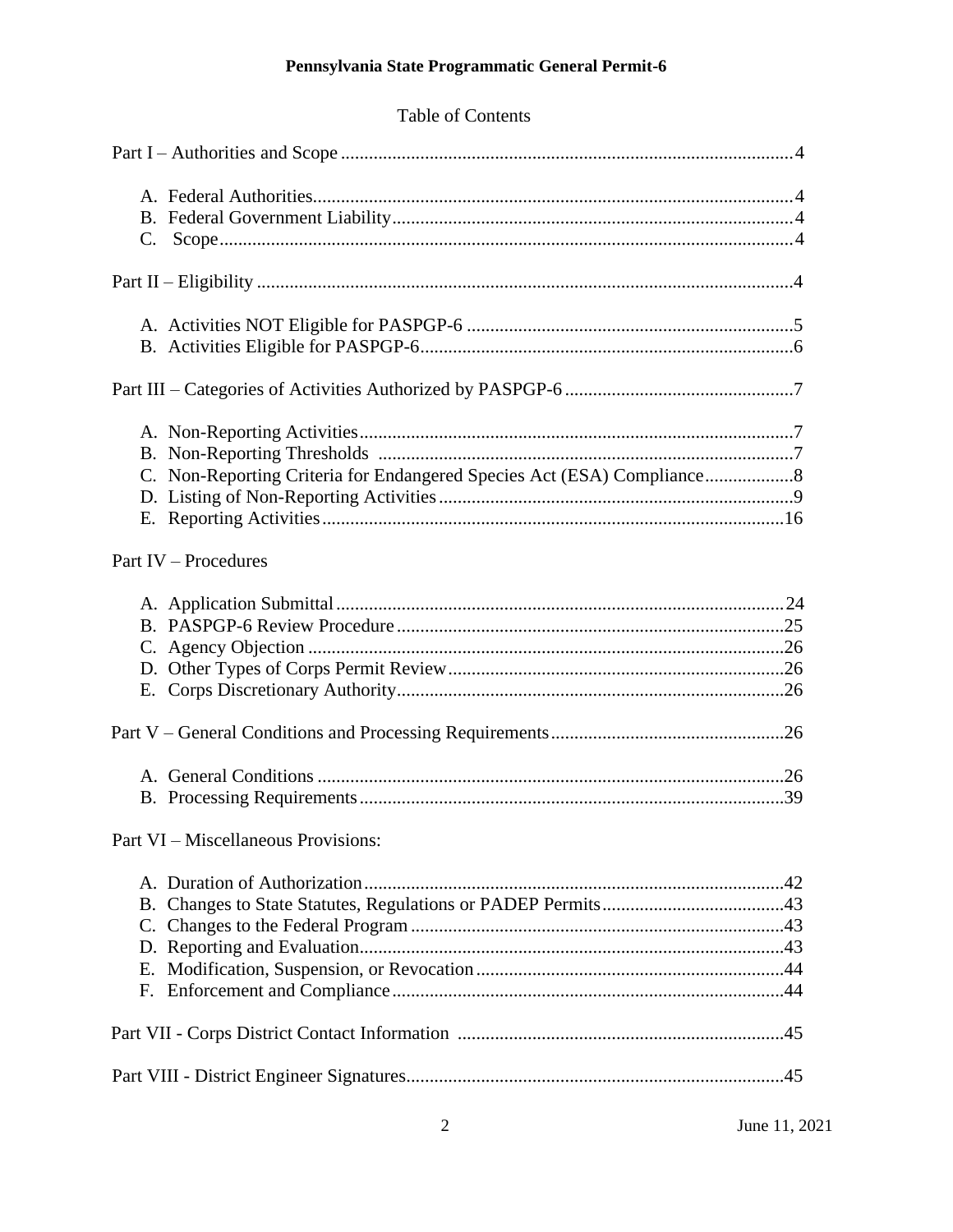## Appendices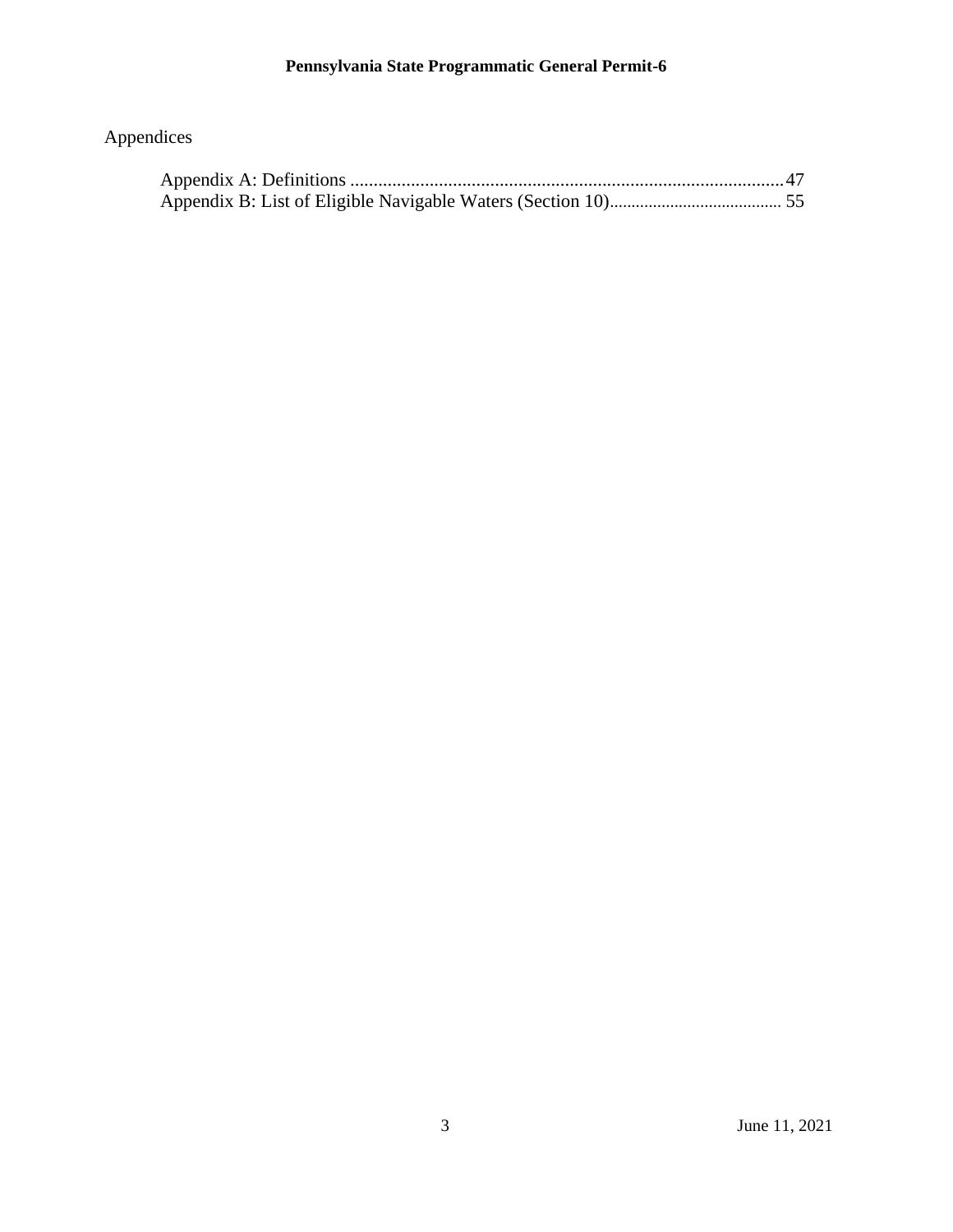## <span id="page-3-0"></span>**Part I – Authorities and Scope:**

## **A. Federal Authorities.**

The Baltimore, Philadelphia, and Pittsburgh Districts of the U.S. Army Corps of Engineers (Corps) hereby issue Pennsylvania State Programmatic General Permit-6 (PASPGP-6) pursuant to and consistent with Section 404(e) of the Clean Water Act (CWA) (33 U.S.C. § 1344(e)) and 33 C.F.R. § 325.5(c)(3). Under Section 10 of the Rivers and Harbors Act of 1899 (33 U.S.C. § 403) and Section 404 of the CWA (33 U.S.C. § 1344), PASPGP-6 authorizes regulated activities in waters of the United States, including jurisdictional wetlands, within the Commonwealth of Pennsylvania.

PASPGP-6 does not obviate the need to obtain other federal, state, or local authorizations required by law or to comply with other federal, state, or local laws. Likewise, PASPGP-6 does not grant any property rights or exclusive privileges or authorize injury to the property or rights of others, and/or the interference with any existing or proposed federal project.

## <span id="page-3-1"></span>**B. Federal Government Liability.**

- 1. In issuing PASPGP-6 the federal government does not assume any liability for damages to the permitted project, or use thereof, as a result of other permitted or unpermitted activities, or from natural causes, or from damages that are a result of current or future activities undertaken by, or on behalf of, the United States in the public interest. Additionally, the federal government does not assume any liability for damages to persons, property, or to other permitted, or unpermitted activities, or structures caused by the activity authorized by this permit.
- 2. The federal government does not assume any liability for damages caused by design or construction deficiencies associated with the permitted work and/or claims associated with any future modification, suspension, or revocation of this permit.

## **C. Scope.**

PASPGP-6 is only applicable within the Commonwealth of Pennsylvania, for specifically identified activities.

## <span id="page-3-2"></span>**Part II – Eligibility:**

Eligibility and Reporting thresholds are based on impacts to waters of the United States, including jurisdictional wetlands, as defined in applicable federal regulations and guidance. In accordance with Part V. B. 1. of PASPGP-6, applicants are responsible for ensuring all boundaries of potential waters and/or wetlands (regardless of jurisdictional status) are accurately shown on the project plans. In accordance with existing guidance (Regulatory Guidance Letter 16-01), unless a valid Approved Jurisdictional Determination (AJD) issued by the Corps is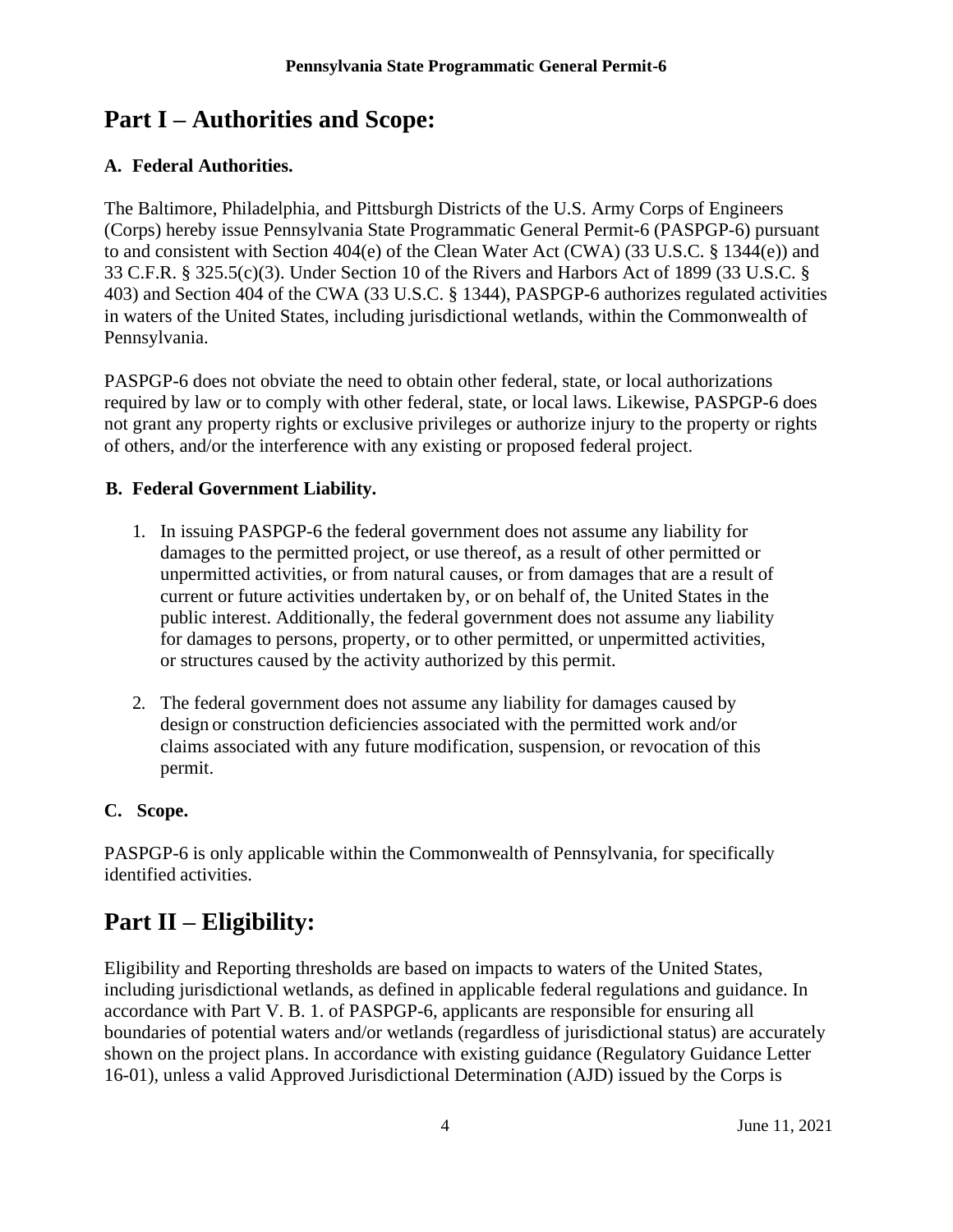submitted with the application, all proposed project impacts to waters and wetlands will be used for purposes of determining the eligibility and reporting thresholds of PASPGP-6. The applicant always retains the right to request an AJD for the project area and any applications containing a Jurisdictional Determination (JD) request shall be reported to the Corps as a Reporting Activity (Part III.E.17). If changes to federal regulations and/or guidance related to the definition of waters of the United States, including jurisdictional wetlands, or the Corps' jurisdictional determination process occurs, such new regulations and/or guidance will be used for determining if an application is Reporting and if the proposed work meets the PASPGP-6 eligibility thresholds.

### **Eligibility will be based on the impacts of each single and complete project. Reporting thresholds will be based upon the impacts of the overall project.**

## **A. Activities NOT eligible for PASPGP-6. To receive federal authorization for these activities, a permit application must be submitted to the appropriate Corps District Office:**

- 1. Single and complete projects that will have more than minimal individual or cumulative adverse environmental effects as determined by the Corps.
- 2. Single and Complete Projects that will result in a total of more than 0.5 acre of permanent loss to waters of the United States, including jurisdictional wetlands. Notwithstanding the foregoing, there is no eligibility threshold limitation for those regulated activities in waters of the United States, including jurisdictional wetlands for the following:
	- a. The restoration, enhancement, and/or establishment of tidal and non-tidal wetlands and riparian areas; the restoration and/or enhancement of nontidal streams and other non-tidal open waters; and the rehabilitation or enhancement of tidal streams, tidal wetlands, and tidal open waters, provided those activities result in net increases in aquatic resource functions and services; or
	- b. Maintenance of artificial ponds/impoundments through removal of accumulated sediments.

Losses listed in a. and b. above are not used in calculation of eligibility threshold for Single and Complete Projects.

- 3. Single and Complete Projects that will result in a permanent loss of greater than 1,000 linear feet of jurisdictional stream channel(s), except for those regulated activities identified in Part II. A. 2. a. and b. above.
- 4. Single and Complete Projects that do not comply with all terms and conditions of PASPGP-6, including the terms and conditions specific to each listed category of activities (Part III).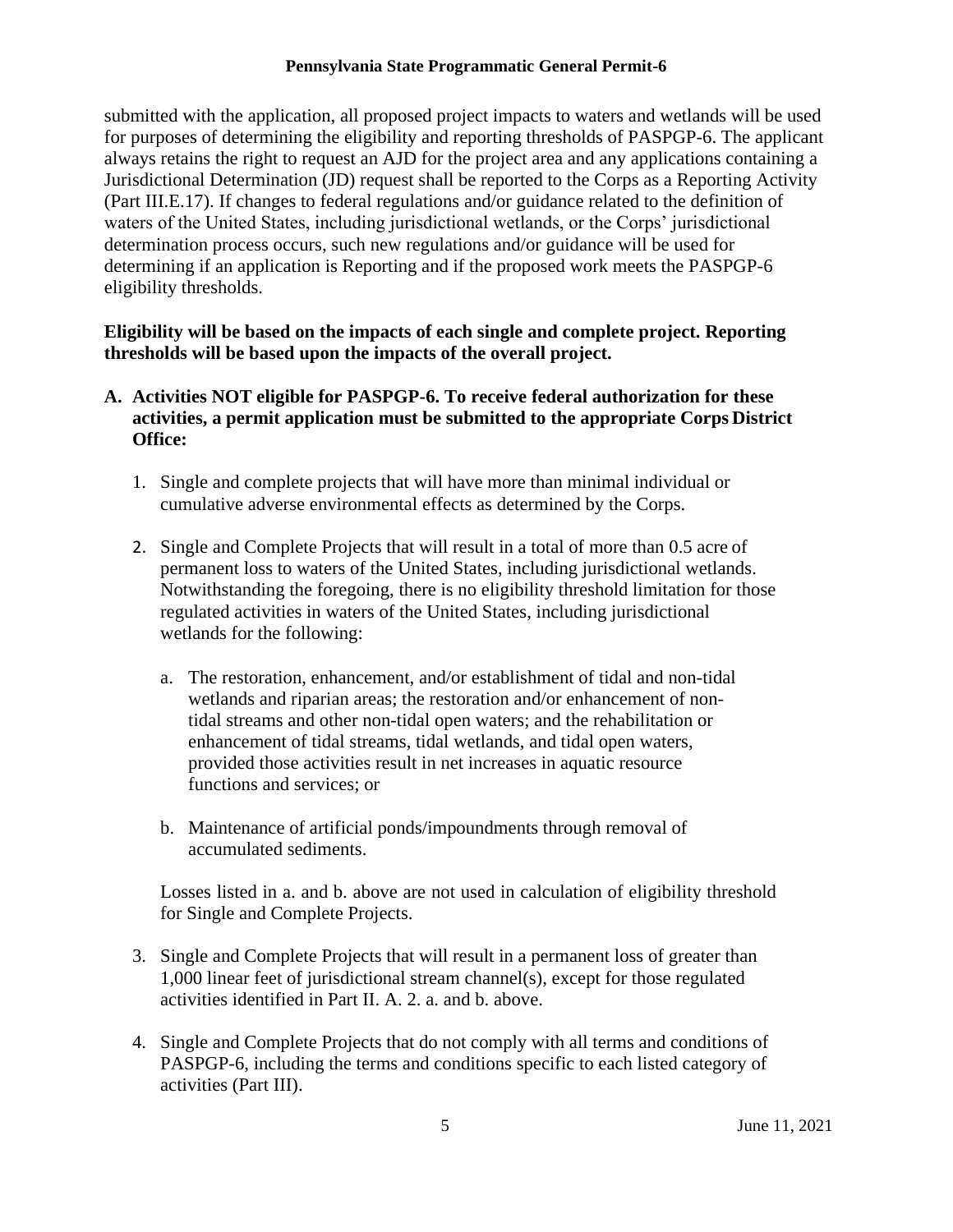- 5. Activities located channelward of the ordinary high-water mark (OHWM) on non-tidal waters and the high tide line (HTL) on tidal waters on the following Pennsylvania waterbodies:
	- a. The Delaware River, downstream of the U.S. Route 202 Bridge at New Hope, Pennsylvania; and
	- b. The Schuylkill River, downstream of the Fairmount Dam in Philadelphia, Pennsylvania.
- 6. Instances where the Regional Administrator of the U.S. Environmental Protection Agency (EPA) has notified the District Engineer and the applicant in writing that they are exercising their authority under 404 (c) of the CWA to prohibit, deny, restrict, or withdraw the use of any defined area for specification as a disposal site for the discharge of dredged and/or fill material.
- 7. Designated Special Case circumstances identified by the Regional Administrator of the EPA, as defined in the Memorandum of Agreement between the Department of the Army and the EPA concerning the determination and limits of geographic jurisdiction of the 404 program. Geographic areas established by the EPA would be advertised by the Corps Public Notice process as ineligible for federal authorization under the PASPGP-6.
- 8. Activities that have been denied a Pennsylvania Department of Environmental Protection (PADEP) Chapter 105 Permit, a State Water Quality Certification (SWQC) as required by Section 401 of the CWA, or a Coastal Zone Management (CZM) Consistency Concurrence.
- 9. Any activities that would divert more than 10,000 gallons per day of surface water or groundwater into or out of the Great Lakes Basin (Lake Erie Watershed).

## <span id="page-5-0"></span>**B. Activities Eligible for PASPGP-6:**

- 1. All those activities listed in Part III as Non-Reporting and Reporting Activities, where the Corps determines those activities will result in no more than minimal adverse environmental effects to the aquatic environment individually or cumulatively. Authorized activities must be in compliance with all terms and conditions of PASPGP-6, including terms and conditions specific to each listed category of activity.
- 2. All activities authorized under PASPGP-5 where the verification did not expire prior to June 30, 2021, are eligible for reauthorization by the PASPGP-6 provided all terms, conditions, limits, and best management practices identified and required by PASPGP-6 are met. This includes compliance with all special conditions attached to the original PASPGP-5 verification.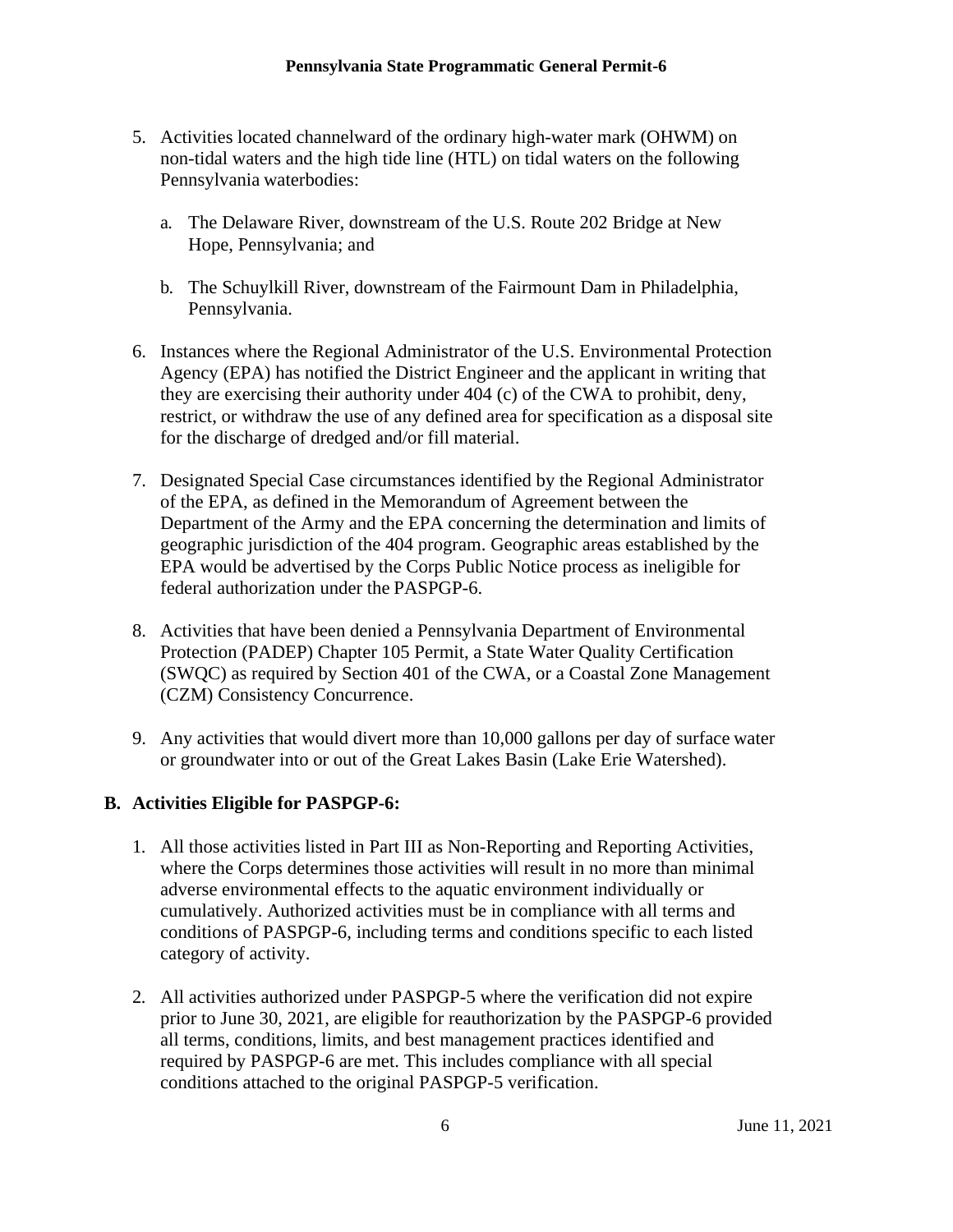- 3. Unauthorized activities may receive After-The-Fact (ATF) authorization under PASPGP-6, as appropriate. Any application for ATF authorization will follow the applicable Non-Reporting or Reporting review process.
- 4. For projects where permittee responsible compensatory mitigation is required, and the combined impacts of the project and the compensatory mitigation exceed the PASPGP-6 eligibility thresholds the impacts associated with the compensatory mitigation may be authorized through use of Nationwide Permit (NWP) 27 by the Corps provided the proposed compensatory mitigation meets the terms and conditions of NWP 27, and the remaining work may be authorized by PASPGP-6 provided the work meets the other PASPGP-6 eligibility criteria. For applications proposing compensatory mitigation through use of a Mitigation Bank or In-lieu Fee Program, impacts associated with construction of the Mitigation Bank or In-lieu Fee site are not included when calculating the PASPGP-6 eligibility threshold.

## <span id="page-6-0"></span>**Part III – Categories of Activities Authorized by PASPGP-6:**

- <span id="page-6-1"></span>A. **Non-Reporting Activities - The following activities (Part III D. 1 through** 3**1, below) are authorized by PASPGP-6 without notification to the applicable Corps District, provided the proposed regulated activities comply with the Non-Reporting thresholds in Part III B below and all terms, conditions, limits, best management practices, and processing procedures identified and required by PASPGP-6.**
- B. **Non-Reporting Thresholds –** A project shall be Non-Reporting to the Corps when the overall project impacts to waters of the United States, including jurisdictional wetlands, results in:
	- 1. No more than 1.0 acre of temporary impact;
	- 2. No more than 0.25 acre of permanent impact, except for the following activities, where the permanent impact threshold is 0.50 acre:
		- a. Non-Reporting Activity 1, PADEP General Permit (GP)-1 Fish Habitat Enhancement Structures;
		- b. Non-Reporting Activity 29(c), Activities Waived at 25 PA Code § 105.12(a)(16) – Waiver 16 – Restoration Activities: Other Restoration Activities; and
		- c. Maintenance of artificial ponds/impoundments through removal of accumulated sediments.
	- 3. No more than 250 linear feet of permanent impacts to jurisdictional waters (streams, rivers, ponds, lakes, impoundments, etc.) excluding wetlands, except for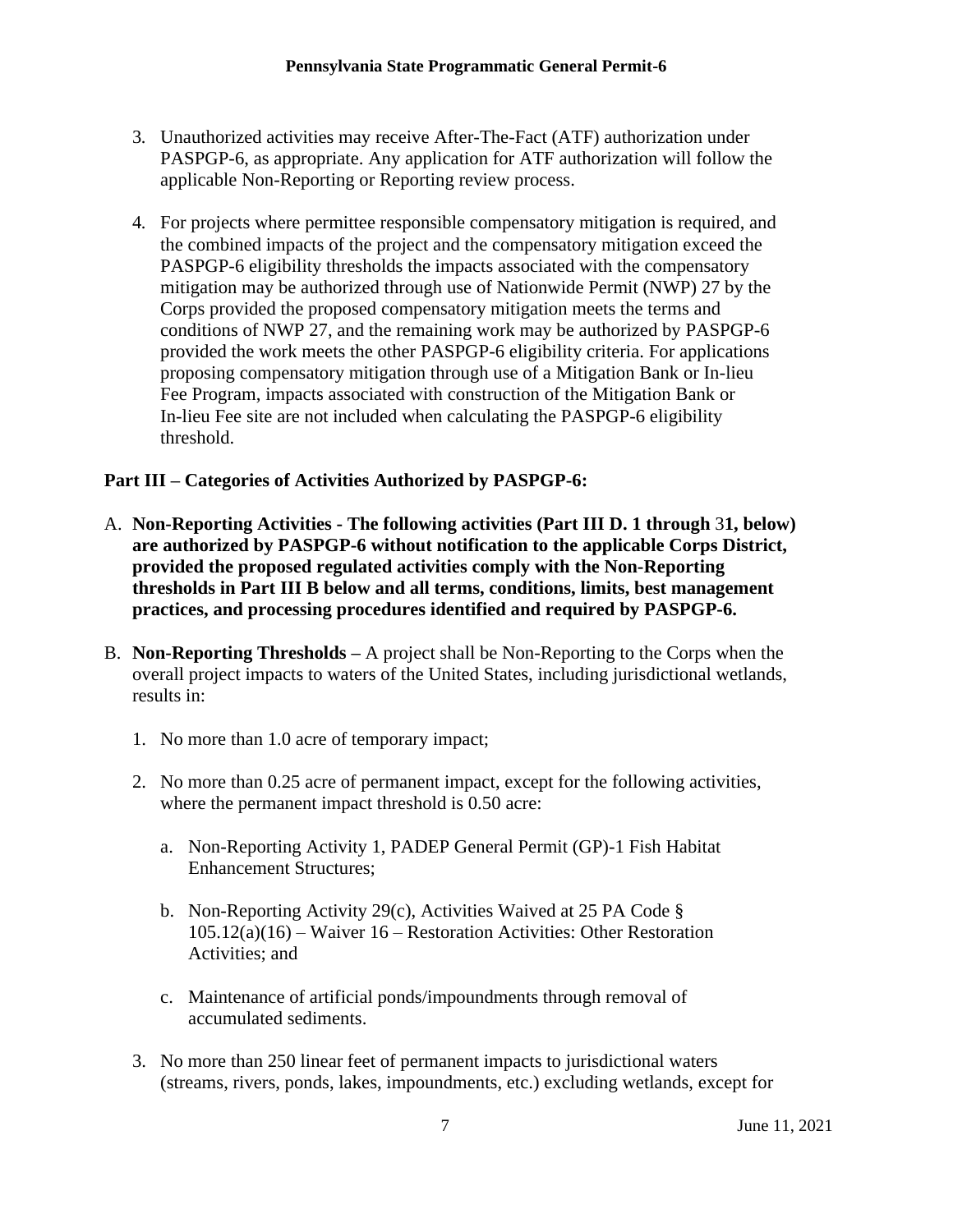the following activities, where the permanent linear foot impact threshold is:

- a. No more than 500 linear feet for activities that involve stream restoration (rehabilitation and/or reestablishment); stream enhancement; bank stabilization; and/or gravel bar removal; including activities identified in Non-Reporting Activity 29(c), Activities Waived at 25 PA Code § 105.12(a)(16) – Waiver 16 – Restoration Activities: Other Restoration Activities;
- b. No more than 500 linear feet for maintenance of existing artificial ponds/impoundments through removal of accumulated sediment;
- c. No linear impact threshold for Non-Reporting Activity 1, PADEP GP – 1 Fish Habitat Enhancement Structures.

NOTE: As stated in Part II, Non-Reporting thresholds apply to federally regulated impacts to waters of the United states, including jurisdictional wetlands. If an AJD has not been made by the Corps, all waters and/or wetlands are assumed to be jurisdictional, in accordance with Regulatory Guidance Letter 16-01. Regulated impacts associated with construction of compensatory mitigation sites are included, if applicable, when calculating impacts. Activities not regulated by the Corps and/or impacts to non-jurisdictional resources are not included in the calculation. However, such activities may be regulated by PADEP and should be included as impacts in permit applications. For example, boring a utility line under a wetland may not involve a regulated discharge under Section 404 of the CWA. Under PADEP regulations, installation of the utility line is a regulated activity, with the utility considered a permanent impact. As a result, submitted applications should include proposed installation of the utility line and all associated temporary or permanent impacts.

### C. **Non-Reporting Criteria for Endangered Species Act (ESA) Compliance:**

- 1. Project specific activities listed as Non-Reporting Activities 1 through 21, and 23 through 31 below are eligible for Non-Reporting review under PASPGP-6 provided the impacts are within the limits for Non-Reporting review, a Reporting review is not required for another reason, and the application contains at least one of the following:
	- a. A Pennsylvania Natural Diversity Index (PNDI) search receipt, that states "No Known Impact, No Further Review Required" for U.S. Fish and Wildlife Service (USFWS);
	- b. A PNDI search receipt which contains Avoidance Measures (AM) for federally listed species whereby the applicant has agreed to implement the AMs by signing the submitted PNDI receipt. In such cases, all AMs become Special Conditions of the PASPGP-6 authorization without the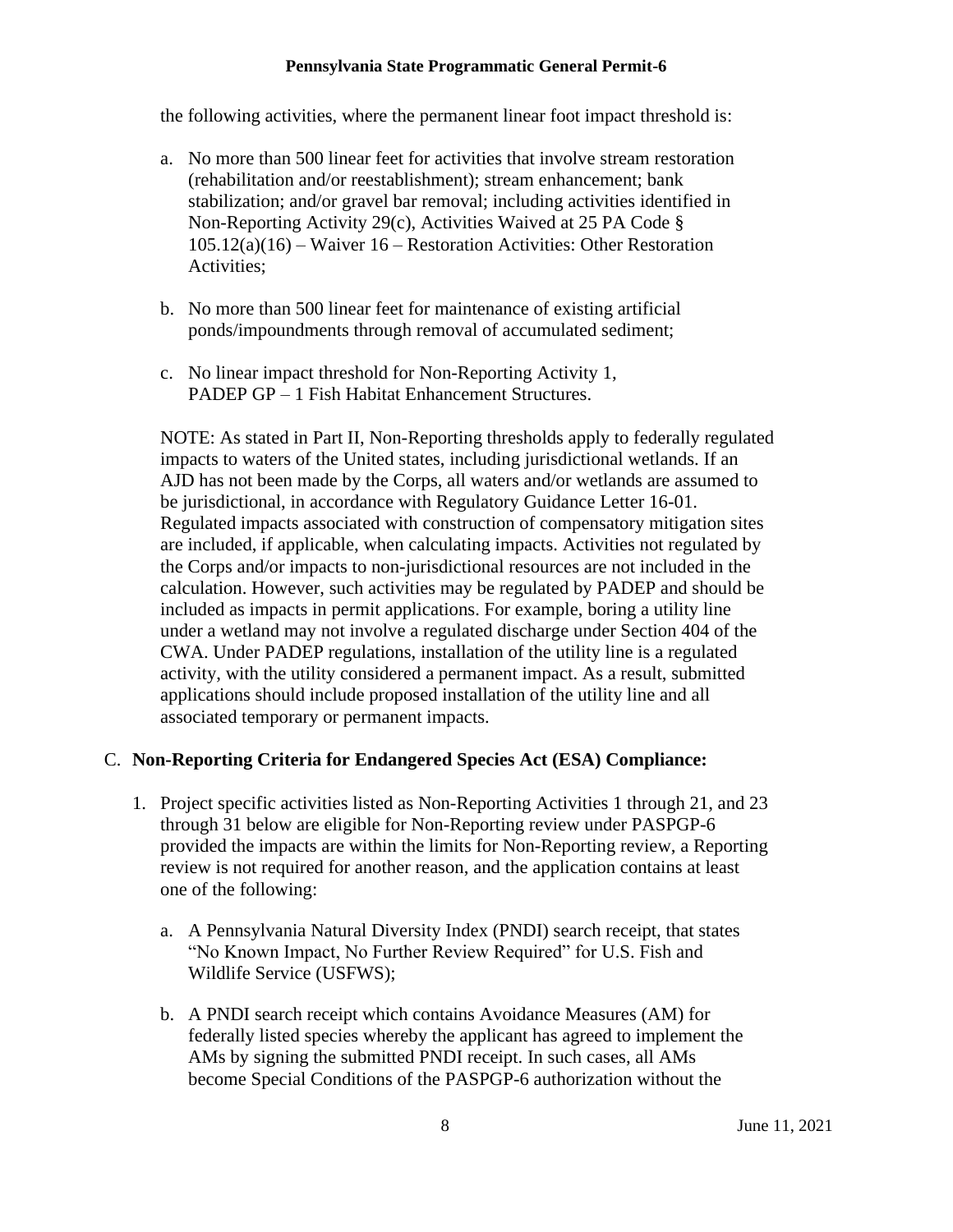need for a Corps review. By signing the PNDI receipt, the applicant agrees to abide by all AMs;

- c. A written "No Effect" determination by the Corps or other lead federal agency made for all currently listed Threatened and Endangered species;
- d. Documentation, including a concurrence or consistency letter from Information, Planning, and Consultation System (IPAC), from the USFWS stating that the activity will not affect federally listed species;
- e. Correspondence from USFWS containing AMs for federally listed species whereby the applicant has agreed to implement AMs as part of the application. In such cases, all AMs become Special Conditions of the PASPGP-6 authorization without the need for a Corps review.

NOTE: If the PNDI receipt or correspondence from USFWS includes AMs, and the applicant does not agree to, or cannot comply with the AMs, or the applicant believes that the AMs are outside of the Corps' ESA Section 7 Scope of Analysis (areas affected directly or indirectly as a result of the Corps authorization), then the application must be processed as a Reporting Activity. For activities proposed outside of the Corps' Section 7 Scope of Analysis, the applicant/permittee is responsible for compliance with the ESA. In addition, if the PNDI receipt states that additional coordination with the USFWS is required, then the application must be processed as a Reporting Activity. See Part V. A. 5, and B. 6. for further requirements.

2. Project specific activities identified in Non-Reporting Activity 22 below, emergency activities, are eligible for Non-Reporting PASPGP-6 verification provided the applicant, PADEP, or the Corps completes a PNDI search prior to or promptly after issuance of PASPGP-6 verification, unless USFWS and/or the Corps determines that the emergency activity will have no effect on listed species. If the PNDI receipt, or correspondence from the USFWS, identifies a potential impact or includes AMs related to a federally-listed species, the Corps shall be notified prior to the performance of work, and will consult with USFWS as applicable, unless the applicant agrees to comply with all of the listed AMs on the PNDI receipt or correspondence from USFWS. The Corps will consult in accordance with the emergency consultation provisions of the ESA (50 CFR 402.05), if applicable.

## D. **Listing of Non-Reporting Activities:**

For a complete description and definitions of PADEP Waivers see: **[https://files.dep.state.pa.us/OilGas/BOGM/BOGMPortalFiles/LawsRegsGuidelines/Ch](https://files.dep.state.pa.us/OilGas/BOGM/BOGMPortalFiles/LawsRegsGuidelines/Chapter_105_Dam_Safety_and_Waterway_Management.pdf) [apter\\_105\\_Dam\\_Safety\\_and\\_Waterway\\_Management.pdf](https://files.dep.state.pa.us/OilGas/BOGM/BOGMPortalFiles/LawsRegsGuidelines/Chapter_105_Dam_Safety_and_Waterway_Management.pdf)** and for GPs**: [http://www.depgreenport.state.pa.us/elibrary/.](http://www.depgreenport.state.pa.us/elibrary/)**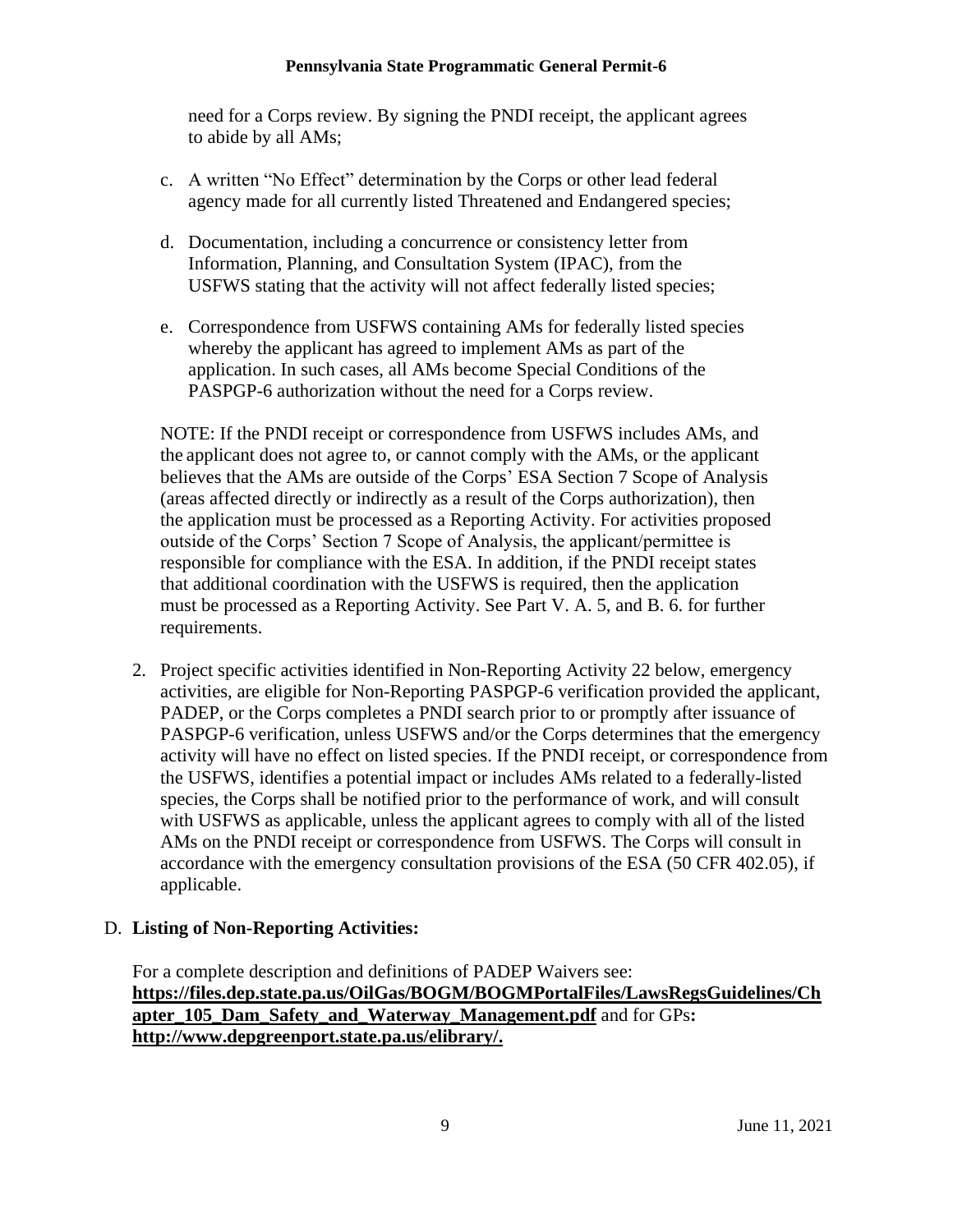- 1. **Fish Habitat Enhancement Structures:** The regulated work under this activity must be authorized pursuant to PADEP GP-1.
- 2. **Small Docks and Boat Launching Ramps:** The regulated work must be authorized pursuant to PADEP GP-2.
- 3. **Bank Rehabilitation, Bank Protection, and Gravel Bar Removal:** The regulated work must be authorized pursuant to PADEP GP-3.
- 4. **Intake and Outfall Structures:** The regulated work must be authorized pursuant to PADEP GP-4.

NOTE: See General Condition 17 for intake screening and flow velocity requirements.

- 5. **Utility Line Stream Crossings:** The regulated work must be authorized pursuant to PADEP GP-5.
- 6. **Agricultural Crossings and Ramps:** The regulated work must be authorized pursuant to PADEP GP- 6.
- 7. **Minor Road Crossings:** The regulated work must be authorized pursuant to PADEP GP-7.
- 8. **Temporary Road Crossings:** The regulated work must be authorized pursuant to PADEP GP-8.

NOTE: See Reporting Activity 16 for temporary fills exceeding one year.

- 9. **Agricultural Activities:** The regulated work must be authorized pursuant to PADEP GP-9.
- 10. **Maintenance, Testing, Repair, Rehabilitation, or Replacement of Water Obstructions and Encroachments:** The regulated work must be authorized pursuant PADEP GP-11.
- 11. **Private Residential Construction in Wetlands:** The regulated work must be authorized pursuant to PADEP GP-15.
- 12. **Activities Waived at 25 PA Code § 105.12(a)(1) – Waiver 1 – Small Dams Not Exceeding 3 Feet in Height in a Stream Not Exceeding 50 Feet in Width**.
- 13. **Activities Waived at 25 PA Code § 105.12(a)(2) – Waiver 2 – Water Obstructions in a Stream or Floodway with a Drainage Area of 100 Acres or Less**.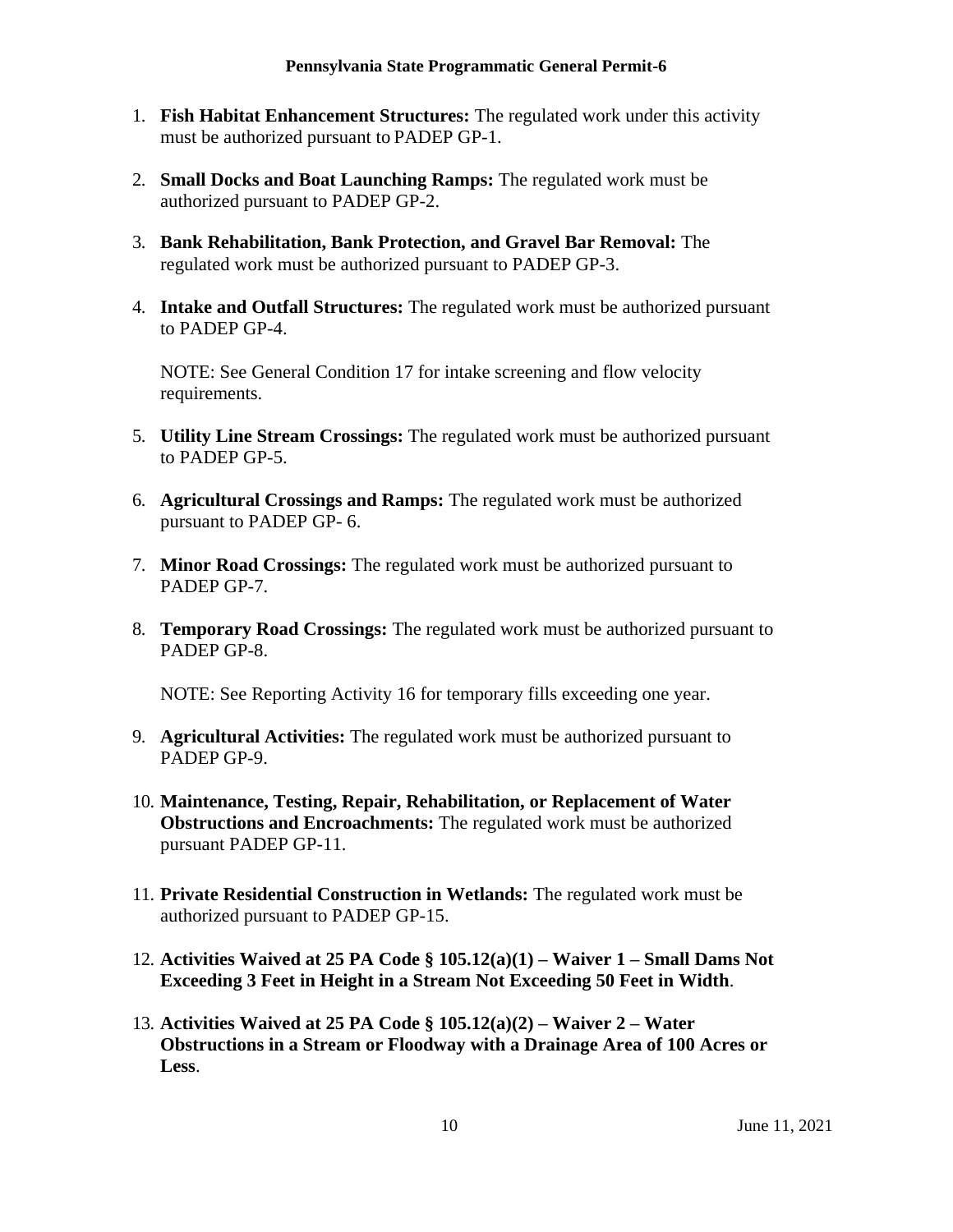- 14. **Activities Waived at 25 PA Code § 105.12(a)(6) – Waiver 6 – Stormwater Management and Erosion Control**.
- 15. **Activities Waived at 25 PA Code § § 105.12(a)(7) and (8) – Waiver 7 and 8 – Activities Related to Crop Production**.
- 16. **Activities Waived at 25 PA Code § 105.12(a)(9) – Waiver 9 – Minor Stream Fords**.
- 17. **Activities Waived at 25 PA Code § 105.12(a)(10) – Waiver 10 - Navigational Aids**.
- 18. **Activities Waived at 25 PA Code § 105.12(a)(12) – Waiver 12 – Activities Related to Use of Water Recording, Gauging, and Testing Devices**.
- 19. **Activities Waived at 25 PA Code § 105.12(a)(14) – Waiver 14 – Artificial Ponds and Reservoir Maintenance**.
- 20. **Activities Waived at 25 PA Code § 105.12(a)(16) – Waiver 16 – Restoration Activities:** Activities undertaken and conducted pursuant to a restoration plan, which has been approved, in writing, by PADEP. These activities include the following:
	- a. PADEP, Bureau of Abandoned Mine Reclamation approved and/or sponsored restoration activities – provided the activity impacts less than 0.05 acre of vegetated wetland (as identified by the Corps of Engineers 1987 Wetlands Delineation Manual (1987 Manual), including all applicable guidance and regional supplements) or the body of water or associated discharge from a body of water has a pH less than 5.0, or any of the following elevated metal levels:
		- i. Aluminum greater than 0.6 mg/l
		- ii. Iron greater than 7.0 mg/l
		- iii. Manganese greater than 4.0 mg/l
	- b. Other Restoration Activities Restoration activities whereby PADEP has issued a programmatic Waiver 16, consistent with Section 401 of the CWA. To be authorized by PASPGP-5, the activity must be approved by the ERC.
- 21. **PADEP Individual Permits Numbered E-999X:** This activity must be authorized pursuant to PADEP Individual Permits numbered EXX-999X. The maintenance work must be performed as described on a submitted work schedule, submitted to PADEP Regional Offices, with all work performed in accordance with PADEP standards for that particular agency's maintenance agreement. This is limited to maintenance activities performed in waters of the United States,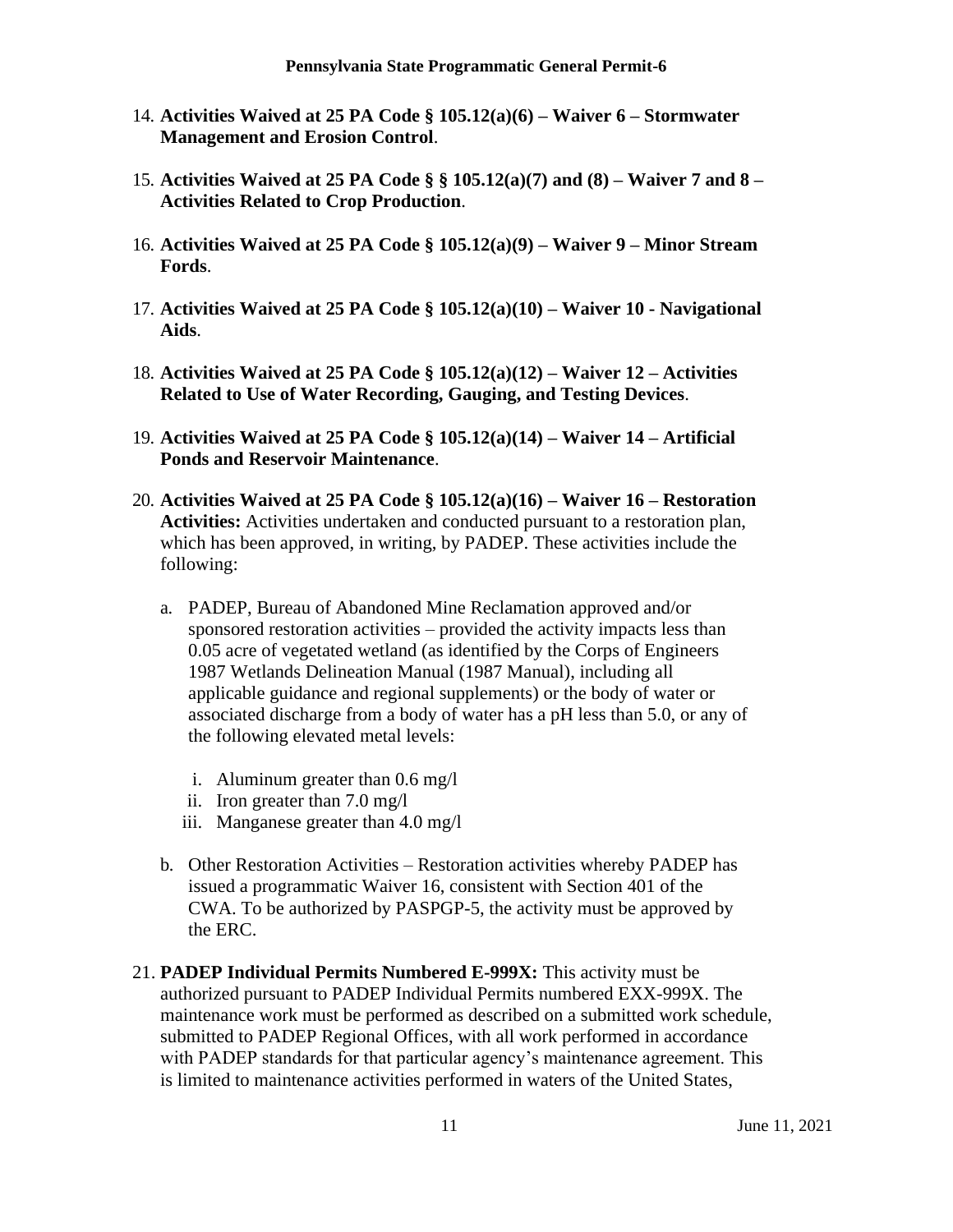including jurisdictional wetlands, by the following Commonwealth of Pennsylvania agencies under the referenced authorizations:

- a. The Pennsylvania Department of Transportation (District 1 E61-9999; District 2 – E17-9999; District 3 – E41-9999; District 4 – E35-9999; District 5 – E39-9999; District 6 – E23-9999; District 8 – E22-9999; District 9 – E07-9999; District 10 – E32-9999; District 11 – E02-9999; and District 12 – E26-9999);
- b. The Pennsylvania Turnpike Commission (E22-9995);
- c. The Pennsylvania Department of Conservation and Natural Resources, Bureau of State Parks (Region 1 – E12-9998; Region 2 – E10-9998; and Region 3 – E05-9998; Region 4 – E09-9998); and
- d. The Pennsylvania Game Commission (SE Region E06-9996; SC Region – E31-9996; NE Region – E40-9996; NC Region – E41-9996; NW Region – E61-9996; and SW Region – E65-9996).
- 22. **Emergency Activities:** The regulated work must be authorized pursuant PADEP Emergency Permits.
- 23. **Normal Maintenance and Repair of an Existing Dam**: The regulated work must be authorized pursuant to PADEP Letter of Authorization.
- 24. **Existing Structures or Activities Completed Prior to July 1, 1979:** Regulated work authorized pursuant to 25 Pa. Code § 105.12(b)(1-7).
- 25. **Operation, Maintenance and Monitoring of Structures and Activities Listed in 25 Pa. Code § 105.12(b)(1-7) Above Completed Prior to July 1, 1979:**  Activities authorized pursuant to 25 Pa. Code § 105.12(c) which includes the operation, maintenance, monitoring and other requirements of PADEP Chapter 105.
- 26. **Miscellaneous Activities:** The following activities are not in most cases regulated pursuant to Section 404 of the CWA because they do not involve discharge of dredged and/or fill material, or the activity meets a Section 404(f)(1) exemption. However, in some instances, the work is regulated and will require either a Section 404 and/or Section 10 permit. These correspond to activities authorized by PADEP Waivers, GPs, and Waiver Letters of Maintenance provided they are implemented as described in the applicable PADEP authorization:
	- a. PADEP GP-10 Abandoned Mine Reclamation;
	- b. PADEP Waiver  $3 -$  PADEP Chapter 105.12(a)(3): Aerial Crossings;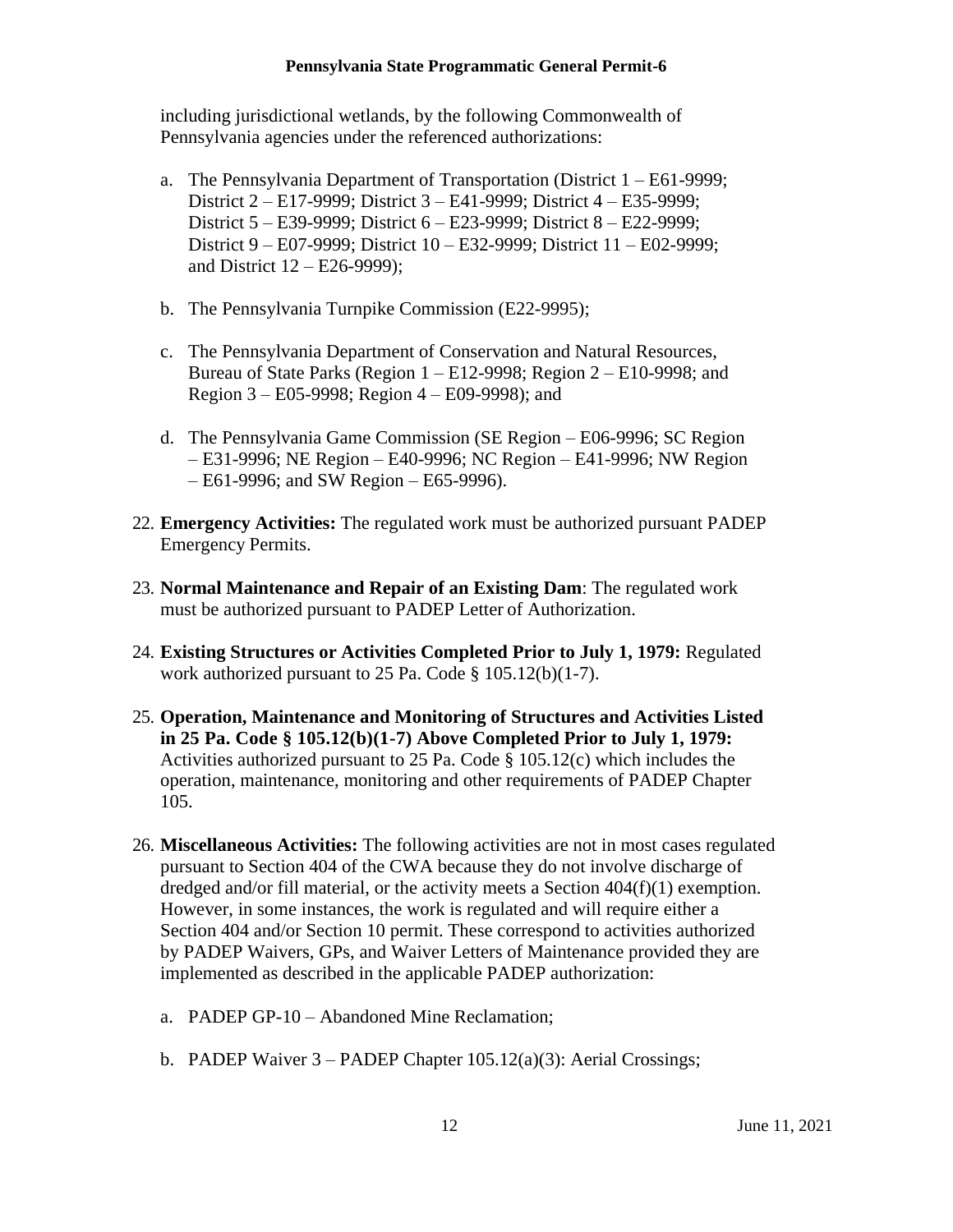- c. PADEP Waiver 5 –PADEP Chapter 105.12(a)(5): Acid Mine Drainage;
- d. PADEP Waiver 13 –PADEP Chapter 105.12(a)(13): Abandoned Railroad Bridges and Culverts;
- e. PADEP Waiver 15 –PADEP Chapter 105.12(a)(15): Abandoned Mines; and
- f. Waiver Letter of Maintenance for PADEP Chapter 105.12 (b) and (c):
	- i. Channel Cleaning at Bridges and Culverts Stream channel maintenance within 50 feet upstream and downstream of an existing bridge or culvert, performed in accordance with the maintenance provision of a previously issued PADEP permit and the PADEP *Standards for Channel Cleaning at Bridges and Culverts*; or
	- ii. Bridge and Culvert Repair Maintenance to an existing culvert, bridge, or stream enclosure constructed prior to July 1, 1979, on a watercourse where the drainage area is five square miles or less.

#### 27. **Activities Related to Residential, Commercial and Institutional**

**Developments**: Applications for the purpose of constructing or expanding a residential, commercial, or institutional subdivision or development may require that the application include a Declaration of Restrictive Covenants (e.g. deed restriction, conservation easement, or deed restricted open space area), for the application to be processed as a Non-Reporting Activity. If, in addition to the impacts proposed in the application, more than 0.25 acre of wetlands exist within the property boundary, then the application must contain a Declaration of Restrictive Covenants that protect these additional areas from activities such as filling, draining, mowing, placement of structures, cutting of vegetation, and/or clearing or plowing of natural vegetation (also see Part V. A. 24.) for the application to be a Non-Reporting Activity. Declaration of Restrictive Covenants should be prepared in accordance with the template documents found at: **<https://www.nab.usace.army.mil/Missions/Regulatory/Permits-PA/>**. If the application does not contain such declaration of Restrictive Covenants, or deviates from the templates, then the application would be Reporting (see Part III. E. 8. and Part V. A. 24).

- 28. **Maintenance:** Activities conducted under the terms and conditions of a previously issued PADEP authorization which requires operation and maintenance in accordance with the terms and conditions of the PADEP authorization.
- 29. **PADEP Chapter 105 Activities Published in the Pennsylvania Bulletin:** The following activities require notification through publication in the *Pennsylvania*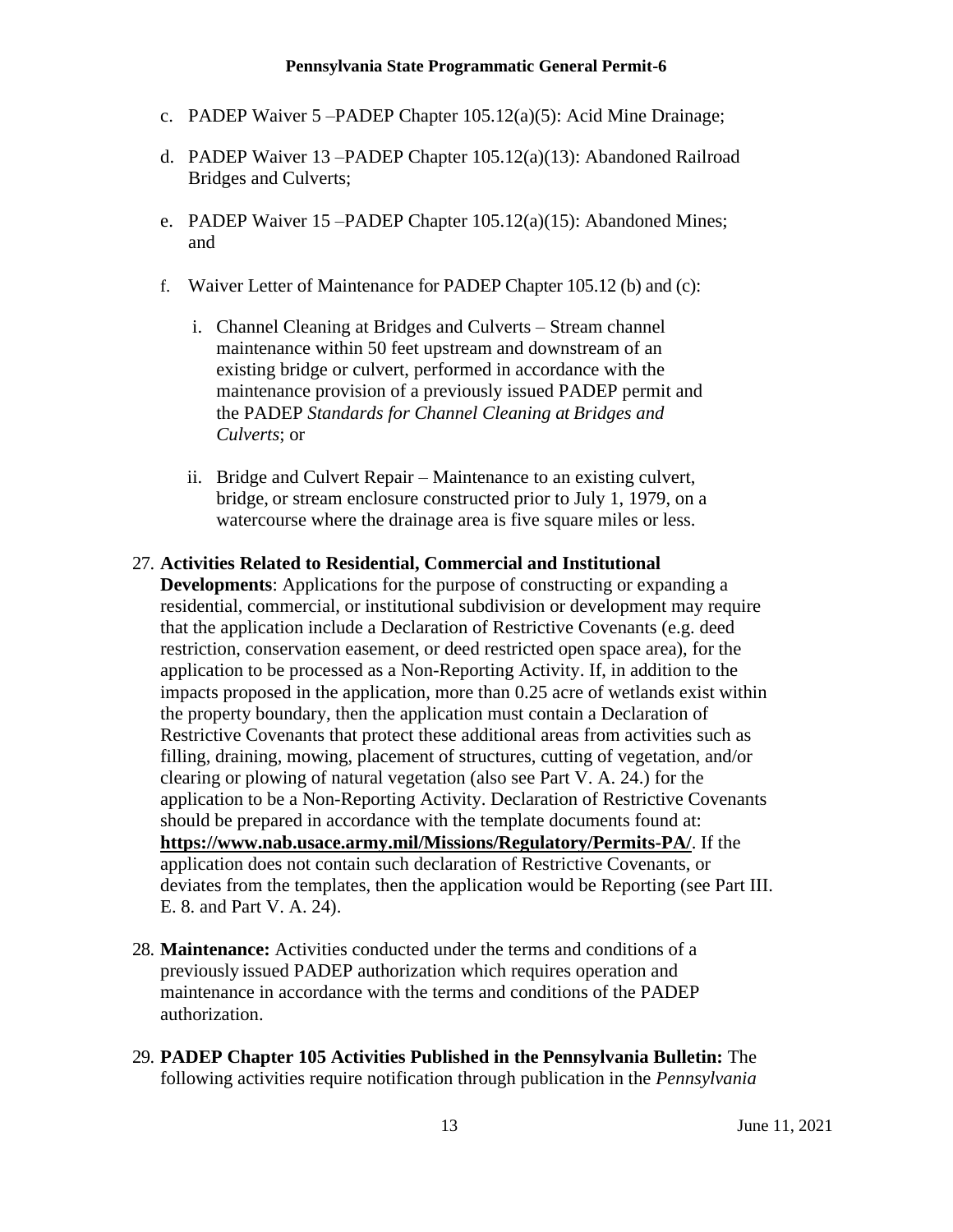*Bulletin* as required by 25 PA Code Chapter 105.21(a) of the Dam Safety and Encroachments Act, 32 P.S. § 693.1, et seq. These activities may be authorized by PASPGP-6 after an opportunity for review and comment by the Corps, all other federal and state resource agencies, and the general public. Publication in the *Pennsylvania Bulletin* will be at least 30 days prior to the effective date of the PADEP authorization.

- a. **Activities Requiring Pennsylvania State Permits or Approvals:** This is limited to activities authorized pursuant to PADEP Water Obstruction and Encroachment Permit (including an Individual Permit or Small Projects Permit), Dam Permit, or Environmental Assessment Approval and request for SWQC, as required by Section 401 of the CWA (see General Condition 2(c)).
- b. **The Removal of Abandoned Dams, Water Obstructions, and Encroachments:** This is limited to those activities authorized by PADEP for the removal of abandoned dams, water obstructions, or encroachments, where PADEP determines in writing, on the basis of data, information, or plans, submitted by the applicant, that the removal of the abandoned dam, water obstruction, or encroachment will not imperil life or property, have significant effect on coastal resources, or have an adverse impact on the environment, and the plans provide for restoration and stabilization of the project area. This corresponds to activities authorized pursuant to PADEP Waiver 11.
- c. **Restoration Activities:** This is limited to restoration activities undertaken and conducted pursuant to a restoration plan, which has been approved, in writing, by PADEP. This corresponds to activities authorized pursuant to PADEP Waiver 16, except for those activities identified in Part III. D. 20 which do not require publication in the Pennsylvania Bulletin because they have been programmatically approved.

### 30. **Grandfathered Activities**:

a. All activities previously authorized as a Non-Reporting Activity under PASPGP-5 that meet the PASPGP-6 Non-Reporting criteria and comply with all the terms, conditions, limits, and best management practices identified and required by PASPGP-6, are reauthorized by the PASPGP-6 without further notice to the applicable Corps District. The duration of these authorizations will be for the term of PASPGP-6 (June 30, 2026) or applicable PADEP Chapter 105 authorization, whichever is less. If the previously authorized PASPGP-5 Non-Reporting activity **does not** meet the PASPGP-6 Non-Reporting criteria, or **does not** comply with all the terms, conditions, limits, and best management practices identified and required by PASPGP-6, the activity is **not** automatically authorized by PASPGP-6. For these activities, an application must be submitted to the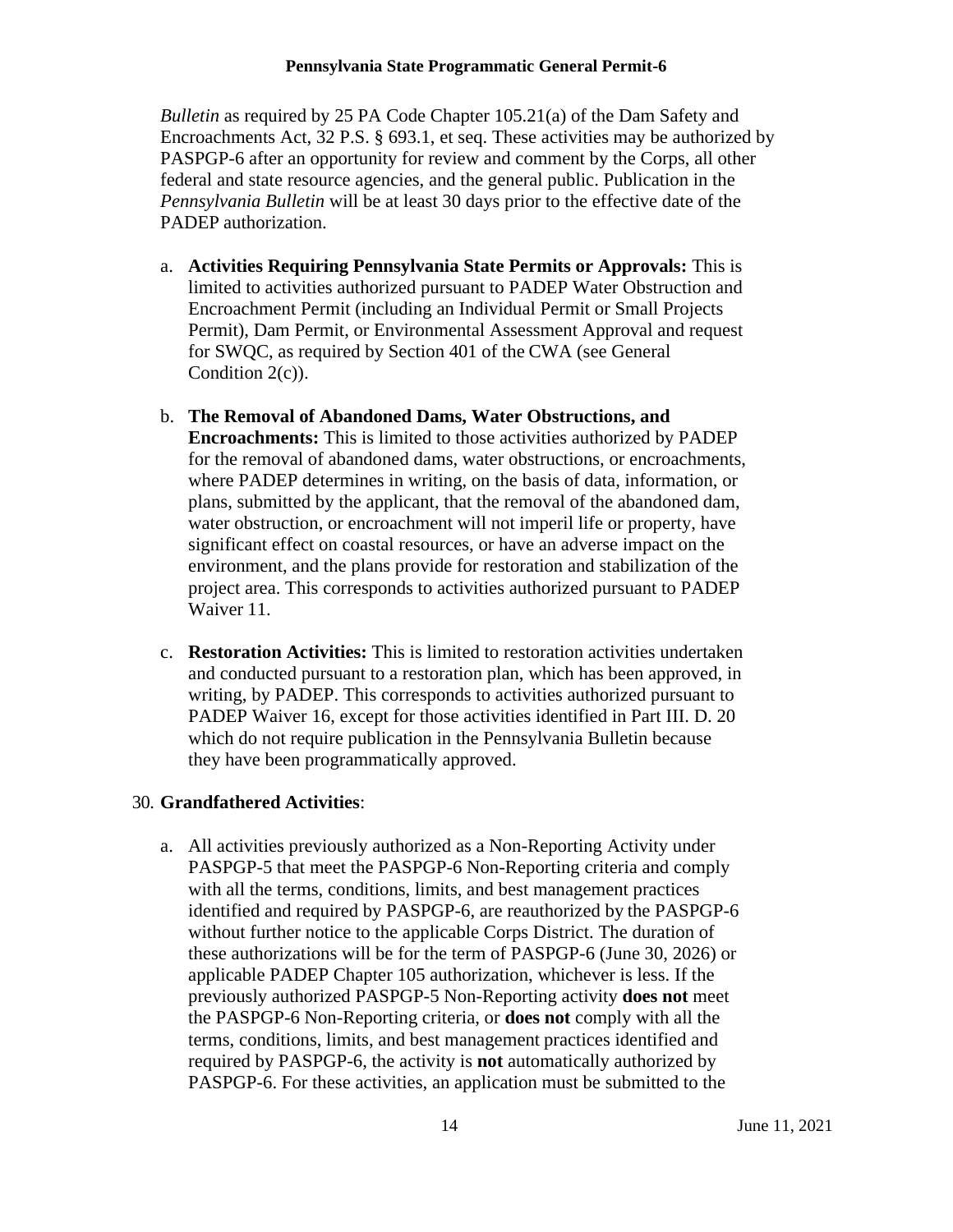applicable Corps District to determine if the project qualifies for PASPGP-6.

- b. All activities previously verified as a Reporting Activity under PASPGP-5 that comply with all the terms, conditions, limits, and best management practices identified and required by PASPGP-6 are authorized by PASPGP-6 without further notice to the applicable Corps District. In addition, all special conditions attached to the original PASPGP-5 verification become special conditions for the PASPGP-6 authorization. The duration of the authorization is for five years from issuance of the PASPGP-5 verification or when the applicable PADEP Chapter 105 authorization expires, whichever is less. Please note, any request for modification of the authorized work and/or special conditions must be submitted in writing to the applicable Corps District. If the previously authorized PASPGP-5 Reporting Activity **does not comply with** the PASPGP-6 terms, conditions, limits, and best management practices, the activity is **not** automatically authorized by the PASPGP-6. For these activities an application must be submitted to the applicable Corps District for federal authorization.
- c. All activities verified as a Non-Reporting Activity under PASPGP-5 that are not a Non-Reporting Activity under PASGPG-6, but which comply with all the terms, conditions, limits, and best management practices identified and required by PASPGP-6, where the verification was issued between April 01, 2021, and June 30, 2021, and do not exceed the eligibility thresholds of PASPGP-6, have until June 30, 2022 to complete the regulated activities authorized by the PASPGP-5 verification under a PASPGP-6 authorization.

NOTE: PASPGP-5 authorizations expire on June 30, 2021. Activities authorized under PASPGP-5 that have commenced construction or are under contract to commence construction will remain authorized by PASPGP-5 provided the activity is completed by June 30, 2022 or until the expiration date of the project specific verification, whichever is sooner.

- 31. **Work in the Lehigh Canal**: Maintenance and Emergency Stabilization Activities on the prism, berm, structures, and towpath of the Lehigh Canal provided the work complies with the following:
	- a. All maintenance and emergency stabilization activities related to the canal prism, berm, structures, and towpath, shall be undertaken in such a manner as to maintain the original historic design of the Lehigh Canal pursuant to the Secretary of the Interior's Standards for the Treatment of Historic Properties.
	- b. In the event such activities disturb the design of the canal prism, berm,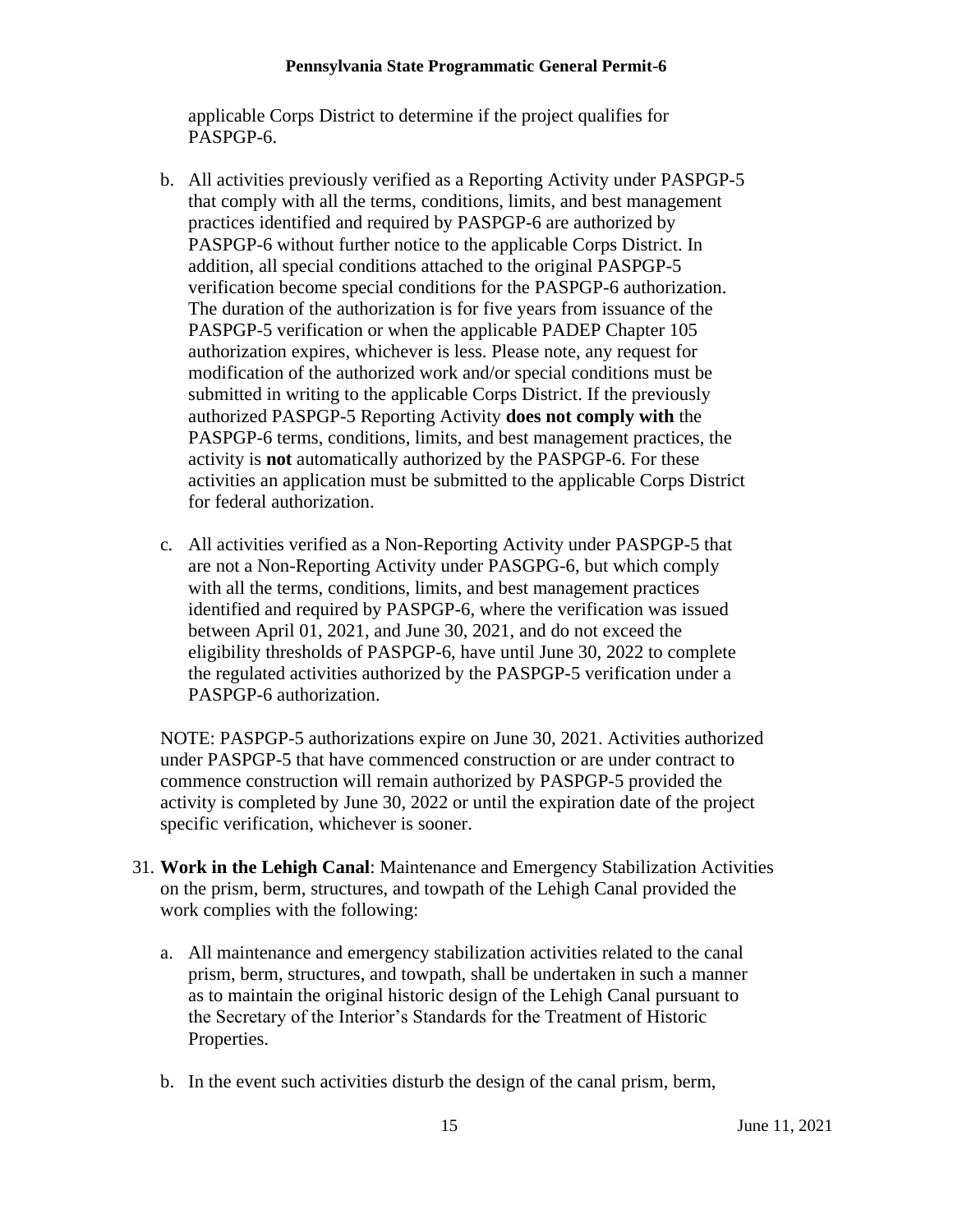structure, or towpath, the Applicant shall restore such elements to their original historic design based on cross section drawings from The Lehigh Coal and Navigation Company, Canal Department or other authoritative sources. The applicant should attempt to coordinate these activities with personnel from the Delaware & Lehigh National Heritage Corridor.

- c. Any necessary restoration of the prism will be accomplished with a clay and/or geosynthetic liner, if a clay liner is found to be present at the time of excavation. Restoration of the berm and towpath will be accomplished with suitable earthen materials that are not likely to erode and will be properly seeded and mulched for stabilization.
- d. Individual maintenance and emergency stabilization activities related to the prism, berm, structures, and towpath will be documented in the form of before and after photos and as-restored drawings. This information shall be submitted to the Corps within 30 days of the completion of the regulated work.
- e. If the applicant cannot undertake the proposed maintenance and emergency stabilization activities in a manner consistent with stipulations a-d above, a full description of the proposed work, photographs, maps showing the location of the proposed activities within the Lehigh Canal, and drawings for the restoration design are required to be submitted by the applicant to the Philadelphia District, in accordance with Reporting Activity 7, and no work may commence until written authorization is received from the Corps.
- E. **Reporting Activities -** Activities listed below are Reporting Activities and will receive a project specific review by the Corps unless the project meets Non-Reporting Activity 30 (Grandfathered Activities).

The Corps will coordinate with the appropriate federal and state agencies in order to make a minimal impact determination and to ensure compliance with other federal laws and regulations. PASPGP-6 may be verified for these projects only after a case-by-case opportunity for review and comment, in accordance with the PASPGP-6 Standard Operating Procedures, by all appropriate federal and state resource agencies and a determination by the Corps that the activity will have no more than minimal adverse environmental effects and is in compliance with all other applicable federal laws and regulations.

These activities correspond to activities authorized pursuant to Section 7 of the Dam Safety and Encroachments Act, 32 P.S. § 693.1, et seq., and rules and regulations promulgated thereunder in the Pennsylvania Bulletin (codified at 25 Pa. Code, Chapter 105). In order to qualify for PASPGP-6, these activities must receive the applicable PADEP Chapter 105 authorization and SWQC, as required by Section 401 of the CWA, and where applicable, CZM.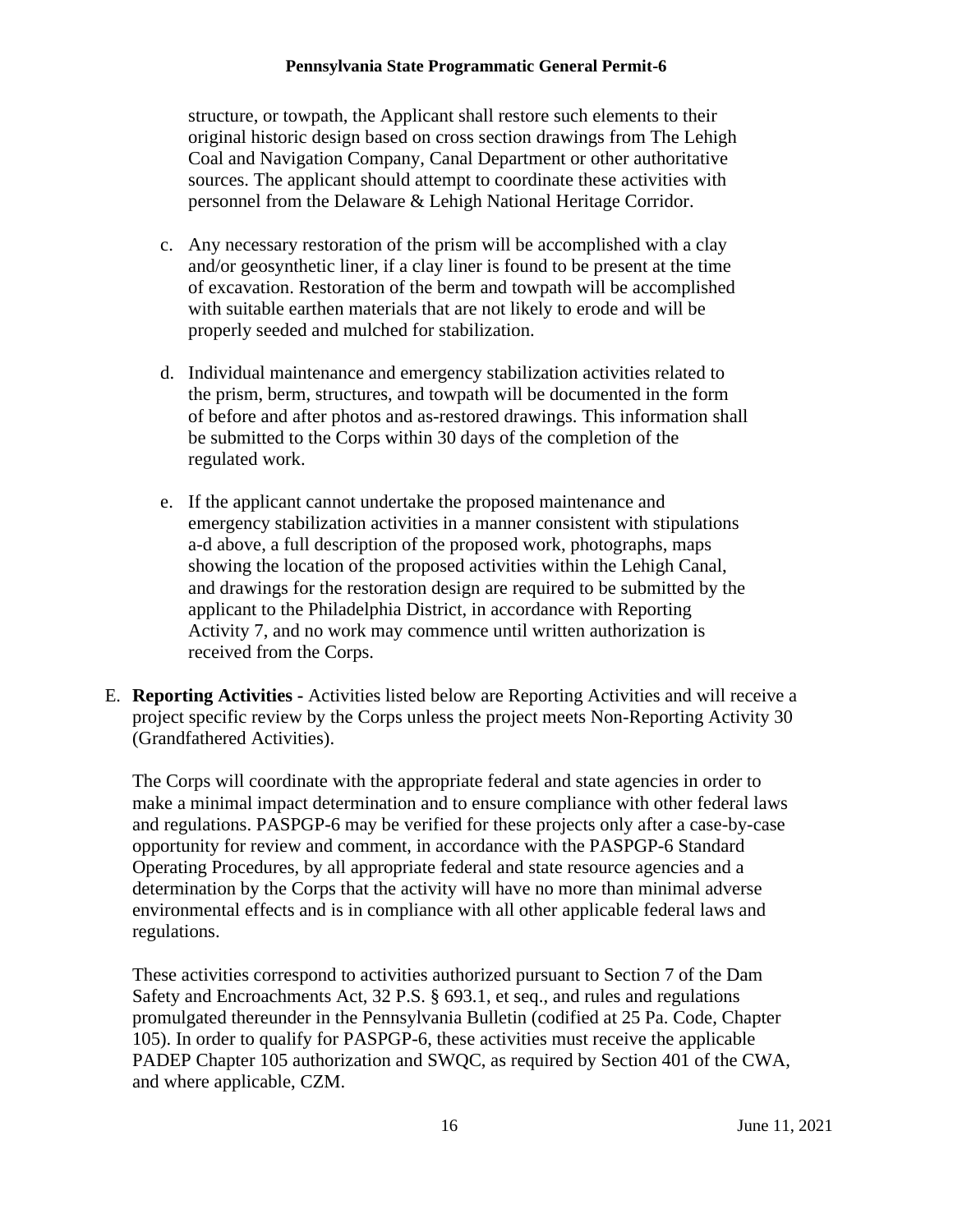All Reporting Activities that require PADEP Individual Permits (except for Individual Permits numbered E-999X), Small Projects Permits, Dam Permits, or Environmental Assessment Approvals, will also be reviewed by the general public through publication in the Pennsylvania Bulletin, at least 30 days prior to the effective date of the permit, as required by 25 PA Code Chapter 105.21(a) of the Dam Safety and Encroachments Act, 32 P.S. § 693.1, et seq., and the rules and regulations promulgated thereunder in the Pennsylvania Bulletin (codified at 25 PA Code, Chapter 105). PADEP will forward copies of all applications to the Corps for review as a Reporting Activity.

- **1. Activities Normally Reviewed as Non-Reporting**: Activities for which the Corps has requested a review of the application. Other federal, and/or state resource agencies may request a Corps review of the application through contacting the Corps, however, a final determination will be made by the Corps. The request for the application to be reporting by the Corps to PADEP, must be made prior to PADEP issuing verification that an activity is authorized by PASPGP-6.
- **2. Activities Exceeding Reporting Thresholds:** Activities where the Overall Project will result in:
	- a. Federally regulated temporary impacts to more than 1.0 acre of waters of the United States, including jurisdictional wetlands.
	- b. Federally regulated permanent impacts to more than 0.25 acre of waters of the United States, including jurisdictional wetlands, with the following exceptions, where the reporting threshold is 0.50 acre of permanent impact:
		- i. Non-Reporting Activity 1, (PADEP GP-1 Fish Habitat Enhancement Structures);
		- ii. Non-Reporting Activity 29(c), Activities Waived at 25 PA Code § 105.12(a)(16) – Waiver 16 – Restoration Activities: Other Restoration Activities; and
		- iii. Maintenance of artificial ponds/impoundments through removal of accumulated sediments.
	- c. Federally regulated permanent impacts to greater than 250 linear feet of jurisdictional waters (streams, rivers, ponds, lakes, impoundments, etc.) excluding wetlands, except for the following activities, where the permanent linear foot impact threshold is:
		- i. No more than 500 linear feet for activities that involve stream restoration (rehabilitation and/or reestablishment); stream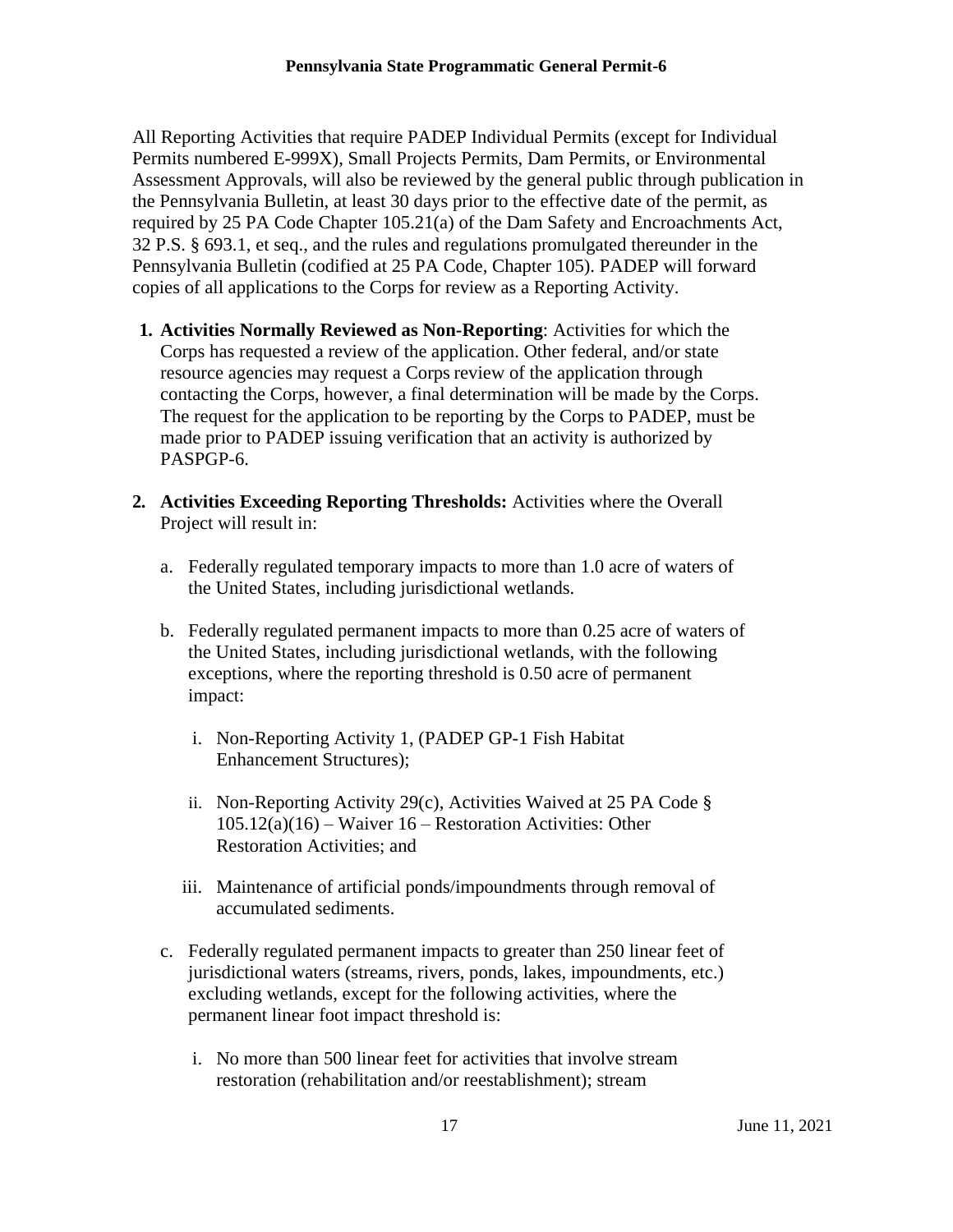enhancement; bank stabilization; and/or gravel bar removal; including activities identified in Non-Reporting Activity 29(c), Activities Waived at 25 PA Code  $\S$  105.12(a)(16) – Waiver 16 – Restoration Activities: Other Restoration Activities;

- ii. No more than 500 linear feet for maintenance of existing artificial ponds/impoundments through removal of accumulated sediment;
- iii. No linear impact threshold of jurisdictional waters applies to those activities verified as Non-Reporting Activity 1, PADEP  $GP - 1$ Fish Habitat Enhancement Structures.

NOTE**:** As stated in Part II, the reporting thresholds apply to federally regulated impacts to waters of the United States, including jurisdictional wetlands. If an AJD has not been made by the Corps, all waters and/or wetlands are assumed to be jurisdictional, in accordance with Regulatory Guidance Letter 16-01. Regulated impacts associated with construction of compensatory mitigation sites is included, if applicable, when calculating impacts. Activities not regulated by the Corps and/or impacts to non-jurisdictional resources are not included in the calculation. However, such activities may be regulated by PADEP and should be included as impacts in permit applications. For example, boring a utility line under a wetland may not involve a regulated discharge under Section 404 of the CWA. Under PADEP regulations, installation of the utility line is a regulated activity, with the utility considered a permanent impact. As a result, submitted applications should include proposed installation of the utility line and all associated temporary or permanent impacts.

## 3. **Modification of Previous Federal Authorizations**:

- a. Applications proposing modification of a previously issued Corps authorization where the Corps processed the original authorization for the project. For example, this could include a PASPGP-5, Department of the Army Individual Permit, or an NWP; or
- b. Applications proposing additional regulated activities for a previously issued Single and Complete Project that did not initially require a Corps review, but now the project is a Reporting Activity under PASPGP-6.

## 4. **Activities Which May Affect Threatened or Endangered Species and Their Critical Habitat Under Section 7 of the Endangered Species Act (16 U.S.C. 1531 et seq.):**

a. Activities or projects proposed in waterways occupied by federally-listed, proposed, or candidate mussels or fish as indicated below, or in waters of the United States within 300 feet of these listed waterways, unless the activities or projects have received documented clearance (No effect or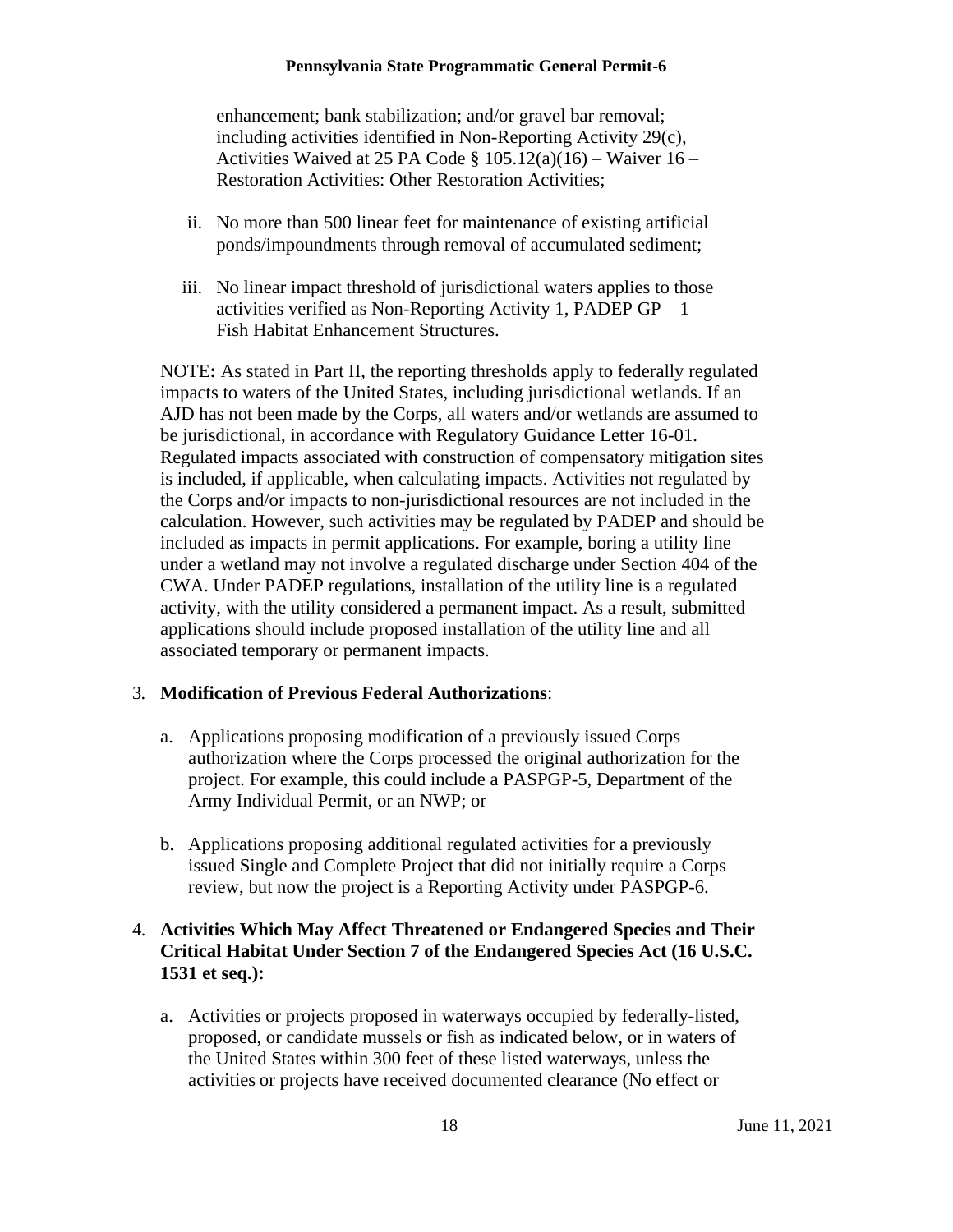Not likely to adversely affect determination) from USFWS, or a *No Effect* determination from the Corps.

| <b>WATERWAYS</b>                   | <b>COUNTY</b>                       |
|------------------------------------|-------------------------------------|
| Allegheny River                    | Allegheny, Armstrong, Clarion,      |
|                                    | Forest, Venango, Warren, McKean,    |
|                                    | and Westmoreland,                   |
| Conewago Creek                     | Warren                              |
| <b>Conneaut Outlet</b>             | Crawford                            |
| <b>Conneauttee Creek</b>           | Crawford                            |
| Cussewago Creek                    | Crawford                            |
| Delaware River                     | Monroe, Pike, and Wayne             |
| Four Mile Run                      | Westmoreland                        |
| <b>French Creek</b>                | Crawford, Erie, Mercer, and Venango |
| LeBoeuf Creek                      | Erie                                |
| <b>Little Mahoning Creek</b>       | Indiana                             |
| Little Shenango River              | Mercer                              |
| <b>Muddy Creek</b>                 | Crawford                            |
| Oil Creek                          | Venango                             |
| Oswayo Creek                       | McKean                              |
| Shenango River                     | <b>Crawford and Mercer</b>          |
| (Pymatuning Reservoir to Big Bend) |                                     |
| <b>West Branch of French Creek</b> | Erie                                |
| <b>Woodcosack Creek</b>            | Crawford                            |

- b. Activities or projects with proposed impacts to wetlands require bog turtle habitat screening procedures when such is noted on a PNDI receipt. The bog turtle screening must be completed unless the activities or projects have received documented clearance from the USFWS, or a No Effect determination from the Corps.
- c. Activities or projects, whereby a PNDI search identifies a potential conflict(s) for federally-listed species, and/or avoidance measures unless:
	- i. The applicant has agreed in writing to implement and comply with all avoidance measures on the PNDI receipt or other USFWS correspondence;
	- ii. The activities or projects have received documented clearance from the USFWS, including a concurrence or consistency letter from IPAC system; or
	- iii. A "No Effect" determination from the Corps or other lead federal agency, has been made for all currently listed Threatened and Endangered species.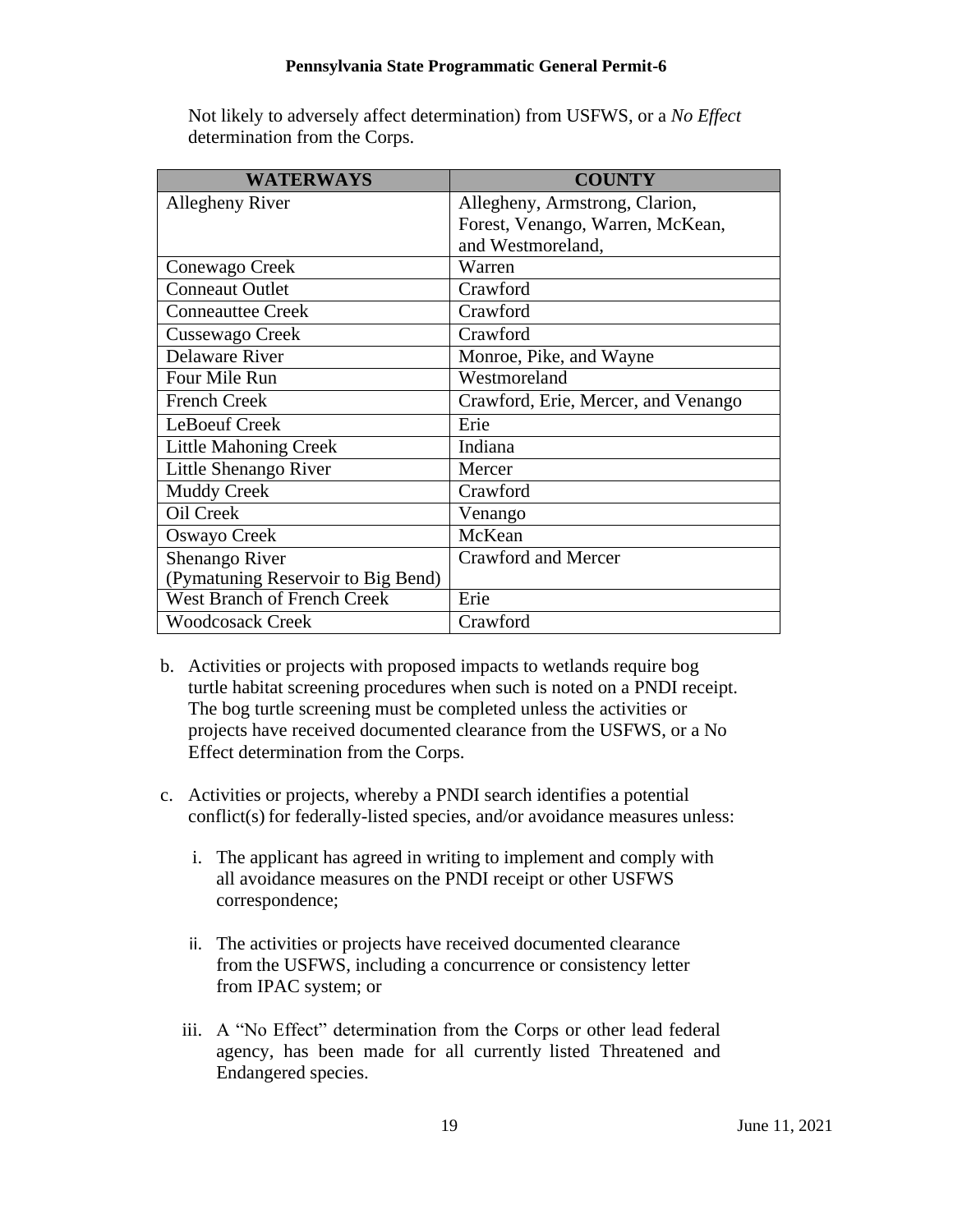- 5. **Activities Authorized at 25 PA Code § 105.131(c) – Maintenance of Reservoirs of Jurisdictional Dams: This activity is reporting when greater than 0.10 acre of jurisdictional wetland is permanently impacted, or if another reporting reason is applicable.** This corresponds to activities authorized pursuant to Section 7 of the Dam Safety and Encroachments Act, 32 P.S. § 693.1, et seq., and the rules and regulations promulgated there under in the Pennsylvania Bulletin (codified at 25 PA. Code, Chapter 105, § 105.131(c)).
- 6. **Activities Potentially Affecting Historic Properties:** Any activity which may adversely affect historic properties, which are listed or eligible for listing in the National Register of Historic Places pursuant to the requirements of Section 106 of the National Historic Preservation Act, and/or Tribal Resources. This includes, but is not limited to, projects where the State Historic Preservation Office (SHPO) (i.e. Pennsylvania Historical and Museum Commission), or a federally recognized tribe have determined that archeological or other cultural resources are believed to exist within the permit area.

For all PADEP Individual permits, unless the applicant has a delegated Section 106 programmatic agreement with SHPO or the lead federal agency has made an effects determination, the applicant must provide evidence that the SHPO has been notified. Such notification is documented by using the online notification system approved by SHPO at [https://share.phmc.pa.gov/pashare/landing.](https://share.phmc.pa.gov/pashare/landing) For applicants having a delegated Section 106 programmatic agreement or where a federal agency has made a Section 106 determination, the application shall contain information pertaining to compliance with Section 106.

If the application does not contain a SHPO response, or evidence of a delegated Section 106 authority, or if another lead federal agency indicates a potential for the project to affect historic properties, the application is sent to the Corps as a Reporting Activity.

- 7. **Activities Potentially Affecting National Wild or Scenic Rivers:** Any activity which occurs in a component of the National Wild and Scenic River System or in a river officially designated by Congress as a "Study River" under Section 7 (a) Wild and Scenic Rivers Act (16 U.S.C. § §1278 *et seq.*) for possible inclusion in the System are forwarded to the Corps as a Reporting Activity. However, these activities are not reporting if the appropriate federal agency, with direct management responsibility for such river, has determined, in writing, that the proposed activity will not adversely affect any National Wild and Scenic River, including study rivers. Additionally, designated and identified study rivers approved and included in the National Wild and Scenic River System subsequent to the publication of this document are to be considered in this sub-category. The designated National Wild and Scenic Rivers are:
	- a. Allegheny River from the Kinzua Dam, mile 197.2, downstream approximately 7 miles to US Route 6 Bridge, at mile 190.7, in Warren,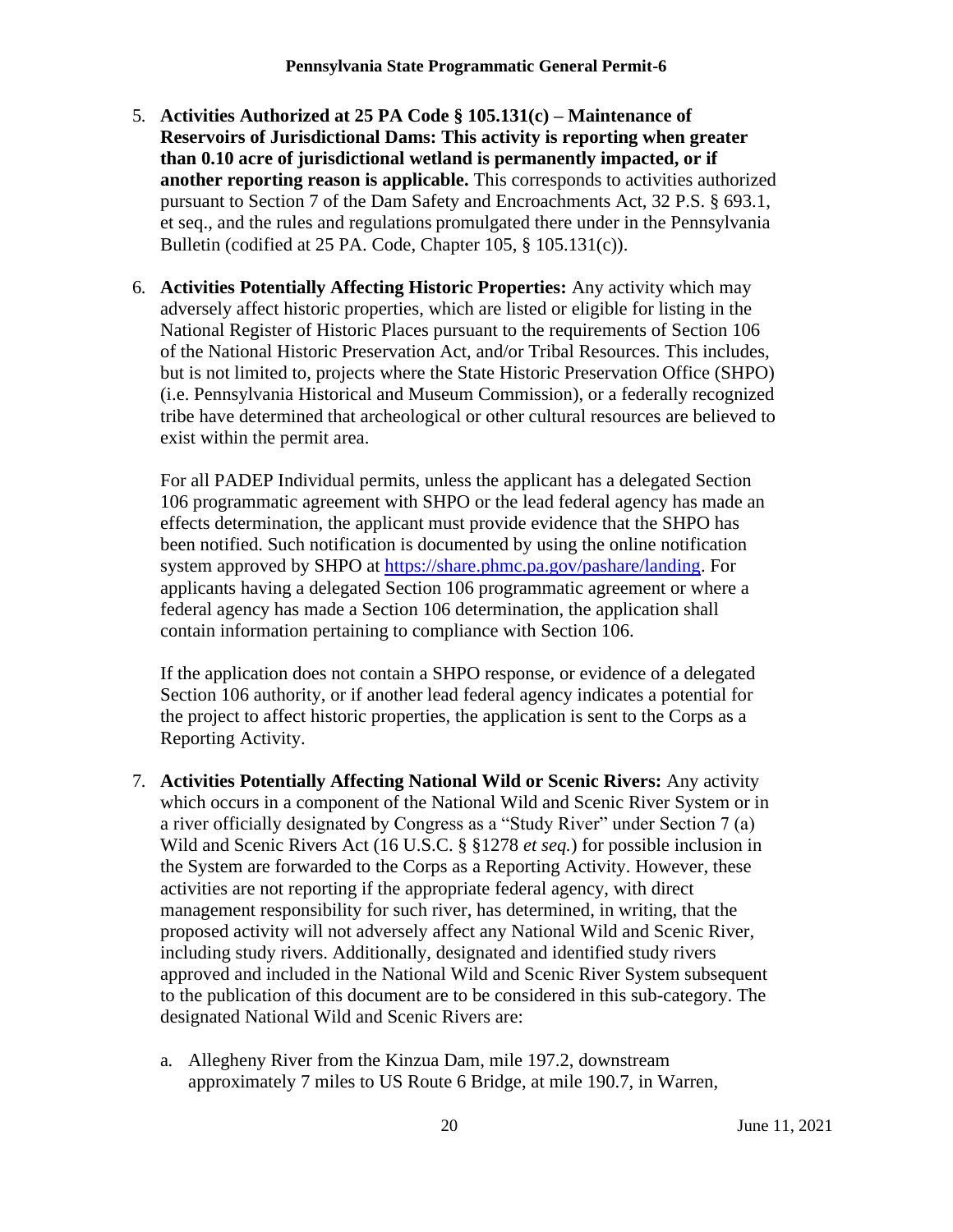then from the Buckaloons Recreation Area in Allegheny National Forest at mile 181.7 downstream 47 miles to Alcorn Island just north of Oil City at river mile 133.7, and then continuing from the Franklin Wastewater Treatment Plant at mile 122.7, downstream 31 miles to the refinery at Emlenton mile 90.7;

- b. Clarion River from mile 91.1 in the Borough of Ridgeway, Elk County, Pennsylvania, at the National Forest and State Game Lands boundary to mile 39.4 at the normal pool elevation of Piney Dam;
- c. Upper Delaware Scenic and Recreational River beginning at Hancock, New York, and continuing 73.4 river miles to Mill Rift, Pennsylvania;
- d. Middle Delaware Scenic and Recreational River (from bank to bank) as it flows through the Delaware Water Gap National Recreation Area;
- e. Lower Delaware River beginning 7 river miles north of Belvidere, New Jersey, continuing to Washington Crossing, Pennsylvania, including Paunnacussing Creek, within Solebury Township; all of the Tinicum Creek, including Rapp Creek and Beaver Creek Tributaries; and Tohickon Creek from the mouth to the Lake Nockamixon Dam, including a ¼ mile buffer from each bank; and
- f. White Clay Creek watershed including all of its tributaries.
- 8. **Activities Related to Residential, Commercial and Institutional Developments**: Applications for the purpose of constructing or expanding a residential, commercial, or institutional subdivision or development that do not contain a Declaration of Restrictive Covenants (e.g. deed restriction, conservation easement, or deed restricted open space area).
- 9. **Activities Requiring an Environmental Impact Statement (EIS):** Applications containing an EIS, references to an EIS by a federal agency, or references to the Corps being a cooperating agency on an EIS.

### 10. **Activities within the following waters:**

- a. All of the Ohio River except for navigational aids or markers, buoys, floats, the construction, operation, or removal of staff gauges, water recording devices and water quality testing devices;
- b. All of the Monongahela River except for navigational aids or markers, buoys, floats, the construction, operation, or removal of staff gauges, water recording devices and water quality testing devices;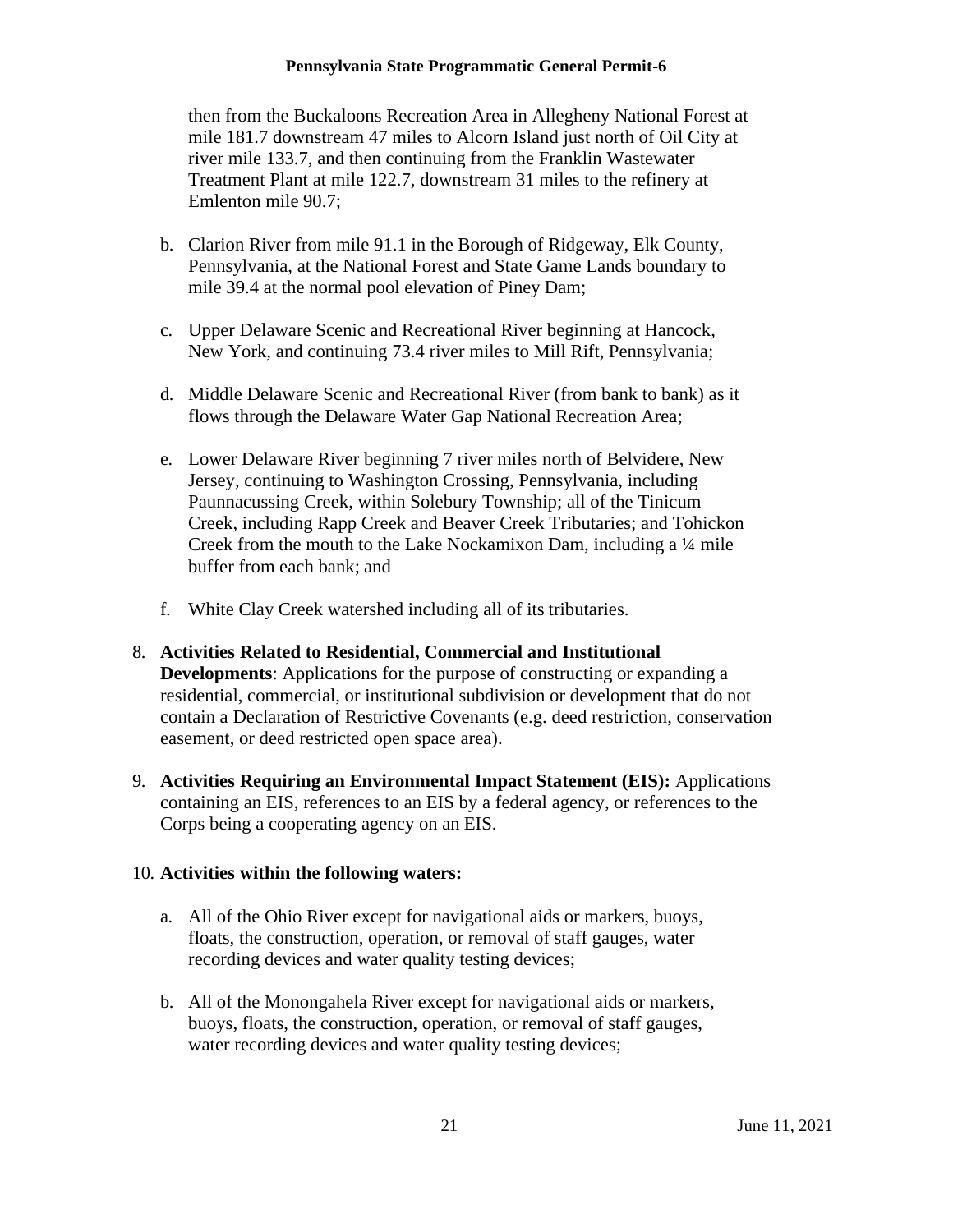- c. The Allegheny River, from its mouth in Pittsburgh, Pennsylvania to river mile 197.4 at Kinzua Dam, north of Warren, Pennsylvania except for navigational aids or markers, buoys, floats, the construction, operation, or removal of staff gauges, water recording devices and water quality testing devices;
- d. Lake Erie activities which require submittal of a PADEP Joint Permit Application or Environmental Assessment to the PADEP. For Lake Erie, the OHWM is located at elevation 573.4;
- e. The Delaware River, upstream of the U.S. Route 202 Bridge at New Hope, Pennsylvania. Note: any activity located waterward of the OHWM in nontidal waters and HTL in tidal waters of the Delaware River, downstream of the U.S. Route 202 Bridge, is ineligible for PASPGP-6.
- 11. **Activities across State Boundaries:** Activities where the regulated activity is not wholly located within the Commonwealth of Pennsylvania, i.e. the regulated activity extends across state boundaries.
- 12. **Coal and Non-Coal Mining Activities:** Activities authorized pursuant to Chapter 105 for coal and non-coal mining permits issued by the PADEP District Mining Offices (Bureau of Mining and Reclamation), including activities authorized pursuant to PADEP Waiver 4 [25 Pa. Code  $\S$  105.12(a)(4)] and GP-101 and 102.
- 13. **Construction of Mitigation Banks and In Lieu Fee Sites:** Regulated activities associated with the construction of Mitigation Banks and/or In Lieu Fee sites developed to meet the requirements of the Corps and the EPA April 10, 2008 Compensatory Mitigation for Losses of Aquatic Resources: Final Rule, or any subsequent guidance/regulations addressing compensatory Mitigation Banks and/or In Lieu Fee sites.
- 14. **Activities Affecting Corps Civil Works Projects, Corps Property, or Corps Easements:** All activities that may alter, use, build upon, attempt to possess, or that may harm or impair any existing or proposed Corps Civil Works project, or any Corps-owned or managed property or easement.

### 15. **Reasonably Related Applications:**

- a. If the Corps previously issued a verification for work associated with an Overall Project, any subsequent additional regulated work that is needed for the Overall Project to function and meet its intended purpose is a Reporting Activity.
- b. If PADEP determines that an application is a Reporting Activity, and PADEP is processing other Non-Reporting applications which are needed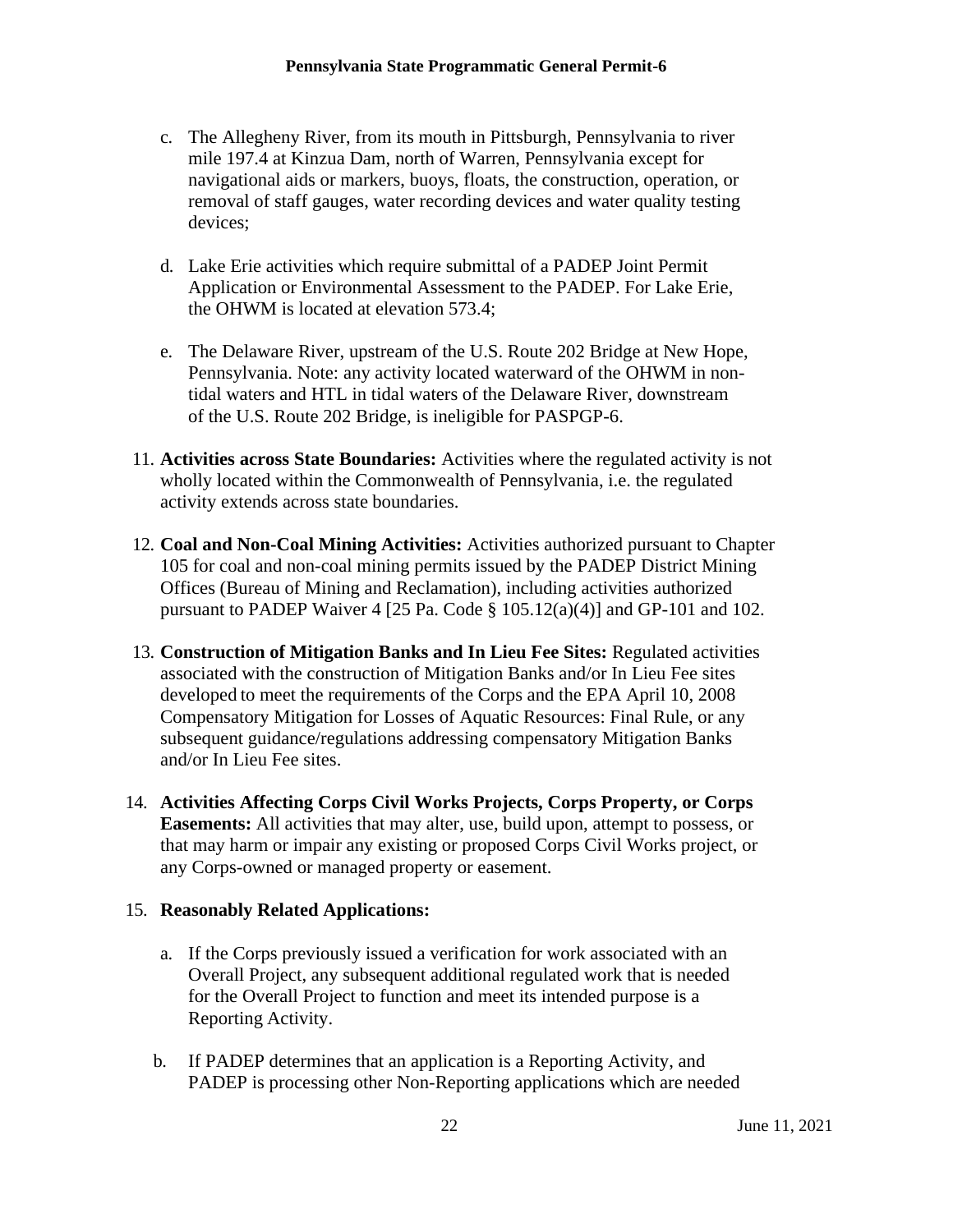for the Overall Project to function and meet its intended purpose, then all such related applications are sent to the Corps as Reporting.

c. If the Corps is reviewing a Reporting application and PADEP receives an application for attendant features associated with an Overall Project, then the newly received application received by PADEP is a Reporting Activity.

## 16. **Activities Involving Temporary Fill of Greater Than One Year**: All

applications proposing temporary fill impacting greater than 0.10 acre of waters and/or wetlands which will remain in place for more than one year are a Reporting Activity. This requirement includes requests to extend temporary fill authorized by a PADEP GP-8 beyond the original one-year timeframe.

- 17. **Applications Containing a Request for a Corps Jurisdictional Determination (JD)**: Any application containing a request for either a Preliminary JD or AJD from the Corps.
- 18. **Activities occurring in areas identified as potentially having Shortnose and/or Atlantic Sturgeon Present**: Any application that proposes work in a portion of a waterbody identified by the National Oceanic and Atmospheric Administration (NOAA), Greater Atlantic Region where Atlantic and/or Shortnose Sturgeon may be present. The following is a list of waters identified by the Greater Atlantic Region's ESA Section 7 Mapper Tool where sturgeon maybe present.

| <b>Waterway</b>        | <b>Downstream Extent</b>          | <b>Upstream extent</b>                         | Latitude  | Longitude    |
|------------------------|-----------------------------------|------------------------------------------------|-----------|--------------|
| <b>Crum Creek</b>      | Confluence with Delaware<br>River | State Route 291 (Industrial<br>Highway) Bridge | 39.863249 | $-75.324343$ |
| Darby Creek            | Confluence with Delaware<br>River | Upstream side of Hay Island                    | 39.886308 | $-75.264508$ |
| <b>Frankford Creek</b> | Confluence with Delaware<br>River | Frankford Ave. Bridge                          | 40.005349 | $-75.092422$ |
| Nashaminy Creek        | Confluence with Delaware<br>River | New Falls Road Bridge                          | 40.123726 | $-74.901543$ |

NOTE: The above list does not include the Delaware River downstream of the U.S. 202 Bridge and the Schuylkill River downstream of the Fairmount Dam because these waters are ineligible for PASPGP-6.

19. **Activities Requiring an Individual 401 SWQC from PADEP:** Any regulated activity requiring a project specific SWQC pursuant to Section 401of the CWA (33 U.S.C. § 1251). See Part V, A, 2, c, for identification of such applications.

### 20. **Activities Involving the Erection of an Aerial Transmission Line, Submerged**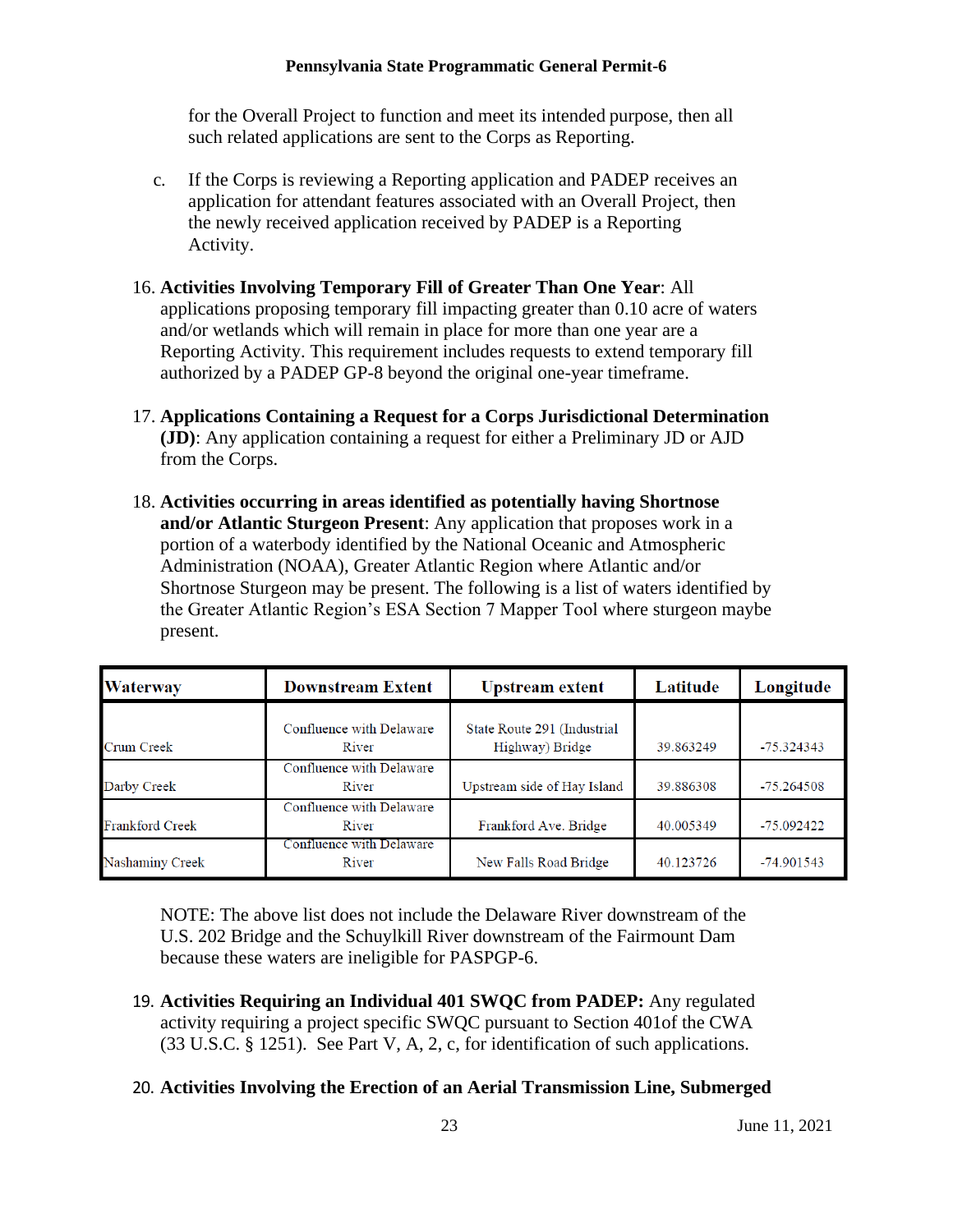**Cable, or Submerged Pipeline Across a Navigable Water of the United States:** Any activity involving the erection of an aerial transmission line, submerged cable, or submerged pipeline across a navigable water of the United States.

## <span id="page-23-0"></span>**Part IV – Procedures:**

## **A. Application Submittal:**

Applicants must submit the required PADEP permit application to the appropriate PADEP office. For Reporting Activities, where PADEP does not require a permit application, information on the proposed project and Engineering Form 4345 shall be submitted directly to the appropriate Corps District. The information must identify all potential impacts to waters of the United States, including jurisdictional wetlands, including direct and indirect impacts, both temporary and permanent, for the overall project, including all attendant features needed for the project to function and meet its intended purpose. Applicants submitting applications for linear projects must submit information describing the locations of the overall linear project's point of origin, terminal point, all proposed crossings (e.g., single and complete linear projects), and other impacts to aquatic resources. The delineation of wetland boundaries shall be accomplished in accordance with the *1987 Corps of Engineers Wetland Delineation Manual (Technical Report Y-87-1)*, including all applicable guidance and regional supplements.

Compensatory mitigation at a minimum one-for-one ratio will typically be required for all federally regulated wetland losses that exceed 0.10-acre and are a Reporting Activity, unless the district engineer determines in writing that either some other form of mitigation would be more environmentally appropriate or the adverse environmental effects of the proposed activity are no more than minimal. For federally regulated wetland losses of 0.10 acre or less that are a Reporting Activity, the district engineer may determine on a case-by-case basis that compensatory mitigation is required to ensure that the activity results in only minimal adverse environmental effects. For federally regulated losses of jurisdictional streams or other open waters that are a Reporting Activity, the district engineer may require compensatory mitigation to ensure that the activity results in no more than minimal adverse environmental effects. Compensatory mitigation for losses of streams should be provided, if practicable, through stream rehabilitation, enhancement, re-establishment, or preservation, since streams are difficult to replace resources.

Regulated activities that result in the permanent conversion of wetland types may result in the need for compensatory mitigation to ensure that the regulated activity does not result in more than minimal adverse effects.

Applications for Reporting Activities that propose compensatory mitigation for federally regulated impacts, should include a discussion on the sequencing of compensatory mitigation as identified in the Mitigation Rule (Use of Mitigation Bank, In-lieu Fee Program, Permittee Responsible Mitigation on a Watershed basis, etc.) and identify any Mitigation Banks or In-lieu Fee Programs proposed to be used. For Permittee Responsible Mitigation, the Corps/EPA 2008 Mitigation Rule requires approval of a final mitigation plan prior to commencement of any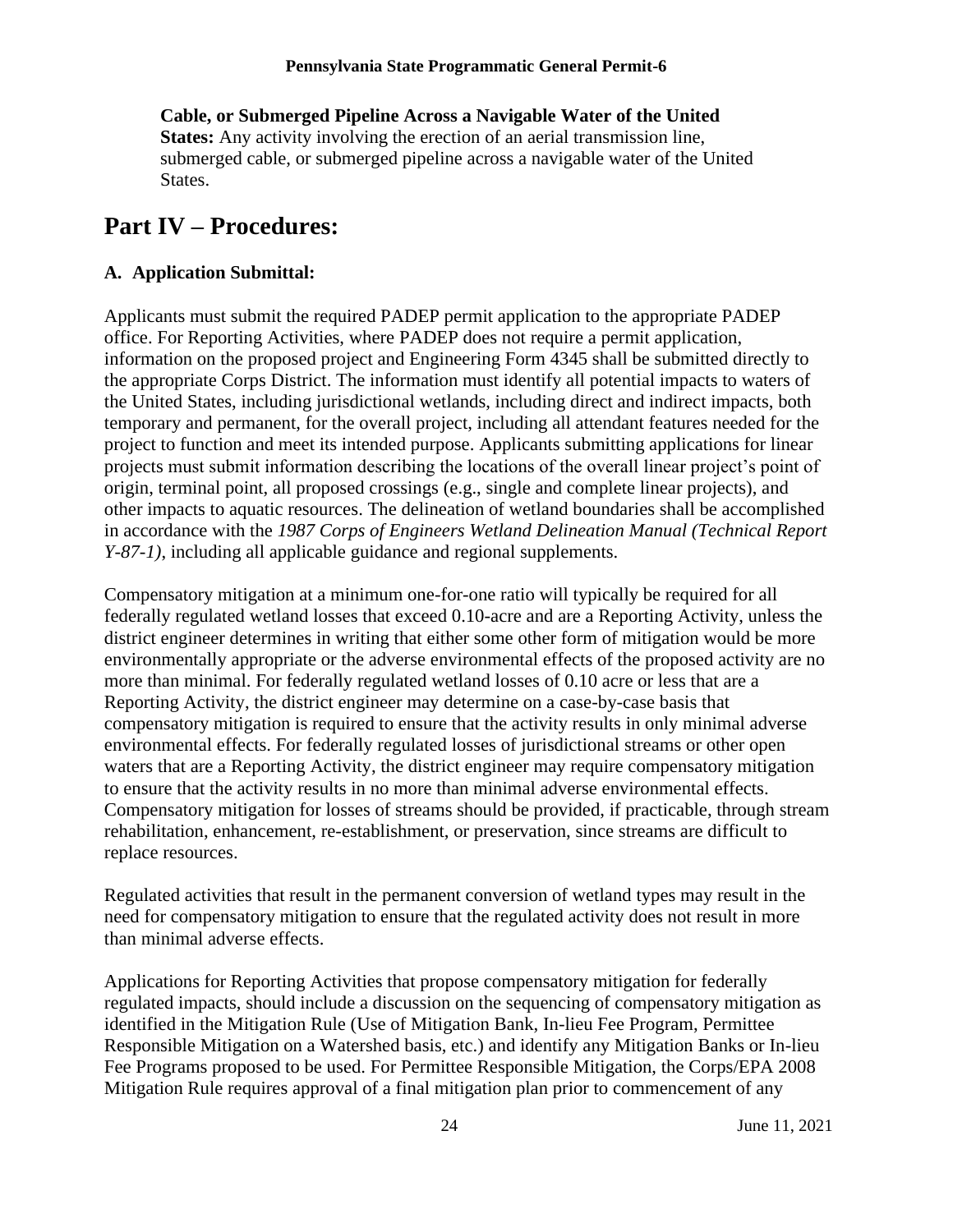authorized work. The required components of a final mitigation plan can be found at 33 CFR  $332.4(c)(2)$  through  $(c)(14)$ .

## **B. PASPGP-6 Review Procedures:**

- 1. **Non-Reporting Activities 1-28, and 31:** Permit applications are reviewed by PADEP in accordance with their review procedures and the PASPGP-6 procedures. PADEP will attach verification of the applicability of the PASPGP-6 to the state authorization. For those projects in the Philadelphia District, PADEP will also provide a copy of the application/registration package, the permit/acknowledgment cover letter and the state authorization (if applicable) to the Philadelphia District.
- 2. **Non-Reporting Activity 29:** All Non-Reporting Activities listed under number 29 a. through c. will be published in the *Pennsylvania Bulletin,* as a Public Notice. The Corps and resource agencies may review the Pennsylvania Bulletin to determine the need for federal review, on a case-by-case basis. One copy of the permit application will be maintained in the PADEP Regional Office for resource agency review. If the Corps requests that the proposed project be reviewed as a Reporting Activity, they must notify the appropriate PADEP Office, prior to permit issuance. PADEP will forward the application to the appropriate Corps District. If the application is not forwarded as a Reporting Activity, PADEP will attach the PASPGP-6 verification along with the state authorization to the application. For projects in the Philadelphia District, PADEP will provide a copy of the application, the state authorization, the Record of Decision, and the permit cover letter to the Philadelphia District.
- 3. **Reporting Activities:** Applications for projects identified as Reporting Activities will be forwarded to the Corps for review via hard copy or electronically. Applications submitted electronically can be sent to the appropriate email address:

| <b>Baltimore District:</b> | NAB-Regulatory@usace.army.mil                 |
|----------------------------|-----------------------------------------------|
| Philadelphia District:     | PhiladelphiaDistrictRegulatory@usace.army.mil |
| Pittsburgh District:       | Regulatory. Permits @usace.army.mil           |

The Corps will coordinate with other federal and state resource agencies, when applicable, to determine eligibility for verification under PASPGP-6. After completion of the Corps review, the Corps will:

- a. Notify PADEP that the activity is eligible for verification under PASPGP-6, without special conditions and they should attach PASPGP-6 verification to their authorization when issuing;
- b. Send the PASPGP-6 verification and any Special Conditions, if applicable, directly to the applicant and copy PADEP if the project is eligible for verification under PASPGP-6;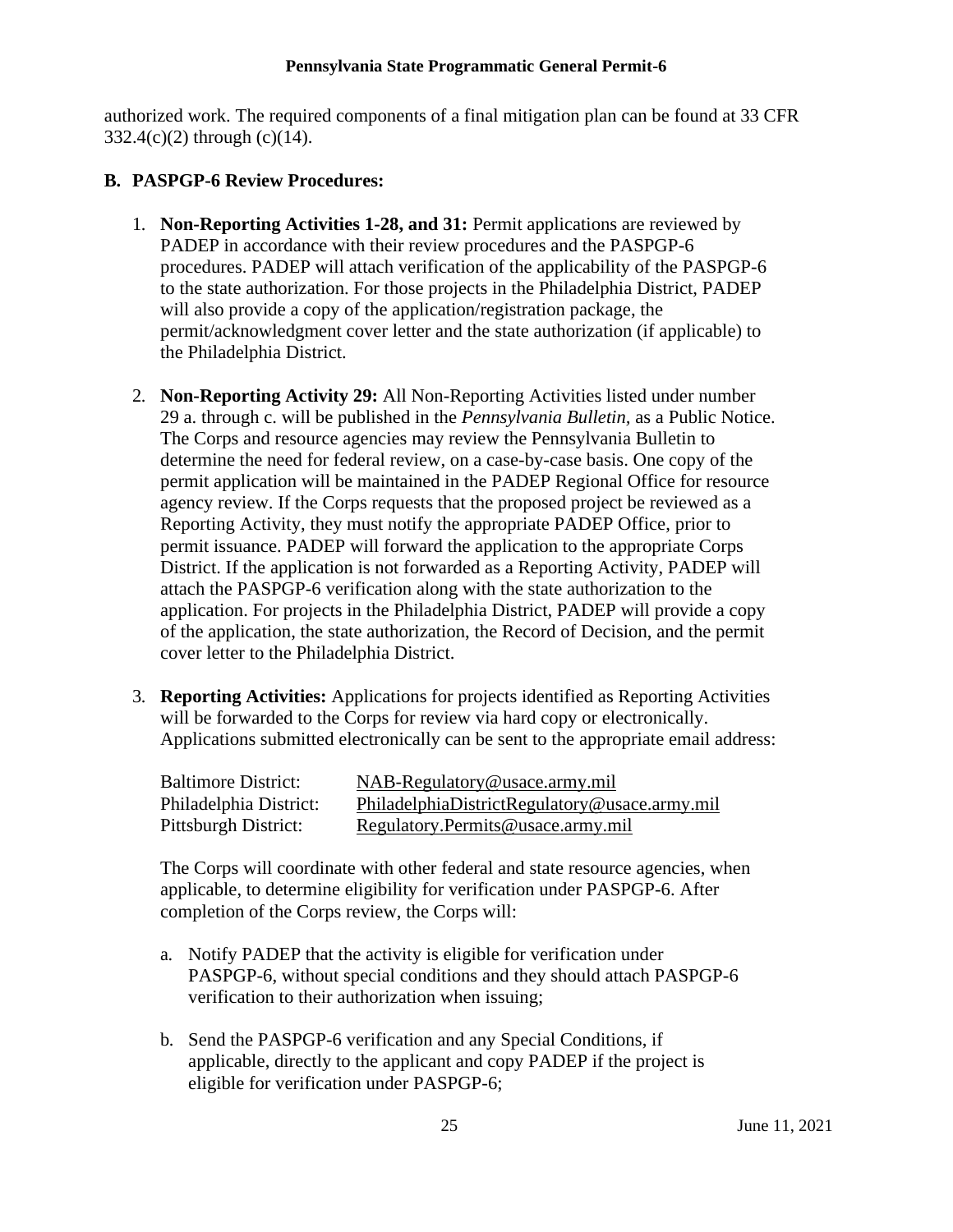- c. Notify PADEP and the applicant that the project is not eligible for verification under PASPGP-6 and the work requires an alternative form of Section 10 and/or 404 authorization; or
- d. Inform the applicant directly that a Section 10 and/or 404 authorization is not required for the proposed work and send a copy of the notification to PADEP.

## **C. Agency Objection:**

Prior to the Corps issuing a project specific PASPGP-6 verification, any federal or state resource agency may notify the appropriate Corps District of their objection to authorization by PASPGP-6. The Corps will attempt to resolve the objection and may issue a PASPGP-6 verification with or without project specific special conditions or may require an alternative form of Section 10 and/or 404 authorization.

## **D. Other Types of Corps Permit Review:**

If a project is ineligible under the terms and conditions of PASPGP-6, the Corps will notify PADEP and the applicant that the project will require further evaluation under an alternative permit review procedure. All information submitted by the applicant for the PASPGP-6 review will be used to initiate review by the Corps for the alternate permit. Additional information may be requested to complete the review. During the alternate permit review, the project impacts may be reduced, such that the activity poses only minimal adverse environmental effects and the proposed project meets the terms and conditions of PASPGP-6.

## **E. Corps Discretionary Authority:**

The Corps retains discretionary authority on a case by case basis to require a Corps Individual Permit review for any project based on concerns for the aquatic environment or for any other factor of the public interest. This authority may be invoked for projects with cumulative environmental impacts that may be more than minimal, or if there is a special resource or concern associated with a particular project.

## **Part V – General Conditions and Processing Requirements:**

All activities verified under PASPGP-6 must be in compliance with the below conditions. Failure to comply with all conditions of the verification, including any special conditions, will constitute a permit violation and may subject the permittee to criminal, civil, or administrative penalties, and/or require restoration:

## <span id="page-25-0"></span>**A. General Conditions:**

1. **Permit Conditions:** The permittee shall conduct all work and activities in waters of the United States, including jurisdictional wetlands, in strict compliance with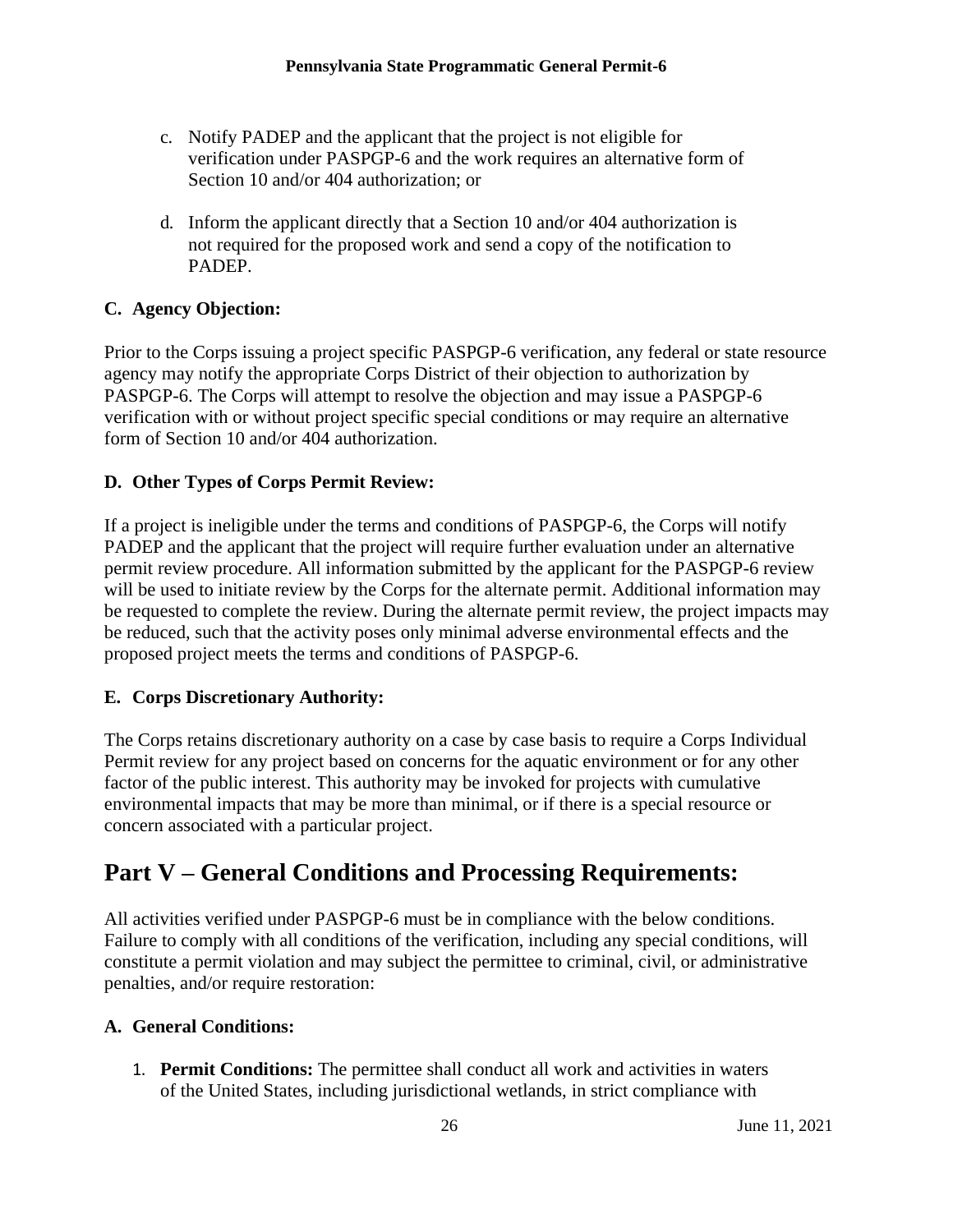the approved authorization/verification including all final maps, plans, profiles, and design specifications.

- 2. **401 State Water Quality Certification (SWQC) Conditions:** The permittee shall comply with the following conditions unless a project specific SWQC is required as identified below:
	- a. Prior to beginning any activity authorized by the Corps under PASPGP-6, the applicant shall obtain from the Department all necessary environmental permits, authorizations or approvals, and submit to the Department environmental assessments and other information necessary to obtain the permits and approvals, as required under state law, including The Clean Streams Law (35 P.S. §§ 691.1—691.1001), the Dam Safety and Encroachments Act (32 P.S. §§ 693.1—693.27), the Surface Mining Conservation and Reclamation Act (52 P.S. §§ 1396.1—1396.19b), the Noncoal Surface Mining Conservation and Reclamation Act (52 P.S. §§ 3301—3326), the Bituminous Mine Subsidence and Land Conservation Act (52 P.S. §§ 1406.1—1406.21), the Coal Refuse Disposal Control Act (52 P.S. §§ 30.51—30.66), the Solid Waste Management Act (35 P.S. §§ 6018.101—6018.1003), the Hazardous Sites Cleanup Act (35 P.S. §§ 6020.101—6020.1305), the Land Recycling and Environmental Remediation Standards Act (35 P.S. §§ 6026.101— 6026.908), 58 Pa.C.S. §§ 3201—3274 (related to development), the Air Pollution Control Act (35 P.S. §§ 4001—4015), the Storage Tank and Spill Prevention Act (35 P.S. §§ 6021.101— 6021.2104) and the regulations promulgated thereunder, including 25 Pa. Code Chapters 16, 71, 77, 78, 78a, 86—91, 92a, 93, 95, 96, 102, 105, 106, 127, 245 and 260a—299.
	- b. Fill material may not contain any wastes as defined in the Solid Waste Management Act.
	- c. Applicants and projects eligible for the PASPGP-6 must obtain all state permits or approvals, or both, necessary to ensure that the project meets the state's applicable water quality standards, including a project-specific SWQC.

Note: As part of PADEP's issuance of 401 SWQC for PASPGP-6 on February 12, 2021, the following was included to clarify the meaning of this condition:

This 401 SWQC is only available for projects that do not require any federal authorization other than authorization from the Corps under Section 404 of the Act or Section 10 of the Rivers and Harbors Act of 1899. Applicants seeking authorization for activities not eligible for coverage under PASPGP-6, or for activities that require another federal authorization (such as an interstate natural gas pipeline, a gas storage field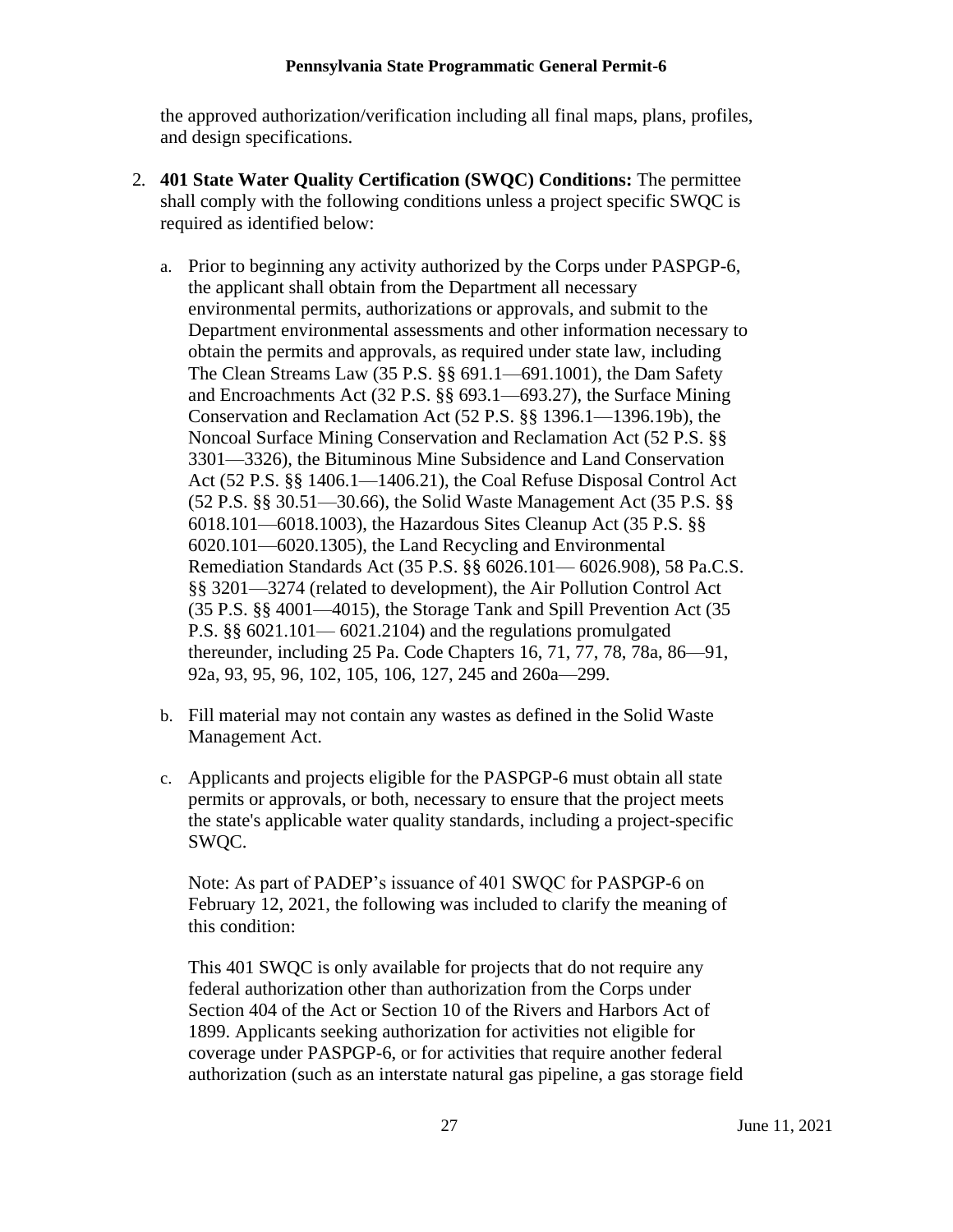or a nuclear or hydroelectric project requiring authorization by another federal agency), must submit a request to the Department for a projectspecific SWQC. The scope of the issuance of this SWQC is related only to the scope and applicability of the proposed PASPGP-6. Any activity or project requiring the Department to issue 401 SWQC that is beyond the scope of the proposed PASPGP-6 or other programmatically issued SWQC (e.g. Nationwide Permits) will require the applicant to obtain a project-specific SWQC from the Department. This would include any activity or project requiring a SWQC associated with an authorization, permit or license issued by a federal agency, such as Federal Energy Regulatory Commission (FERC) or Nuclear Regulatory Commission (NRC). Such activities or projects include, but are not limited to, an interstate natural gas pipeline, a gas storage field or a nuclear or hydroelectric project.

- 3. **Terms and Conditions Related to Coastal Zone Management Act (CZMA) Certification:** For those projects located within Pennsylvania's Coastal Zones, Non-Reporting Activities have General CZM consistency determination and Reporting Activities must obtain individual CZMA consistency determination (see General Condition 30(b)).
- 4. **Aquatic Life Movements:** No activity may substantially disrupt the necessary life cycle movements of those species of aquatic life indigenous to the waterbody, including those species that normally migrate through the area, unless the activity's primary purpose is to impound water. All permanent and temporary crossings of waterbodies shall be suitably culverted, bridged, or otherwise designed and constructed to maintain low flows to sustain the movement of those aquatic species. If a bottomless crossing cannot be used, then culverts should be designed, constructed and appropriately depressed, if possible, below the stream invert to minimize adverse effects to aquatic life movements.
- 5. **Threatened and Endangered Species:** By signing the PNDI receipt, the permittee has agreed to comply with all avoidance measures identified by the PNDI receipt. The applicant may also agree in writing to comply with all avoidance measures identified in USFWS correspondence, including IPaC, as part of the application. To ensure compliance with the ESA, those avoidance measures associated with federally listed threatened or endangered species are a condition of the PASPGP-6 verification, unless modified by the Corps.

If an activity is verified under the PASPGP-6, and a federally-listed threatened or endangered species, or proposed species, is subsequently found to be present, all work must cease, and the Corps and USFWS (or National Marine Fisheries Service (NMFS)) must be notified by telephone immediately (contact information below). The PASPGP-6 verification is automatically suspended without additional notification to the permittee and will not be re-issued until consultation pursuant to Section 7 of the ESA is concluded and adverse effects to federally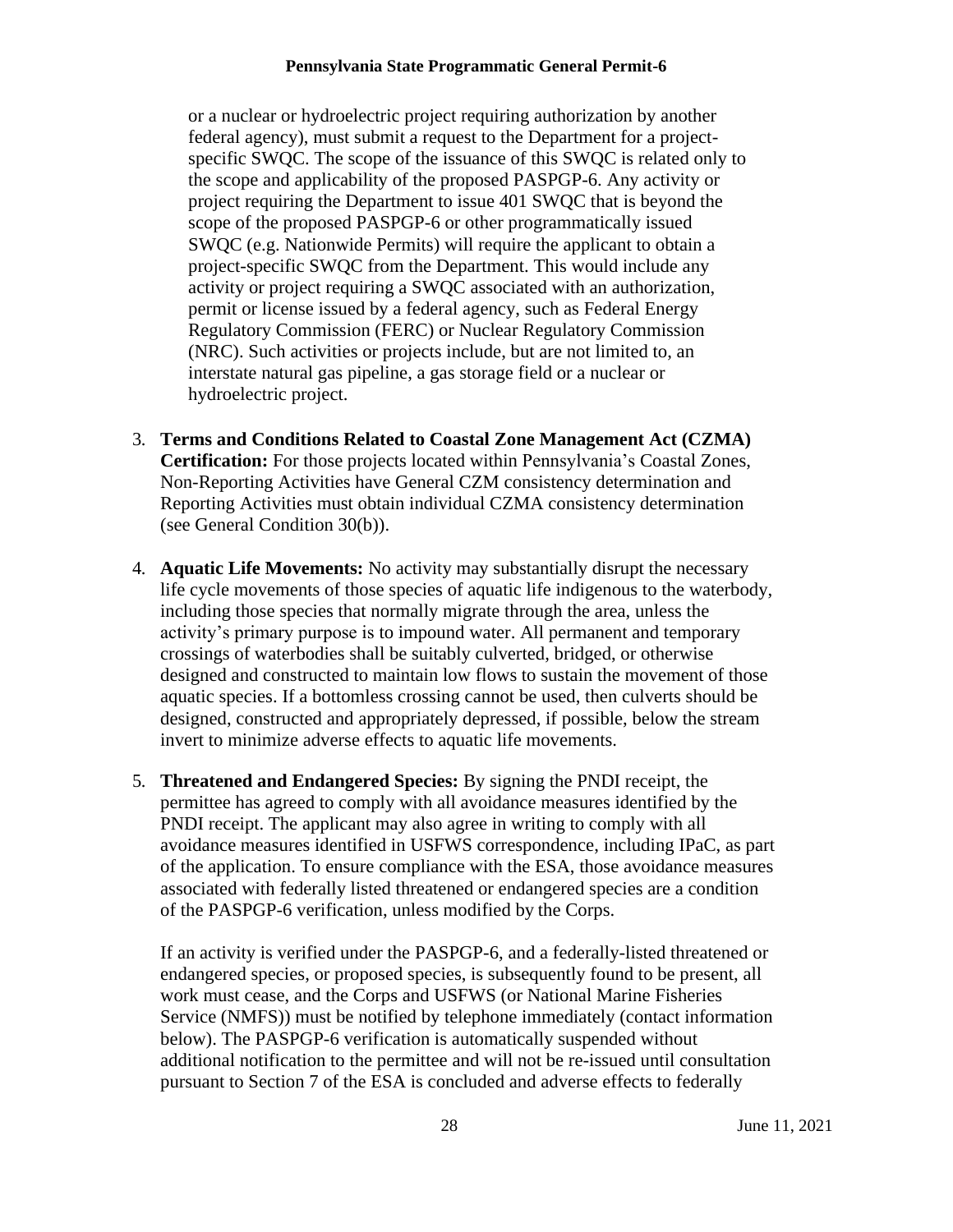listed threatened, endangered and proposed species are avoided, or incidental take authorization issued.

Furthermore, persons have an independent responsibility under Section 9 of the ESA to avoid any activity that could result in the "take" of a federally listed species.

### USFWS:

Pennsylvania Field Office 110 Radnor Rd; Suite 101 State College, PA 16801 office phone: 814 234-4090 fax: 814-234-0748 or 814 206-7452

NMFS: Ms. Jennifer Anderson Assistant Regional Administrator, Protected Resources Division NOAA Fisheries 55 Greater Republic Drive Gloucester, Massachusetts 01930

6. **Spawning Areas:** The permittee shall comply with all time-of-year-restrictions (see below) associated with spawning areas as set forth by the Pennsylvania Fish and Boat Commission (PFBC) or other designated agency. Discharges or structures in spawning or nursery areas shall not occur during spawning seasons, unless written approval is obtained from the PFBC or another designated agency. In addition, work in areas used for other time sensitive life span activities of fish and wildlife (such as hibernation or migration) may necessitate the use of seasonal restrictions for avoidance of adverse impacts to vulnerable species. Impacts to these areas shall be avoided or minimized to the maximum extent practicable during all other times of the year.

| Wild Trout         | October 1 - December 31 |
|--------------------|-------------------------|
| Class A Wild Trout | October 1 - April 1     |

List of Trout Streams found at:

## **[https://www.fishandboat.com/Fish/PennsylvaniaFishes/Trout/Pages/TroutWaterCla](https://www.fishandboat.com/Fish/PennsylvaniaFishes/Trout/Pages/TroutWaterClassifications.aspx) [ssifications.aspx.](https://www.fishandboat.com/Fish/PennsylvaniaFishes/Trout/Pages/TroutWaterClassifications.aspx)**

- 7. **Shellfish Production:** No discharge of dredged and/or fill material and/or the placement of structures may occur in areas of concentrated shellfish production, unless the discharge is directly related to an authorized shellfish harvesting activity.
- 8. **Adverse Effects From Impoundment:** If the regulated activity creates an impoundment of water, the adverse effects on the aquatic system caused by the accelerated passage of water and/or the restriction of its flow, including impacts to wetlands, shall be minimized to the maximum extent practicable.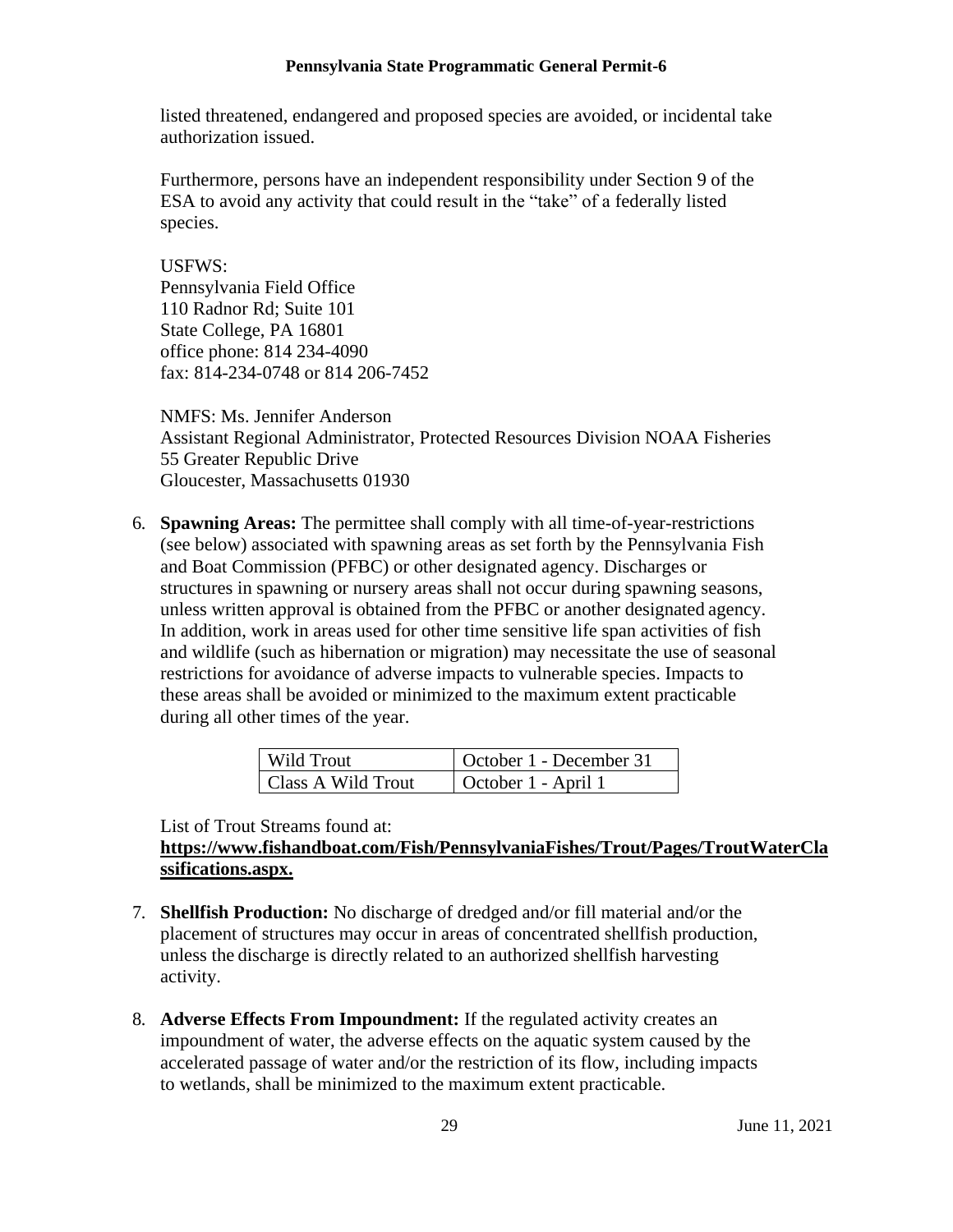- 9. **Management of High Flows:** To the maximum extent practicable, the preconstruction course, condition, capacity, and location of open waters must be maintained for each activity, including stream channelization, storm water management activities, and temporary and permanent road crossings, except as provided below. The activity must be constructed to withstand expected high flows. The activity must not restrict or impede the passage of normal or high flows, unless the primary purpose of the activity is to impound water or manage high flows. The activity may alter the pre-construction course, condition, capacity, and location of open waters if it benefits the aquatic environment (e.g., stream restoration or relocation activities).
- 10. **Erosion and Sediment Controls:** Appropriate soil erosion and sediment controls, in accordance with state regulations, must be used and maintained in effective operating condition during construction, and all exposed soil and other fills, as well as any work below the OHWM or high tide line, must be permanently stabilized at the earliest practicable date. Permittees are encouraged to perform work within waters of the United States, including jurisdictional wetlands, during periods of low-flow or no-flow, or during low tides.
- 11. **Suitable Material:** No activities, including discharges of dredged and/or fill material or the placement of structures, may consist of unsuitable material (i.e., asphalt, trash, debris, car bodies, etc.). No material discharged shall contain toxic pollutants in amounts that would violate the effluent limitation standards of § 307 of the CWA.
- 12. **Temporary Fill and Structures:** Temporary fill (i.e., access roads and cofferdams) and structures in waters and/or wetlands authorized by PASPGP-6 shall be properly constructed and stabilized during use to prevent erosion and accretion. Temporary fill in wetlands shall be placed on geotextile fabric laid on existing wetland grade, unless such requirement is specifically waived by the Corps. Whenever possible, rubber or wooden mats should be used for equipment access through wetlands to the project area. Temporary fills and structures shall be removed, in their entirety, to an upland site, and suitably contained to prevent erosion and transport to a waterway or wetland. Temporarily impacted areas shall be restored to their preconstruction contours, elevations, and hydrology, and wetlands shall be revegetated with a wetland seed mix that contains non-invasive, native species, to the maximum extent practicable. Unless approved by the Corps, the restoration work must be completed within 30 days of the date the temporary fill/structure is no longer needed.
- 13. **Equipment Working in Wetlands:** Heavy equipment working in wetlands or mudflats must be placed on mats, or other measures must be taken to minimize soil disturbance.
- 14. **Installation and Maintenance:** Any regulated structure or fill authorized by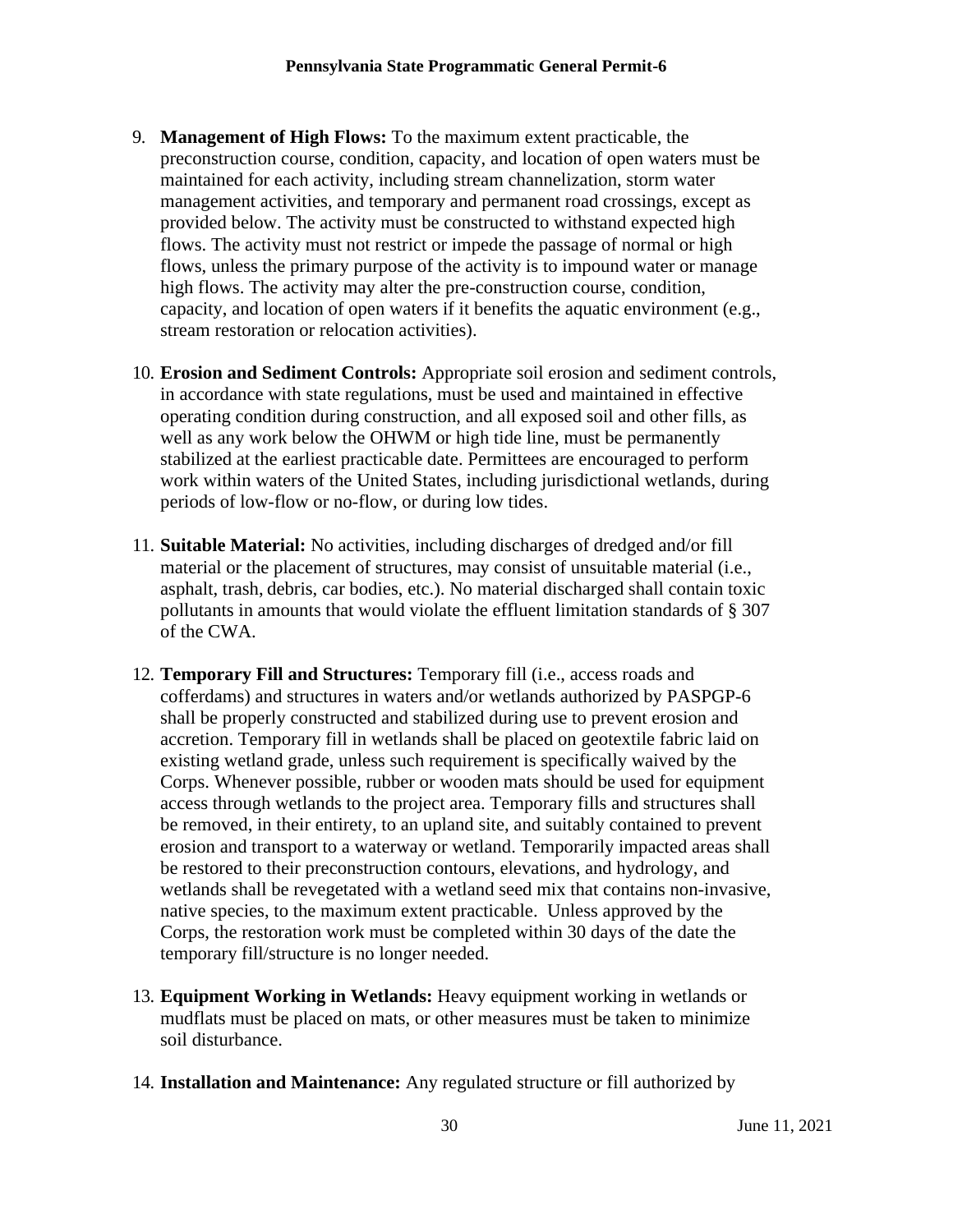PASPGP-6 shall be properly installed and maintained to ensure public safety.

## 15. **PASPGP-6 Authorization:**

- a. PASPGP-6 expires June 30, 2026, unless suspended or revoked.
- b. Verifications of PASPGP-6 expire June 30, 2026, unless the PASPGP-6 permit is suspended, revoked, or the PADEP authorization expires, whichever date occurs sooner. Activities authorized under PASPGP-6 that have commenced construction or are under contract to commence construction will remain authorized provided the activity is completed within 12 month of the date of the PASPGP-6 expiration, modification, or revocation; or until the expiration date of the project specific verification, whichever is sooner.
- 16. **One-Time Use:** A PASPGP-6 verification is valid to construct the project, or perform the activity, one time only, except for PASPGP-6 verifications specifically issued for reoccurring maintenance activities.
- 17. **Water Supply Intakes:** No regulated activity may occur in the proximity of a public water supply intake and adversely impact the public water supply. In order to minimize the effects of intakes on anadromous fish eggs and larvae, and oyster larvae, intake structures should be equipped with screening (with mesh size no larger than 2 mm) of wedge wire or another material of equal or better performance. Where feasible, intakes should be located away from spawning or nursery grounds, or to minimize the impingement on, or entrainment of, eggs or larvae. In addition, intake velocities should not exceed 0.5 ft/sec.
- 18. **Historic Properties:** For all activities verified under a PASPGP-6, upon the unanticipated discovery of any previously unknown historic properties (historic or archeological), all work must cease immediately, and the permittee must notify the SHPO and the Corps. The Corps will contact the tribes with whom they routinely consult, within 24 hours in accordance with each District's tribal consultation process. PASPGP-6 may be re-verified, and special conditions added if necessary, after an effects determination on historic properties and/or tribal resources is made, in consultation with the SHPO, the tribes and other interested parties. The PASPGP-6 verification may be modified and/or rescinded for the specific activity if an adverse effect on the historic property cannot be avoided, minimized, or mitigated.
- 19. **Tribal Rights:** No activity or its operation may impair reserved tribal rights, including, but not limited to, reserved water rights and treaty fishing and hunting rights.
- 20. **Corps Civil Works Projects:** The PASPGP-6 does not authorize any work which will interfere with an existing or proposed Corps Civil Works project, or any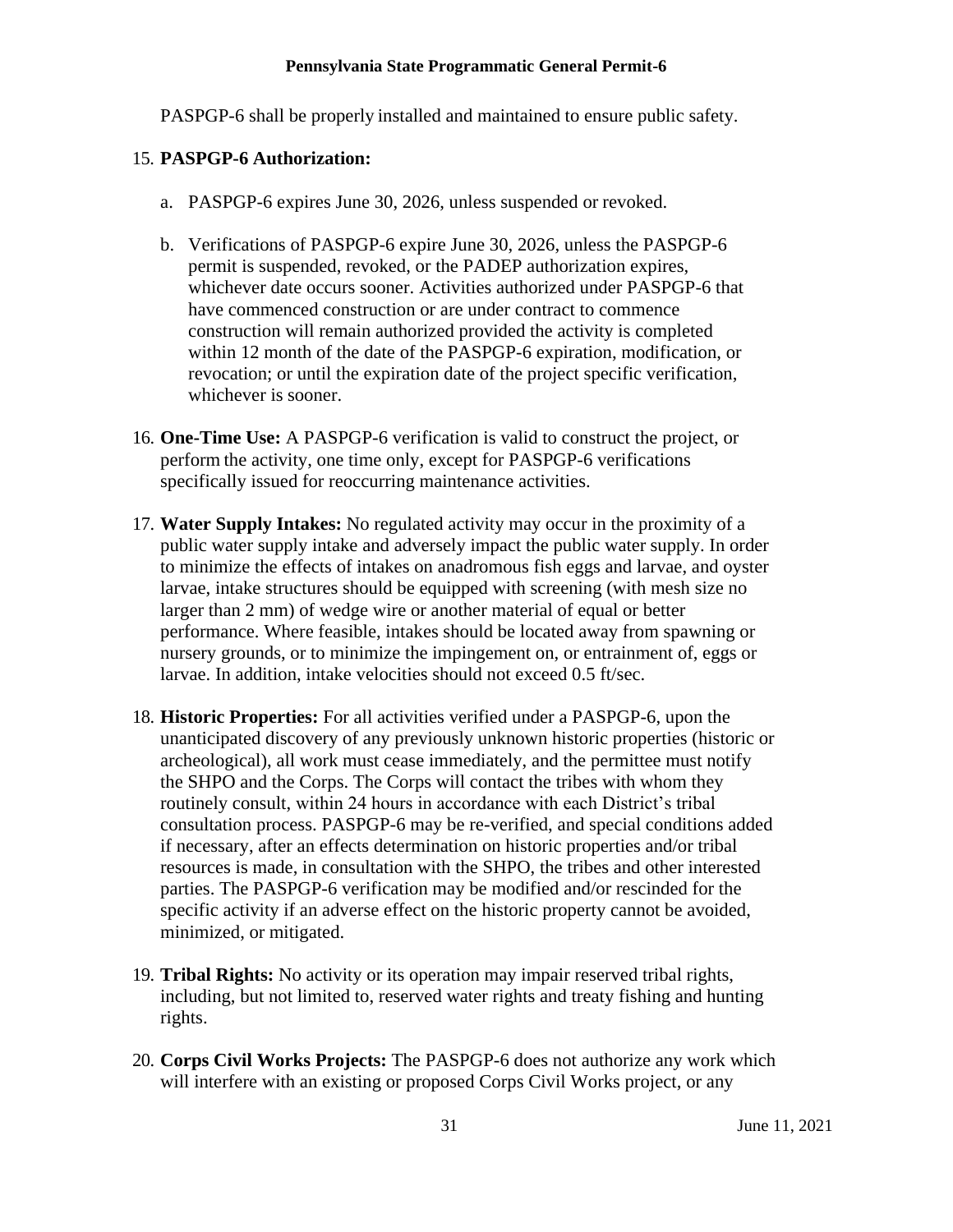Corps-owned or managed property or easement (i.e., flood control projects, dams, reservoirs, and navigation projects), unless specifically approved by the Corps in writing. Pursuant to 33 U.S.C 408, a review by, or permission from the Corps is required for activities that will alter or temporarily or permanently occupy or use a Corps federally authorized Civil Works project. Any activity that requires Section 408 permission and/or review is not authorized by PASPGP-6 until the appropriate Corps office issues the Section 408 permission or completes its review to alter, occupy, or use the Corps Civil Works project, and Corps issues a written PASPGP-6 verification.

- 21. **Navigation:** No activity verified under PASPGP-6 may cause more than minimal adverse effect on navigation. No attempt shall be made by the permittee to prevent the full and free use by the public of all navigable waters at or adjacent to the activity authorized herein. In addition, activities that require temporary causeways that prohibit continued navigational use of a waterway (i.e., temporary causeways extending greater than ¾ the width across the waterway) shall be removed in their entirety upon completion of their use. Any safety lights and signals prescribed by the U.S. Coast Guard (USCG), through regulation or otherwise, must be installed and maintained at the permittee's expense on authorized facilities in navigable waters of the United States. The permittee understands and agrees that, if further operations by the United States require the removal, relocation, or other alteration, of the structure or work herein authorized, or if, in the opinion of the Secretary of the Army or an authorized representative, said structure or work shall cause unreasonable obstruction to the free navigation of the navigable waters, the permittee will be required, upon due notice from the Corps, to remove, relocate, or alter the structural work or obstructions caused thereby, without expense to the United States. No claim shall be made against the United States on account of any such removal or alteration.
- 22. **Inspections:** The permittee shall allow a District Engineer or an authorized representative(s) to make periodic inspections at any time deemed necessary in order to ensure that the work is being performed in accordance with all the terms and conditions of PASPGP-6. The District Engineer may also require post-construction engineering drawings (as-built plans) for completed work.
- 23. **Modifications of Prior Verifications:** Any proposed modification of a previously verified Single and Complete project that results in a change in the verified impact to, or use of waters of the United States, including jurisdictional wetlands, must be approved by PADEP, or the Corps if applicable. Corps written approval is required if the prior verification was reviewed by the Corps, or if the proposed modification is a Reporting Activity under PASPGP-6. Project modifications that cause a Single and Complete Project to exceed 0.5 acre of loss of waters of the United States, including jurisdictional wetlands (except those identified in Part II A.2. a. and b.), or greater than 1,000 linear feet of permanent jurisdictional stream loss (except those identified in Part II A.2. a and b.), are not eligible for PASPGP-6 and will be forwarded to the Corps for review under an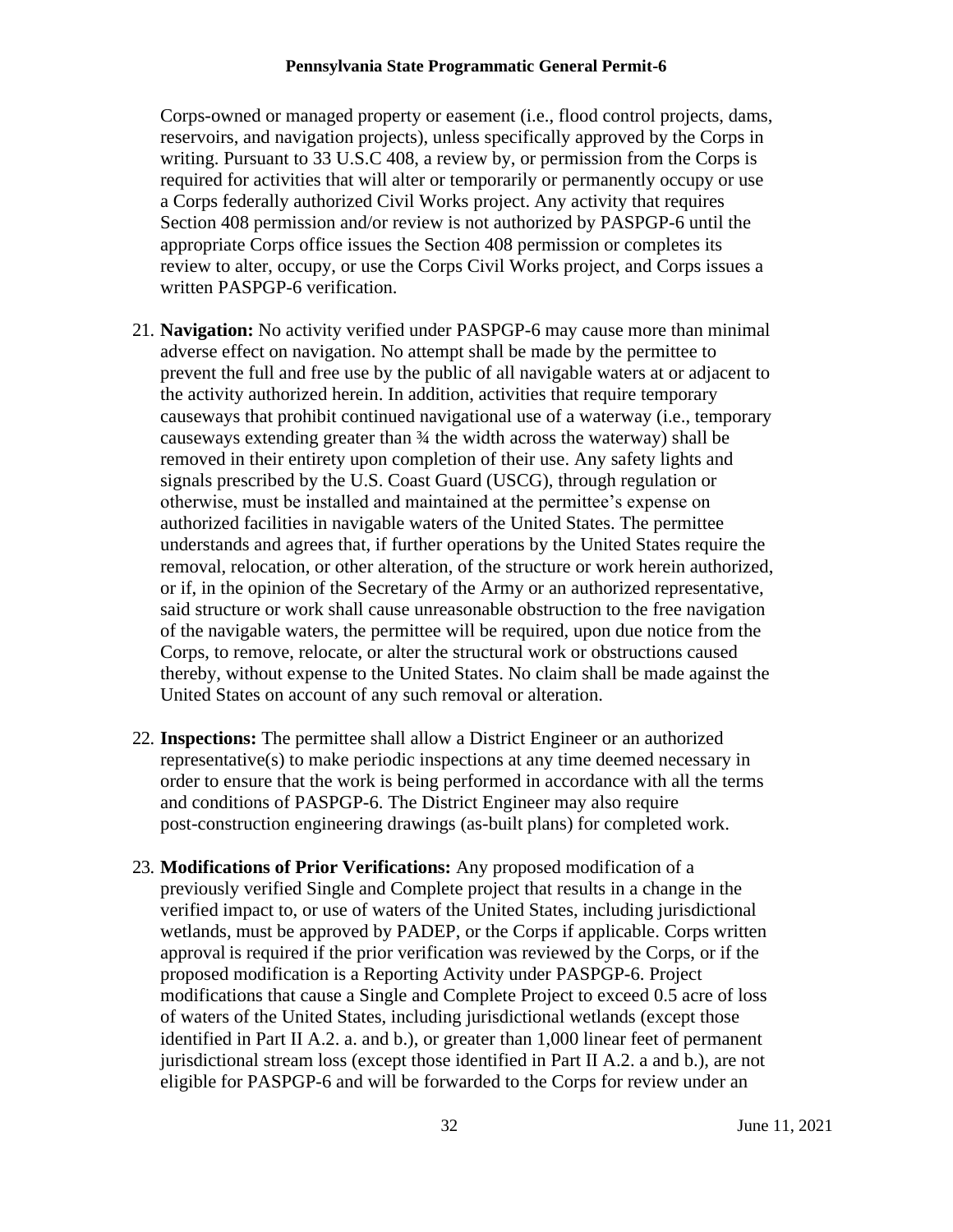alternative permit review procedure.

24. **Recorded Conservation Instruments:** As per Part III.D.27 and Part III.E.8 of this permit, proposed Draft Conservation Instruments may be submitted by the applicant as part of the permit application package for review and approval. When such proposed Conservation Instruments are submitted by the applicant, proof of the recorded deed restriction, conservation easement, or deed restricted open space area shall be forwarded to the appropriate Corps District and appropriate PADEP offices, prior to the initiation of any permitted work, unless specifically waived by the Corps in writing. Conservation Instrument templates can be found at:

## **[http://www.nab.usace.army.mil/Missions/Regulatory/PermitTypesandProces](http://www.nab.usace.army.mil/Missions/Regulatory/PermitTypesandProcess.aspx) [s.aspx](http://www.nab.usace.army.mil/Missions/Regulatory/PermitTypesandProcess.aspx)**

25. **Property Rights:** PASPGP-6 does not obviate the need to obtain other federal, state, or local authorizations required by law, nor does the permit grant any property rights or exclusive privileges or authorize any injury to the property or rights of others.

## 26. **Navigable Waters of the United States (Section 10 Waters):**

In addition to the other general conditions, the following conditions are applicable for activities in the eligible navigable waters of the United States identified in Appendix B:

a. For aerial transmission lines, the following minimum clearances are required for aerial electric power transmission lines crossing navigable waters of the United States. These clearances are related to the clearances over the navigable channel provided by the existing fixed bridges, or the clearances which would be required by the USCG for new fixed bridges, in the vicinity of the proposed aerial transmission line. These clearances are based on the low point of the line under conditions producing the greatest sag, taking into consideration temperature, load, wind, length of span, and type of supports as outlined in the National Electric Safety Code:

| <b>Nominal System</b><br>Voltage (kV) | <b>Minimum Additional</b><br><b>Clearance (ft.) Above Clearance</b><br><b>Required for Bridges</b> |  |
|---------------------------------------|----------------------------------------------------------------------------------------------------|--|
| 115 and below                         | 20                                                                                                 |  |
| 138                                   | 22                                                                                                 |  |
| 161                                   | 24                                                                                                 |  |
| 230                                   | 26                                                                                                 |  |
| 350                                   | 30                                                                                                 |  |
| 500                                   | 35                                                                                                 |  |
| 700                                   | 42                                                                                                 |  |
| 750-765                               | 45                                                                                                 |  |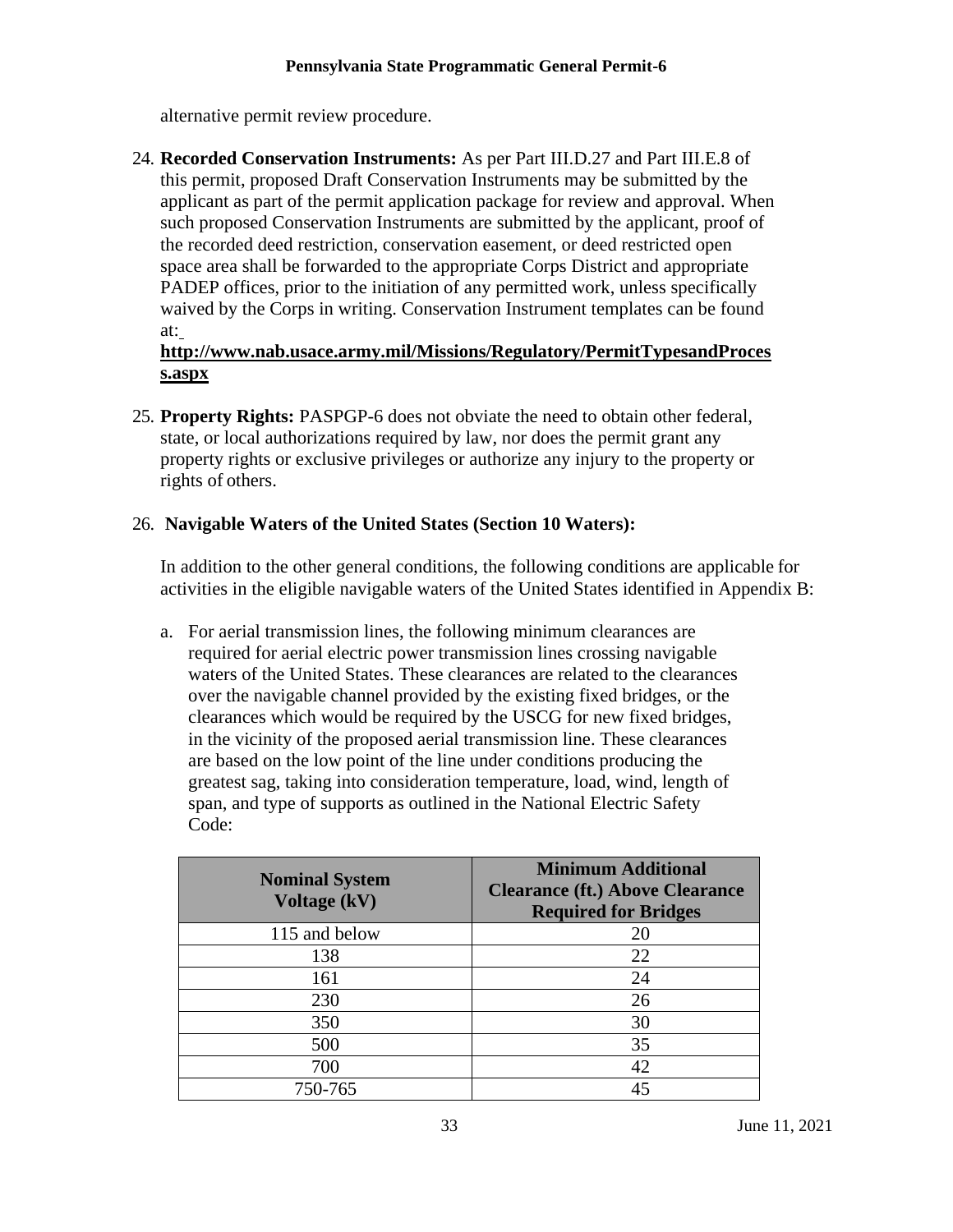- i. Clearances for communication lines, stream gauging cables, ferry cables, and other aerial crossings must be a minimum of ten feet above clearances required for bridges, unless specifically authorized otherwise by the District Engineer.
- ii. Corps regulation ER 1110-2-4401 prescribes minimum vertical clearances for power communication lines over Corps lake projects. In instances where both regulation and ER 1110-2-4401 apply, the greater minimum clearance is required.
- b. Encasement: The top of any cable, encasement, or pipeline shall be located a minimum of three feet below the existing bottom elevation of the streambed and shall be backfilled with suitable heavy material to the preconstruction bottom elevation. Where the cable, encasement, or pipeline is placed in rock, a minimum depth of one foot from the lowest point in the natural contour of the streambed shall be maintained. When crossing a maintained navigation channel, the requirements are a minimum of eight feet between the top of the cable, encasement, or pipeline and the authorized depth of the navigation channel. For maintained navigational channels, where the utility line is placed in rock, a minimum depth of two feet from the authorized depth of the navigation channel shall be maintained.
- c. As-Built Drawings: Within 60 days of completing an activity that involves an aerial transmission line, submerged cable, or submerged pipeline across a navigable water of the United States (i.e., Section 10 waters), the permittee shall furnish the Corps and NOAA, Nautical Data Branch, N/CS26, Station 7317, 1315 East-West Highway, Silver Spring, Maryland, 20910 with professional, certified as-built drawings, to scale, with control (i.e., latitude/longitude, state plane coordinates), depicting the alignment and minimum clearance of the aerial wires above the MHWL at the time of survey or depicting the elevations and alignment of the buried cable or pipeline across the navigable waterway.
- d. Aids to Navigation: The permittee must prepare and provide for USCG approval, a Private Aids to Navigation Application (CG-2554). The application can be found at: **https://media.defense.gov/2017/Nov/20/2001846135/-1/- 1/0/CG\_2554.pdf**. The completed application must be sent to the appropriate USCG office as indicated below:
	- i. Baltimore/Philadelphia Districts: Commander Fifth Coast Guard District 431 Crawford Street, Room 100, Portsmouth, VA 23704- 5504, Attn: Mr. Matthew Creelman; by email to [Matthew.K.Creelman2@uscg.mil;](mailto:Matthew.K.Creelman2@uscg.mil) or by FAX to (757) 398-6303.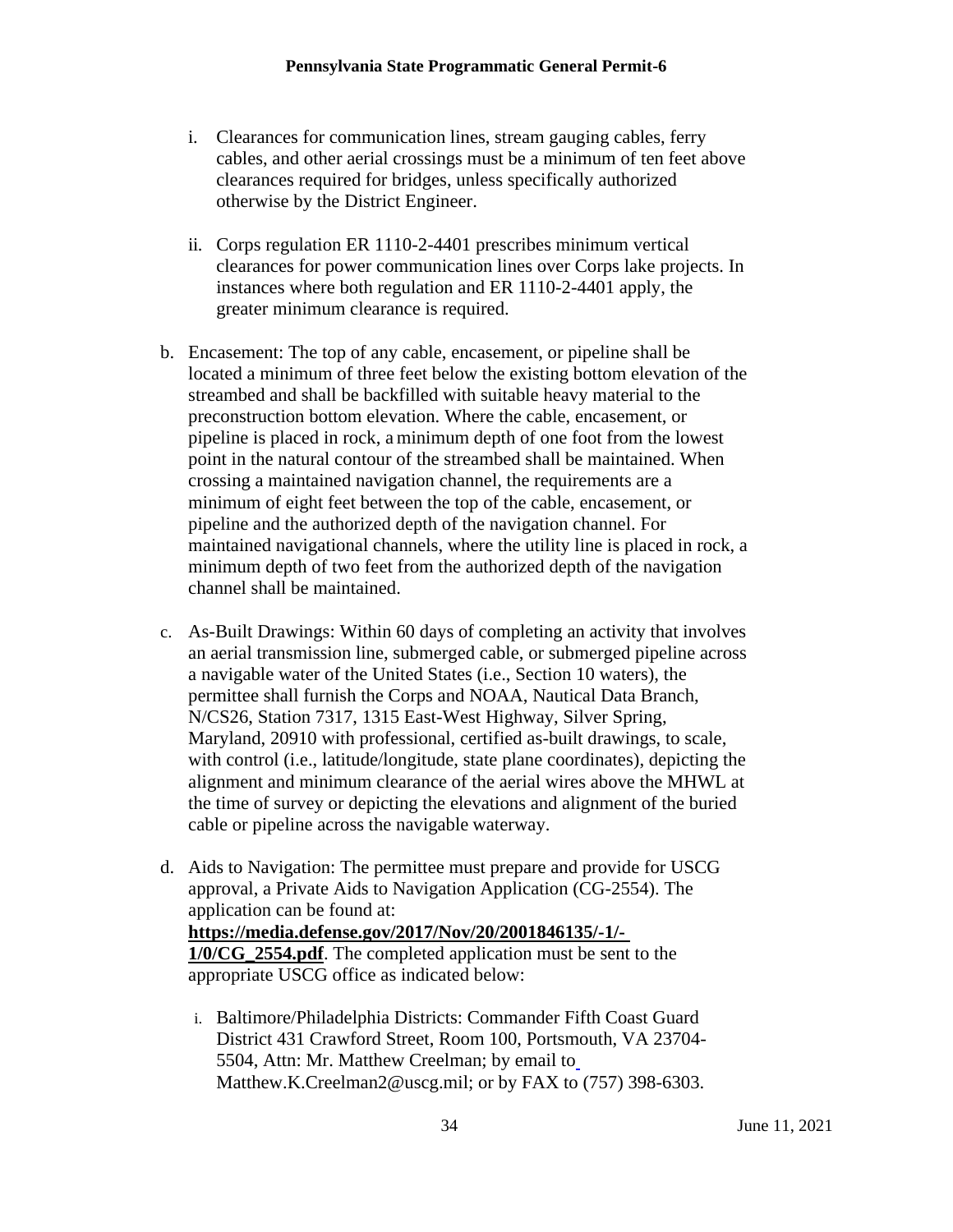ii. Pittsburgh District: Eighth Coast Guard District, Sector Ohio Valley, USCGC Osage, 300 McKown Ln, Sewickley, PA 15143; phone (412) 741-1180

Within 30 days of the date of receipt of the USCG approval, the permittee must provide a copy to the appropriate Corps district office.

- 27. **PADEP Waiver:** If the Corps determines a specific activity, which is eligible for a PADEP Non-reporting Waiver, has a significant adverse impact on life, property or important aquatic resources, the Corps may require the owner to modify the activity to eliminate the adverse condition or to obtain a Corps Individual Permit. In accordance with 33 CFR 325.7(a), "The district engineer may reevaluate the circumstances and conditions of any permit, including regional permits, either on his own motion, at the request of the permittee, or a third party, or as the result of periodic progress inspections, and initiate action to modify, suspend, or revoke a permit as may be made necessary by considerations of the public interest. In the case of regional permits, this reevaluation may cover individual activities, categories of activities, or geographic areas."
- 28. **Corps Water Releases:** For projects located downstream of a Corps dam, the permittee should contact the appropriate Corps, Area Engineer Office, to obtain information on potential water releases and to provide contact information for notification of unscheduled water releases. It is recommended that no in-water work be performed during periods of high-water flow velocities. Any work performed at the project site is at the permittee's own risk.
- 29. **State Authorization:** The activity must receive state authorization. For the purpose of this requirement, any one of the following is considered as a state authorization:
	- a. A PADEP Chapter 105 Water Obstruction and Encroachment Permit, including PADEP approved Environmental Assessment pursuant to 25 Pa. Code § 105.15; or
	- b. A PADEP GP issued pursuant to 25 Pa. Code § §105.441-105.449; or
	- c. A PADEP approved Environmental Assessment for activities not otherwise requiring a PADEP permit pursuant to 25 Pa. Code § 105.12; or
	- d. A PADEP Dam Permit, including maintenance or repairs of existing authorized dams, including maintenance dredging; or
	- e. A PADEP Emergency Permit issued pursuant to 25 Pa. Code § 105.64; or
	- f. A PADEP permit for the construction of a bridge or culvert which allows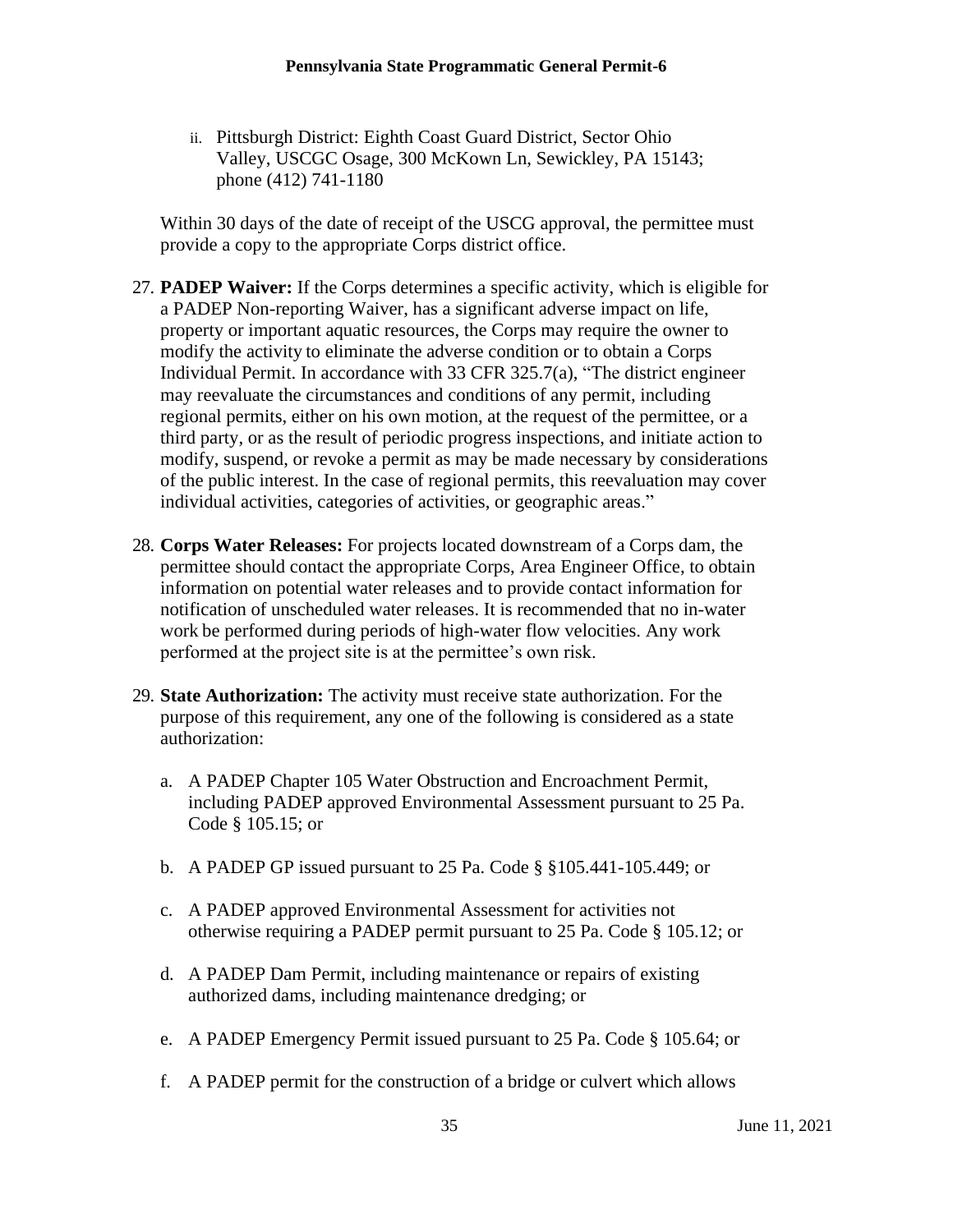for maintenance activities of bridges and culverts; or

- g. A PADEP Chapter 105 Dam Safety and Encroachment Enforcement Action.
- 30. **Other Authorizations:** Additional federal, state, and/or local authorizations or approvals may be required and where applicable must be secured by the applicant, prior to initiating any discharge of dredged and/or fill material, and/or the placement of structures into waters of the United States, including jurisdictional wetlands. These approvals include, but are not limited to:
	- a. A project specific 401 SWQC issued by PADEP or considered waived, consistent with Section 401 of the CWA.

PADEP has issued 401 SWQC for activities authorized by PASPGP-6 with conditions. See General Condition 2 for conditions and for identification when a project specific 401 SWQC or a waiver thereof is required. If the permittee cannot comply with all of the conditions of the 401 SWQC previously issued for PASPGP-6, then the permittee must obtain a project specific 401 SWQC or waiver for the proposed discharge in order for the activity to be authorized by PASPGP-6. The Corps or certifying authority may require additional water quality management measures to ensure that the authorized activity does not result in more than minimal degradation of water quality; and

b. Reporting Activities located within the designated CZM Areas. Require a CZMA consistency determination issued by PADEP or a presumption of concurrence pursuant to Section 307 of the Federal Coastal Zone Management Act.

The district engineer or PADEP may require additional measures to ensure that the authorized activity is consistent with state coastal zone management requirements; and

- c. Fills within the 100-year floodplains. This activity must comply with applicable Federal Emergency Management Agency approved state or local floodplain management requirements.
- 31. **Federal Liability:** In issuing this permit and any subsequent activity verification, the federal government does not assume any liability, including but not limited to the following:
	- a. Damages to permitted project or users, thereof, as a result of other permitted or unpermitted activities or from natural causes;
	- b. Damages to the permitted project or uses, thereof, as a result of current or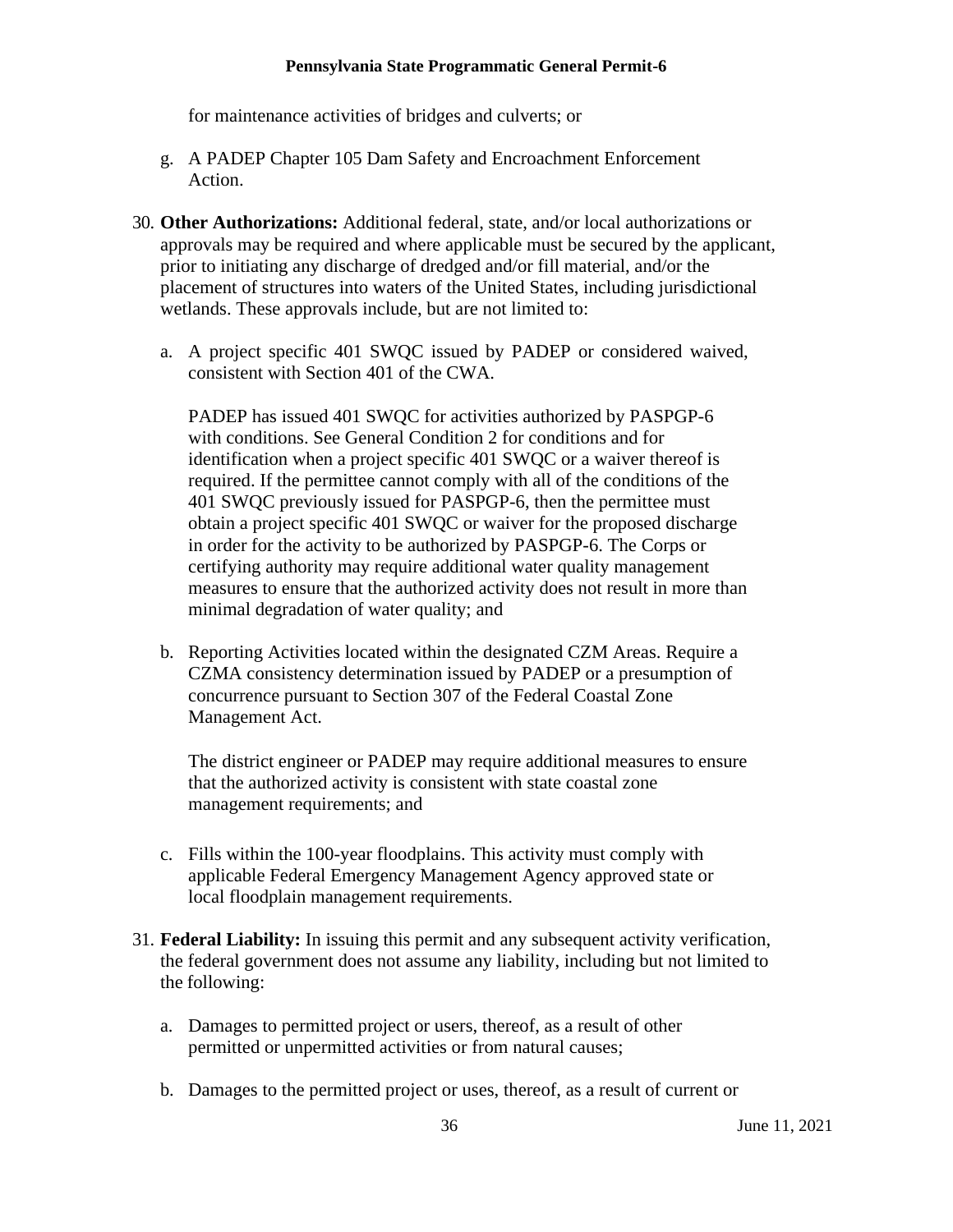future activities undertaken by or on behalf of the United States in the public interest;

- c. Damages to persons, property, or to other permitted or unpermitted activities or structures caused by the activity authorized by this permit;
- d. Design or construction deficiencies associated with the permitted work; and
- e. Damage claims associated with any future modification, suspension, or revocation of the PASPGP-6.
- 32. **False and Incomplete Information:** The Corps may modify or rescind a previously issued project specific verification, if it determines that the original verification wasissued based on false, incomplete and/or inaccurate information; or other information becomes available whereby such action is necessary to ensure compliance with other federal laws and regulations.
- 33. **Anadromous Fish Waters:** To protect anadromous fish during their migration and spawning, no work can take place in the following anadromous fish waterways listed in the table below from March 15 to June 30 unless approved in writing by the Corps. Questions on the applicability of this condition should be directed to the Corps, Philadelphia District.

| Waterway              | Downstream extent | <b>Upstream</b> extent   | <b>Upstream</b> | <b>Upstream</b>            |
|-----------------------|-------------------|--------------------------|-----------------|----------------------------|
|                       |                   |                          |                 | Latitude (N) Longitude (E) |
| Delaware River in     | Rte. 220 Bridge   | PA/NY Border             | 41.999448       | -75.359573                 |
| Pennsylvania          |                   |                          |                 |                            |
| (including W.         |                   |                          |                 |                            |
| Branch)               |                   |                          |                 |                            |
| Lehigh River and      | confluence with   | 500 feet upstream of     | 40.690275       | -75.503800                 |
| adjacent canals       | Delaware River    | the Cementon Dam         |                 |                            |
| Little Lehigh         | confluence with   | 500 feet upstream of the | 40.596318       | $-75.475570$               |
| Creek                 | Lehigh River      | lowermost dam            |                 |                            |
| Hokendauqua           | confluence with   | State Route 4014 (West   | 40.793273       | -75.439262                 |
| <b>Creek</b>          | Lehigh River      | Scenic Drive)            |                 |                            |
| <b>Bushkill Creek</b> | confluence with   | 500 feet upstream of the | 40.694859       | $-75.212406$               |
|                       | Delaware River    | lowermost dam            |                 |                            |
| <b>Waterway</b>       | Downstream extent | <b>Upstream extent</b>   | Upstream        | <b>Upstream</b>            |
|                       |                   |                          | Latitude (N)    | <b>Longitude</b> $(E)$     |
| <b>Brodhead Creek</b> | confluence with   | 500 feet upstream of the | 41.018667       | $-75.201063$               |
|                       | Delaware River    | Stroudsburg Water Co.    |                 |                            |
|                       |                   | Dam                      |                 |                            |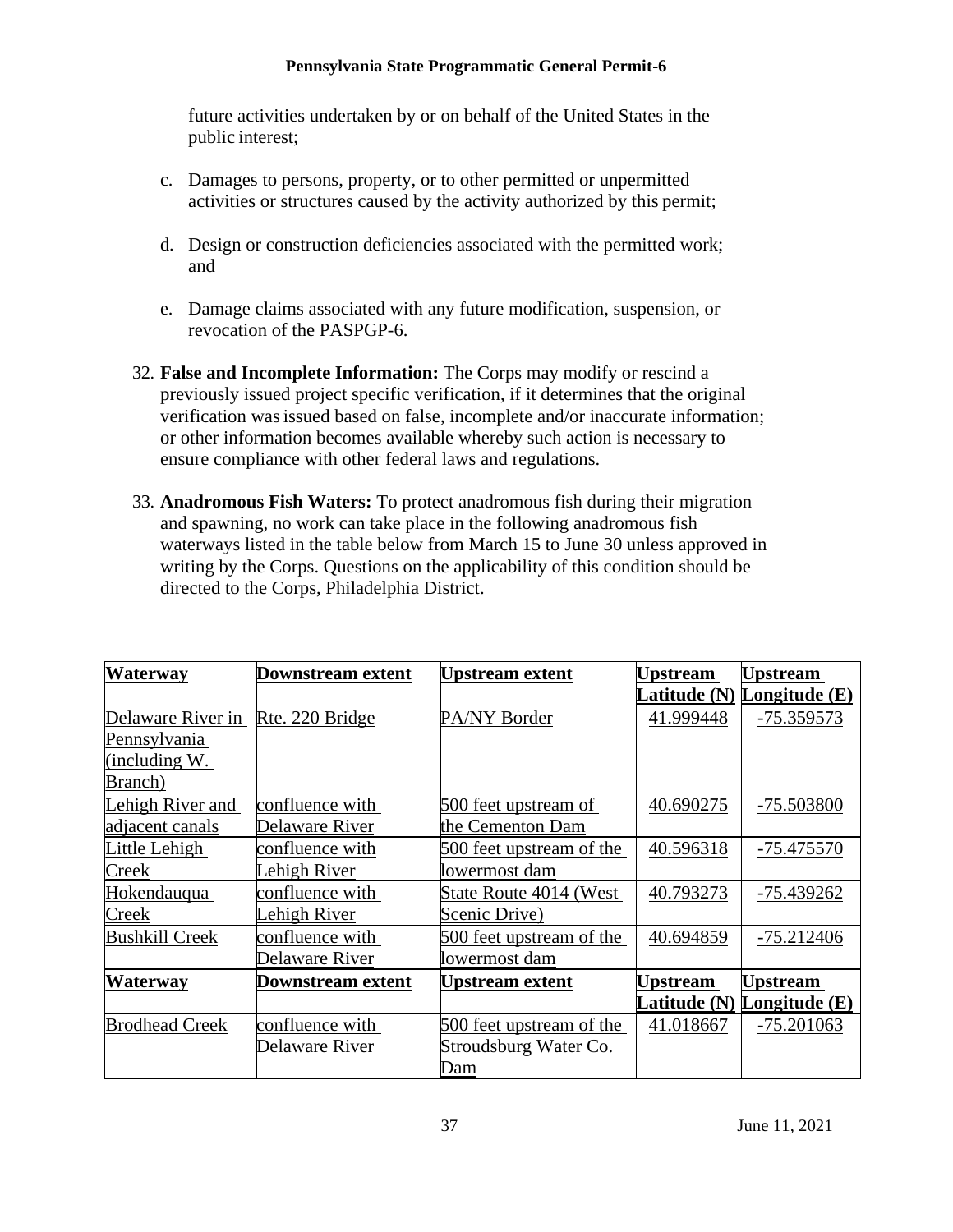| <b>Bush Kill</b>       | confluence with      | 500 feet upstream            | 41.111235 | -75.095824   |
|------------------------|----------------------|------------------------------|-----------|--------------|
|                        | Delaware River       | of Resica Falls              |           |              |
| Lackawaxen River       | confluence with      | 500 feet upstream of the     | 40.984304 | -75.191569   |
|                        | Delaware River       | <b>Woolen Mill Dam</b>       |           |              |
| <b>Dyberry Creek</b>   | confluence with      | <b>Jadwin Dam</b>            | 41.612088 | -75.263391   |
|                        | Lackawaxen River     |                              |           |              |
| Darby Creek            | Confluence with      | 500 feet upstream of         | 39.907278 | $-75.255432$ |
|                        | Delaware River       | the confluence of Cobbs      |           |              |
|                        |                      | <b>Creek and Darby Creek</b> |           |              |
| Schuylkill River       | <b>Fairmount Dam</b> | 500 feet upstream of the     | 40.326411 | -75.934417   |
|                        |                      | Bingaman St. Bridge in       |           |              |
|                        |                      | Reading, Pennsylvania        |           |              |
| <b>Neshaminy Creek</b> | Confluence with      | 500 feet upstream of         | 40.143369 | -74.915828   |
|                        | Delaware River       | the lowermost dam            |           |              |

- 34. **Compliance Certification**: Each permittee who receives a written PASPGP-6 verification letter from the Corps must provide a signed certification documenting completion of the authorized activity and implementation of any required compensatory mitigation. This certification should indicate if the success of any required permittee-responsible mitigation was completed in accordance with the permit conditions. If credits from a mitigation bank or in-lieu fee program are used to satisfy the compensatory mitigation requirements, the certification must include the documentation required by 33 CFR 332.3(l)(3) to confirm that the permittee secured the appropriate number and resource type of credits. The signature of the permittee is also required to certify the completion of the activity and mitigation. The completed certification document must be submitted to the district engineer within 30 days of completion of the authorized activity or the implementation of any required compensatory mitigation, whichever occurs later.
- 35. **Migratory Birds and Bald and Golden Eagles:** The permittee is responsible for ensuring that an action authorized by PASPGP-6 complies with the Migratory Bird Treaty Act and the Bald and Golden Eagle Protection Act. The permittee is responsible for contacting the appropriate local office of the USFWS to determine what measures, if any, are necessary or appropriate to reduce adverse effects to migratory birds or eagles, including whether "incidental take" permits are necessary and available under the Migratory Bird Treaty Act or Bald and Golden Eagle Protection Act for a particular activity. The permittee should contact the appropriate local office of the USFWS to determine if such authorizations are required for a particular activity. Information on the conservation of migratory birds and Bald and Golden Eagles can be found at the following USFWS web site: **<http://www.fws.gov/northeast/pafo/>**
- 36. **Migratory Bird Breeding Areas:** Activities in waters of the United States, including jurisdictional wetlands, that serve as breeding areas for migratory birds must be avoided to the maximum extent practicable. Recommendations pertaining to the conservation of migratory birds can be found at the following USFWS web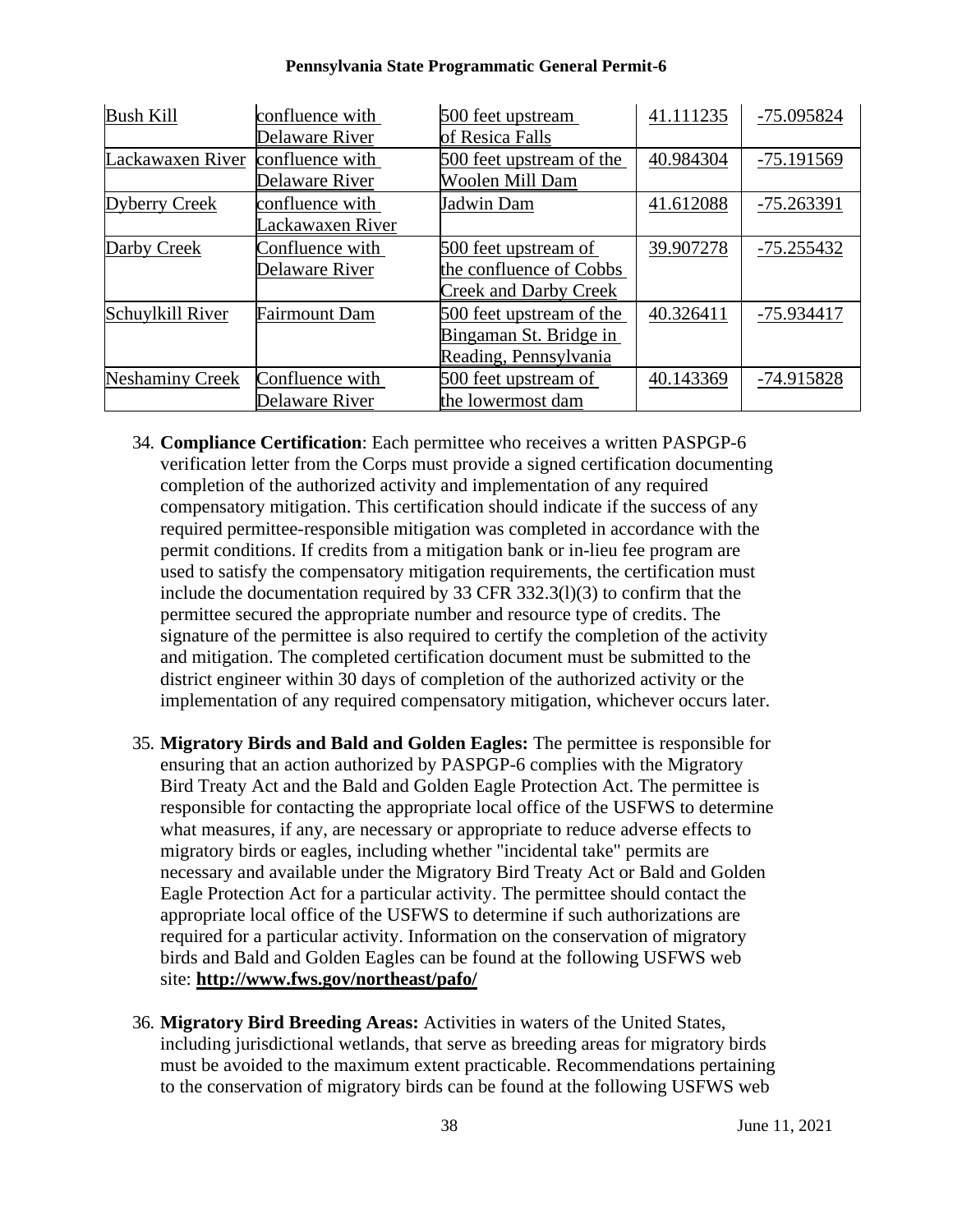#### site: **<http://www.fws.gov/northeast/pafo/>**

#### <span id="page-38-0"></span>**B. Processing Requirements:**

- 1. **Waters of the United States Including Jurisdictional Wetlands:**  Applicants are responsible for ensuring all boundaries of waters and/or wetlands (regardless of jurisdictional status) and potential waters and/or wetlands are accurately shown on the project plans. The delineation of wetland boundaries shall be accomplished in accordance with the *1987 Corps of Engineers Wetland Delineation Manual (Technical Report Y-87- 1)*, including all applicable guidance and regional supplements.
- 2. **Single and Complete Project:** Only one PASPGP-6 may be issued for a Single and Complete Project. An Overall Project may be comprised of one or more Single and Complete Projects. Any additional regulated work proposed as part of the Single and Complete Project after issuance of a PASPGP-6 verification shall be processed as a modification of the original verification. If combined impacts for the Overall Project exceed the Reporting thresholds for PASPGP-6, then the modification request is sent to the Corps as a Reporting Activity. If combined impacts exceed the eligibility threshold of PASPGP-6, for the Single and Complete Project, the original verification is invalid. In such cases, PADEP will forward the application to the Corps for review.
- 3. **Corps Special Conditions:** The Corps may impose other special conditions on a project verified pursuant to PASPGP-6, where it is determined necessary to minimize adverse environmental effects, ensure compliance with federal regulations, or based on any other factor of public interest.
- 4. **Avoidance, Minimization, and Compensatory Mitigation:** Discharges of dredged and/or fill material and/or the placement of structures into waters of the United States, including jurisdictional wetlands, must be avoided and minimized to the maximum extent practicable.

Applicants must avoid and minimize impacts to the aquatic environment, in accordance with the PADEP requirements under Title 25, PA. Code § § Chapter 105.1 [definition of Mitigation, subsection  $(i)(A)$ ], 105.13(e)(1)(viii), 105.14(b)(7), and 105.18(a)(3). Once avoidance and the minimization of unavoidable adverse impacts have been demonstrated to the satisfaction of the reviewing office, the Corps or the PADEP, compensatory mitigation may be used to offset unavoidable adverse impacts. All mitigation required by the Corps must be accomplished in accordance with the Corps and the EPA April 10, 2008 Compensatory Mitigation for Losses of Aquatic Resources: Final Rule. 33 CFR. § § 325.1, 332.1-332.8; 40 CFR § § 230.91 – 230.98 or any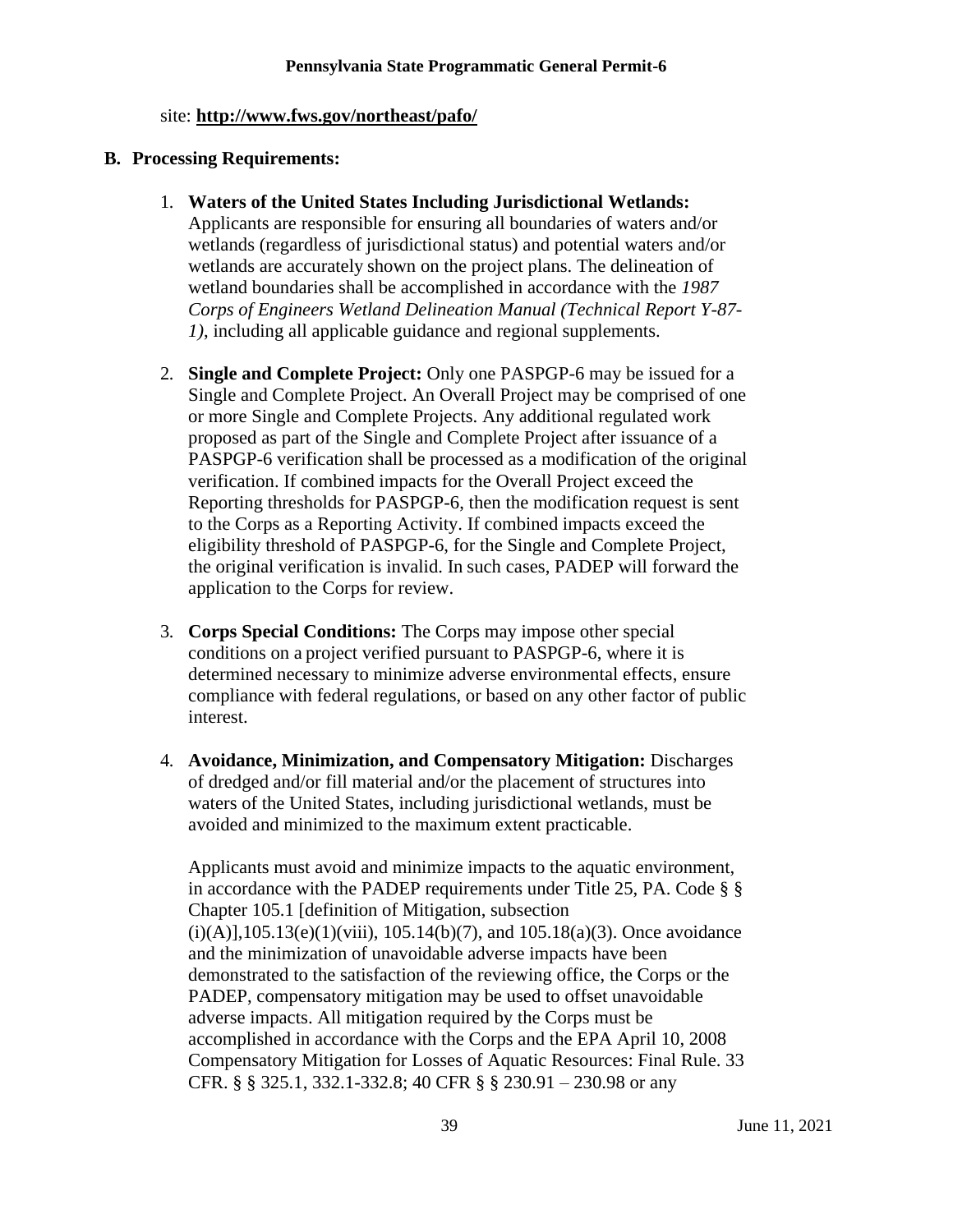subsequent guidance/regulation covering compensatory mitigation.

- 5. **Activities Potentially Obstructing Fish Passage:** Any activity which could potentially obstruct the passage of diadromous fish, including but not limited to, the placement of dams, weirs, or permanent fill, stream channelization, stream relocation or the placement of pilings or structural supports, which have the same effect of discharge of fill material, in the Juniata River main stem, including the Raystown Branch to Raystown Lake and Frankstown Branch to Hollidaysburg; the Susquehanna River main stem, to the New York State line; the West branch of the Susquehanna River to Lock Haven; the Delaware River; the Schuylkill River; or the Lehigh River, must be coordinated with the USFWS and/or NMFS, and the PFBC to ensure minimization of impacts upon passage and migration of diadromous fish.
- 6. **Threatened and Endangered Species:** A PNDI review is required for all activities authorized under PASPGP-6, unless that application contains a clearance letter from USFWS or a no effect determination by the Corps or the lead federal agency. All PNDI receipts, USFWS clearance letters and federal agency no effect determinations are valid for 24 months, unless otherwise stated, after which a new determination for threatened or endangered species must be completed. Additionally, screening through the IPAC system may be required for certain projects when such requirement is noted either on a PNDI receipt or USFWS correspondence. NOTE: A PNDI review must be completed first, with the potential requirement for additional screening through use the IPAC system noted on PNDI receipt, or USFWS correspondence.

No activity is authorized under PASPGP-6 which is likely to directly or indirectly jeopardize the continued existence of a federally-listed threatened or endangered species or a species proposed for such designation, as identified under the ESA, or which will directly or indirectly destroy or adversely modify the critical habitat of such species. No activity is authorized under PASPGP-6 which "may affect" a listed species or critical habitat, unless ESA Section 7 consultation and/or Section 10 permit under ESA addressing the consequences of the proposed activity on listed species or critical habitat has been completed. See 50 CFR 402.02 for the definition of "effects of the action" for the purposes of ESA Section 7 consultation, as well as 50 CFR 402.17, which provides further explanation under ESA Section 7 regarding "activities that are reasonably certain to occur" and "consequences caused by the proposed action."

If a proposed activity may affect a federally-listed threatened, endangered, or proposed species, or its critical habitat, the Corps, or the lead federal agency, must initiate a consultation with the USFWS and/or NMFS in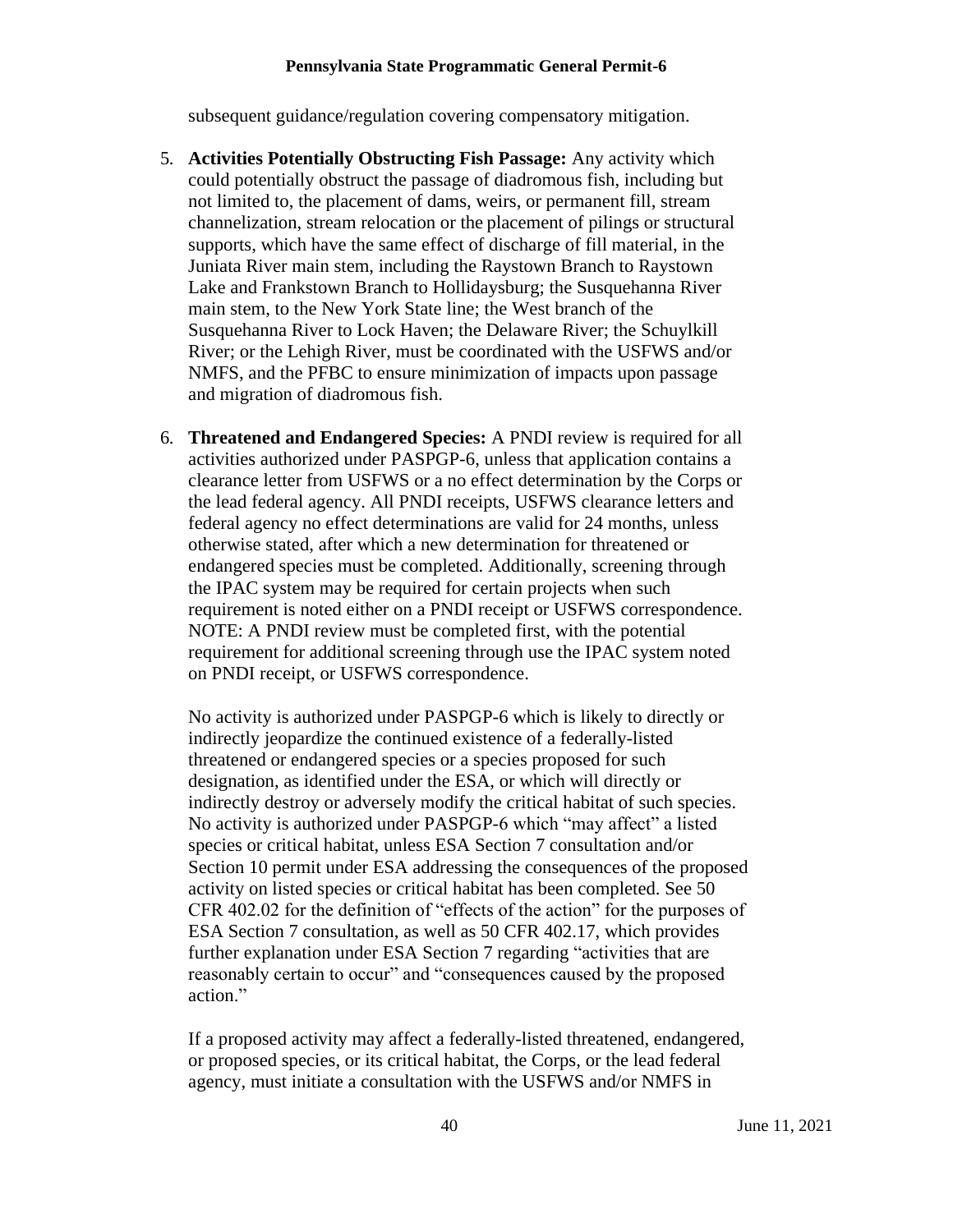accordance with the ESA prior to verification of the activity under PASPGP-6. If through the formal and/or informal consultation process (50 CFR Part 402.13), it is determined that adverse effects to federally-listed threatened or endangered species and its critical habitat will be avoided, the activity is eligible for federal authorization under PASPGP-6. If, however, adverse effects cannot be avoided, the activity is not eligible for federal authorization under PASPGP-6, unless adverse effects on federally-listed species and the "take" of such species has been evaluated and authorized via formal Section 7 consultation and/or a Section 10 permit under the ESA.

7. **Historic Properties:** No activity, which may affect historic properties listed, or eligible for listing, in the National Register of Historic Places is authorized under PASPGP-6, until the Corps has complied with the provisions of 33 CFR Part 325, Appendix C, or another lead federal agency has complied with the 36 C.F.R. Part 800 regulations and any other federal cultural resources laws as applicable. Historic properties include historic and archeological sites. The applicant must provide documentation that the SHPO has been notified, using the on-line Pennsylvania State Historic Preservation Office Archeological and Historic Resource Exchange system (PA-SHARE) at https://share.phmc.pa.gov/pashare/landing, for all PADEP Individual permits, unless the permittee has a delegated Section 106 programmatic agreement with the SHPO. The applicant must provide documentation that SHPO has been notified using the PA SHPO's online consultation system PA-SHARE, accessible at https://share.phmc.pa.gov/pashare/landing, for all PADEP individual permits, unless the permitter has a delegated Section 106 programmatic agreement with the SHPO. Proof of notification may be in the form of a copy of a response letter from SHPO. For permittees with a delegated Section 106 programmatic agreement, proof of compliance with the agreement shall be included with the application. The Corps may require applicants to perform a survey(s) of historic and/or archeological resources in the permit area. The Corps will conclude all tribal coordination in accordance with each District's Standard Operating Procedures, prior to verifying an activity is authorized by PASPGP-6.

Prospective permittees should be aware that Section 110k of the NHPA (54 U.S.C. 306113) prevents the Corps from granting a permit or other assistance to an applicant who, with intent to avoid the requirements of Section 106 of the NHPA, has intentionally significantly adversely affected a historic property to which the permit would relate, or having legal power to prevent it, allowed such significant adverse effect to occur, unless the Corps, after consultation with the Advisory Council on Historic Preservation (ACHP), determines that circumstances justify granting such assistance despite the adverse effect created or permitted by the applicant. If circumstances justify granting the assistance, the Corps is required to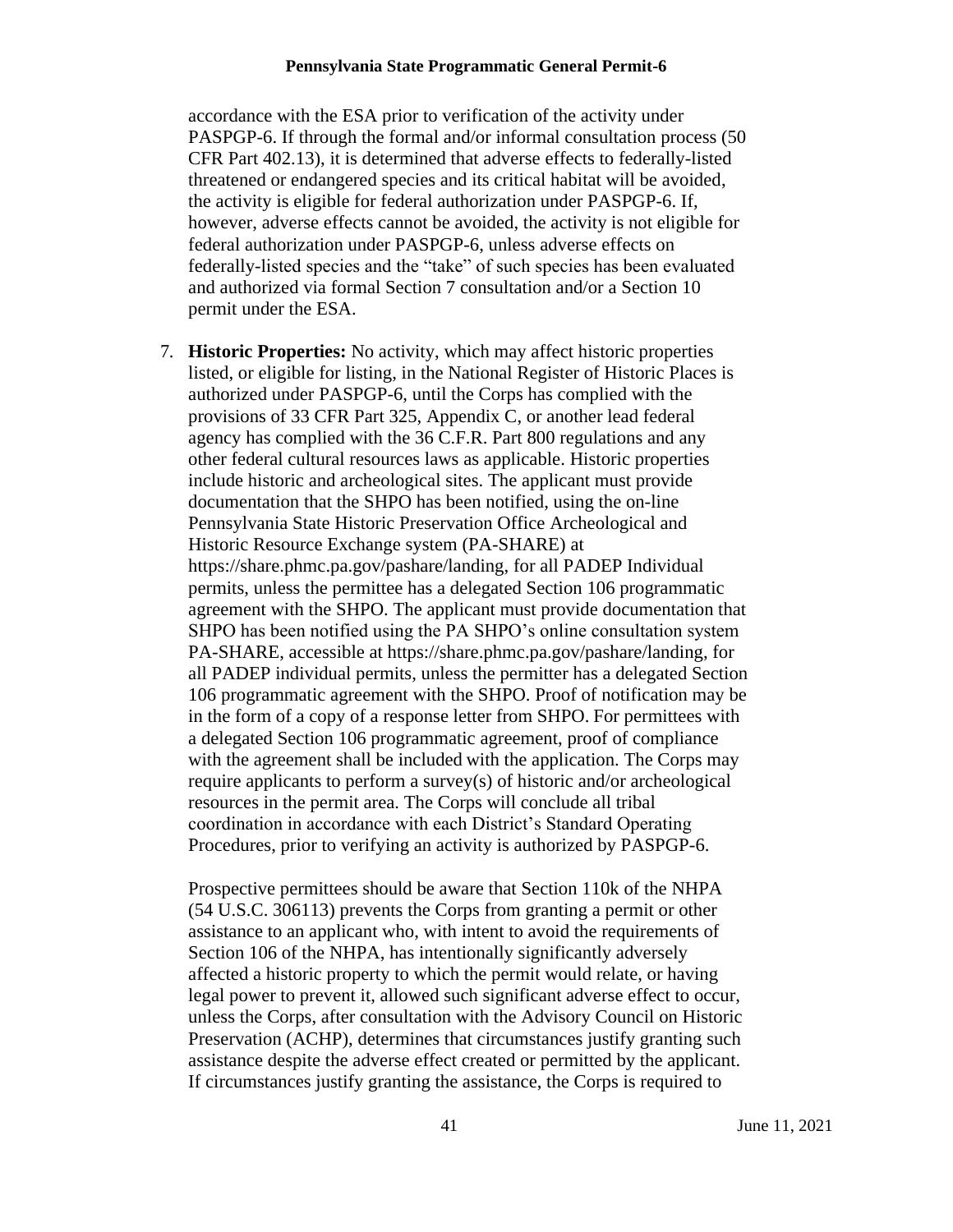notify the ACHP and provide documentation specifying the circumstances, the degree of damage to the integrity of any historic properties affected, and proposed mitigation. This documentation must include any views obtained from the applicant, SHPO/Tribal Historic Preservation Office, appropriate Indian tribes if the undertaking occurs on or affects historic properties on tribal lands or affects properties of interest to those tribes, and other parties known to have a legitimate interest in the impacts to the permitted activity on historic properties.

- 8. **Permit Transfer:** A request to transfer PASPGP-6 authorization will be forwarded to the appropriate PADEP office using PADEPs required Application "For Transfer of Permit and Submerged Lands License Agreement" (PADEP Form No. 3930-PM-WM0016), with a copy furnished to the applicable Corps District.
- 9. **Commencement of Regulated Work:** For activities that require submittal of an application to the Corps or PADEP, the applicant may not begin work until:
	- a. PADEP or the Corps provides written verification to the applicant that the activity is authorized by PASPGP-6. Should the Corps issue the PASPGP-6 project specific verification prior to PADEP issuing any required state authorizations, no work shall begin until any applicable PADEP authorizations are obtained;
	- b. The Corps issues another form of Section 10 and/or 404 authorization for the work; or
	- c. The applicant is advised by the Corps that authorization under Section 10 and/or 404 is not required for the proposed work.

**For Activities Involving the Erection of an Aerial Transmission Line, Submerged Cable, or Submerged Pipeline Across a Navigable Water of the United States:** Any activity involving the erection of an aerial transmission line, submerged cable, or submerged pipeline across a navigable water of the United States, the Corps shall send a copy of the permit to the Department of Commerce, NOAA Nautical Data Branch – N/CS26, 1315 East West Highway Silver Spring, MD 20910-3282.

## <span id="page-41-0"></span>**Part VI – Miscellaneous Provisions:**

### **A. Duration of Authorization:**

1. PASPGP-6 is authorized for a period of five years. The PASPGP-6 expires and becomes null and void on June 30, 2026, unless suspended and/or revoked earlier by the Corps; except that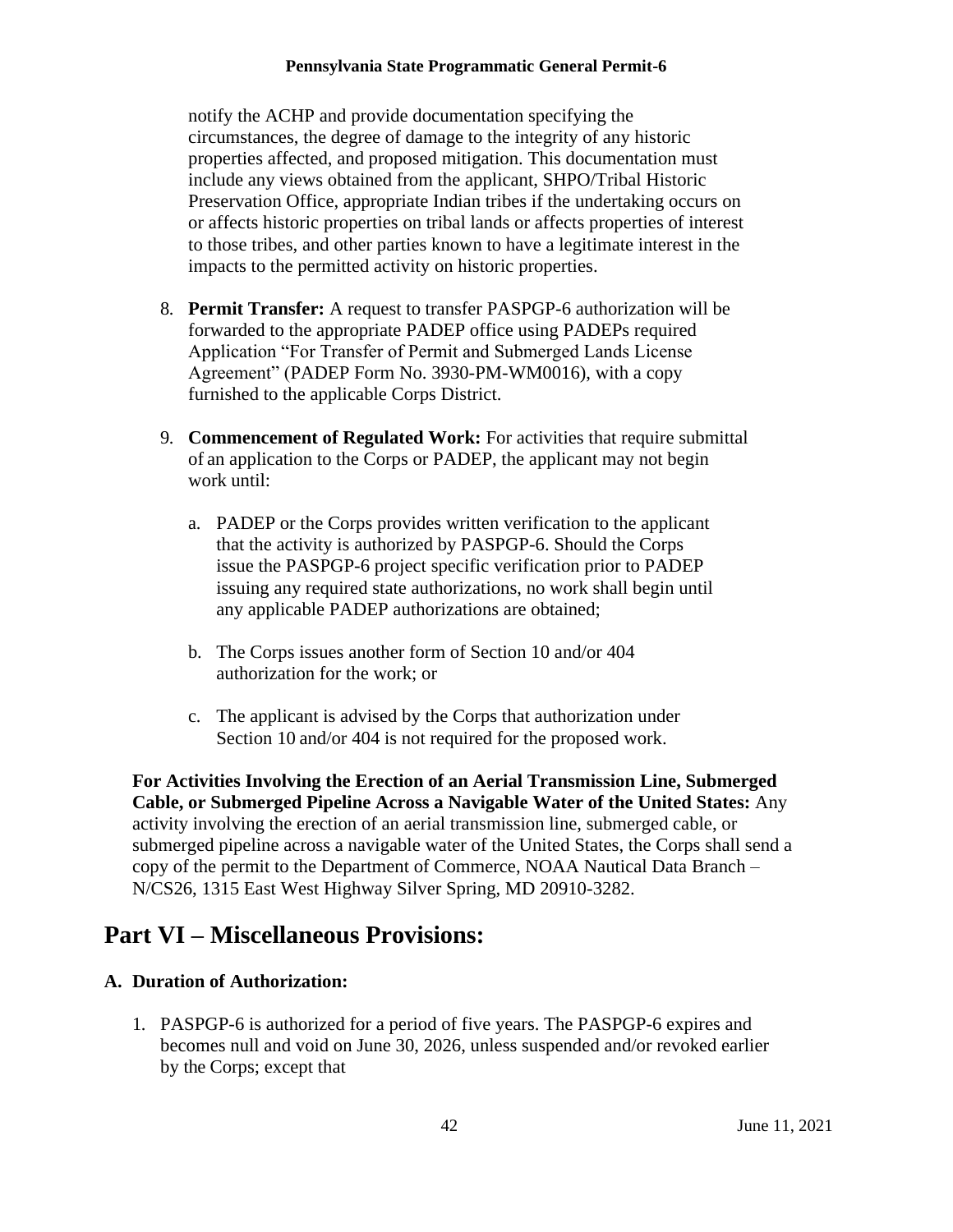- 2. Activities authorized under PASPGP-6 that have commenced construction or are under contract to commence construction, will remain authorized provided the activity is completed within 12 months of the date of PASPGP-6s' expiration, suspension, or revocation; whichever is sooner. The activities remain subject to the terms and conditions, including any Special Conditions of PASPGP-6 during the 12-month period.
- 3. Grandfathered Activities (see Part III D.30.) for activities previously authorized by PASPGP-5.

## **B. Changes to State Statutes, Regulations or PADEP Permits:**

Proposed changes to all pertinent state laws, regulations or programs, affecting the implementation of PASPGP-6, will be reviewed by the Corps. In the event that PADEP laws, regulations, or programs are revised in such a manner as to substantively modify the current review mechanisms and/or coordination procedures as defined in this document, including the elimination of the current PADEP equivalent 404(b)(1) review, PASPGP-6 will be reassessed. A determination will be made through a public interest review, including consultation with appropriate resource agencies, to determine whether or not to continue use of PASPGP-6 in light of the modified state law, state regulations, or programmatic changes.

## **C. Changes to the Federal Program:**

A Corps Public Notice will be issued to solicit comments before making any substantive changes to PASPGP-6. A determination will be made through a public interest review, including consultation with appropriate resource agencies, to determine whether or not to modify PASPGP-6.

## **D. Reporting and Evaluation:**

- 1. The three Corps Districts in Pennsylvania, in consultation with PADEP and the applicable resource agencies shall review operational issues related to successful implementation of the PASPGP-6 as needed and shall coordinate and modify the operational procedures and/or the PASPGP-6 as appropriate.
- 2. PADEP will provide the following data and statistics on a yearly basis to the Corps:
	- a. The number of Individual Chapter 105 Water Obstruction and Encroachment Permits, Dam Safety Permits, Environmental Assessment Approvals for Waived Activities 11 and 16 and project specific 401 SWQCs issued consistent with Section 401 of the CWA by each PADEP office;
	- b. The processing time associated with each permit type;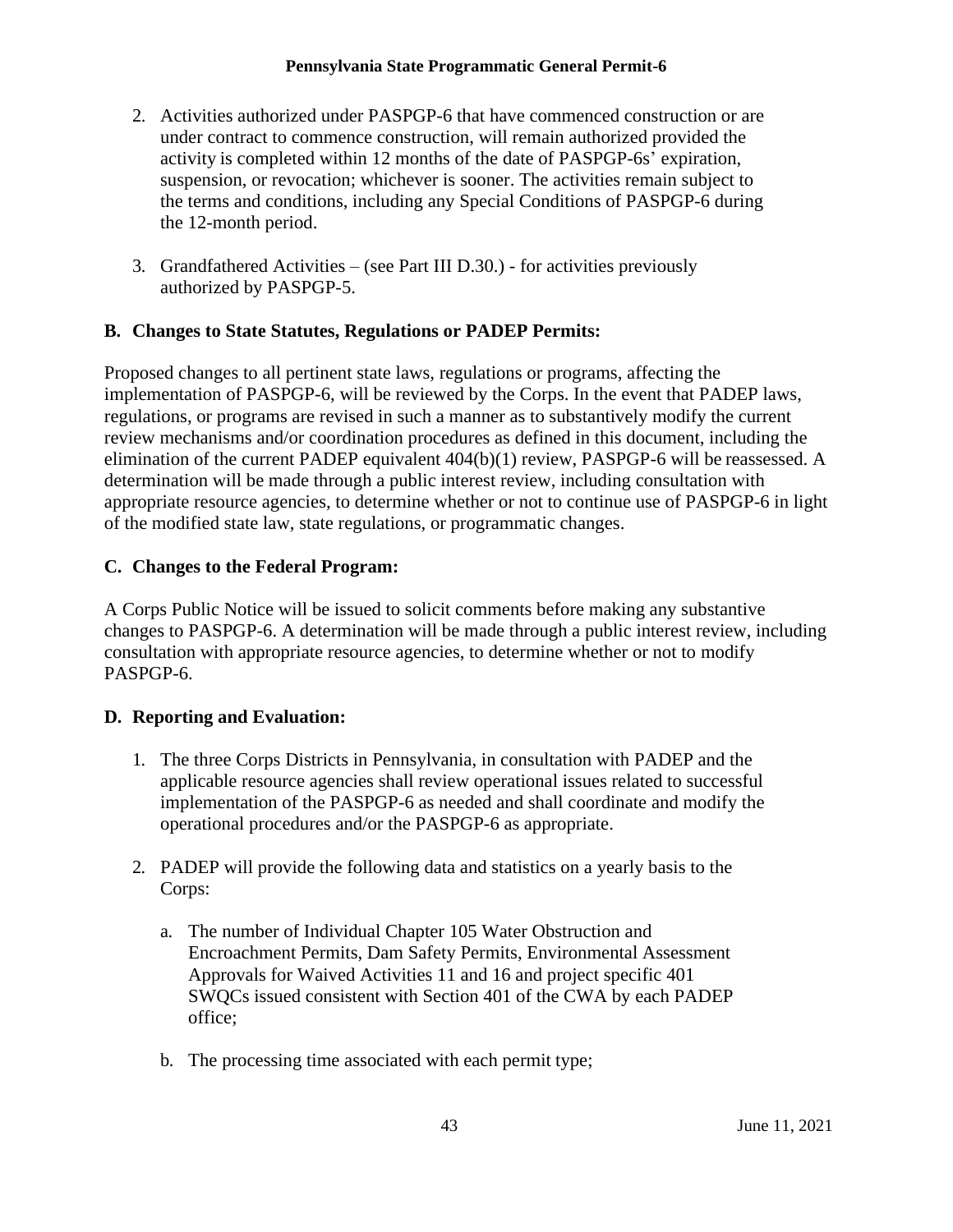- c. The number, type, and scope of permitted wetland and stream impacts, including both temporary and permanent impacts;
- d. The number, type, scope, acreage and/or linear footage of, and location of all mitigation areas;
- e. Pertinent data concerning operation of the Pennsylvania Wetlands Replacement Project or other in-lieu fee programs, if appropriate; and
- f. Total number of Chapter 105 General Permit types processed by county.

## **E. Modification, Suspension, or Revocation:**

- 1. The Corps may suspend, modify, or revoke the PASPGP-6 permit in its entirety or for any specific geographic area, class of activities, or class of waters within the affected District in accordance with 33 CFR 325.7. In such a case the Corps will notify PADEP and issue a public notice advising the general public. The notice will state the concerns regarding the environment or other relevant factors of the public interest. Before the Corps modifies, suspends, or revokes such PASPGP-6 authorizations, the Corps will provide, if appropriate, a grandfathering period for those who have commenced work or are under contract to commence work in reliance on a PASPGP-6 verification. Affected parties will be notified of the modification, suspension or revocation, including the effective date.
- 2. The Corps may modify PASPGP-6 as necessary to ensure compliance with other federal laws and regulations. The Corps will notify PADEP and issue a public notice advising the general public of any such modifications.
- 3. The Corps may modify or rescind a previously issued project specific verification, if it determines that the original verification was issued based on false, incomplete and/or inaccurate information; or other information becomes available whereby such action is necessary to ensure compliance with other federal laws and regulations.
- 4. Substantive changes to the Pennsylvania Chapter 105 program may require immediate suspension and revocation of PASPGP-6 in accordance with 33 CFR 325.7, or formal modification subject to public review and input.

## **F. Enforcement and Compliance:**

Any activity performed in waters of the United States, including jurisdictional wetlands, that is not in full compliance with all terms and conditions of PASPGP-6 is a violation and constitutes either unauthorized work or work performed in non-compliance of PASPGP-6. The performance of such work may be subject to an enforcement action by the Corps and/or the EPA. Violations of a PADEP authorization, including permit conditions are also violations of PASPGP-6.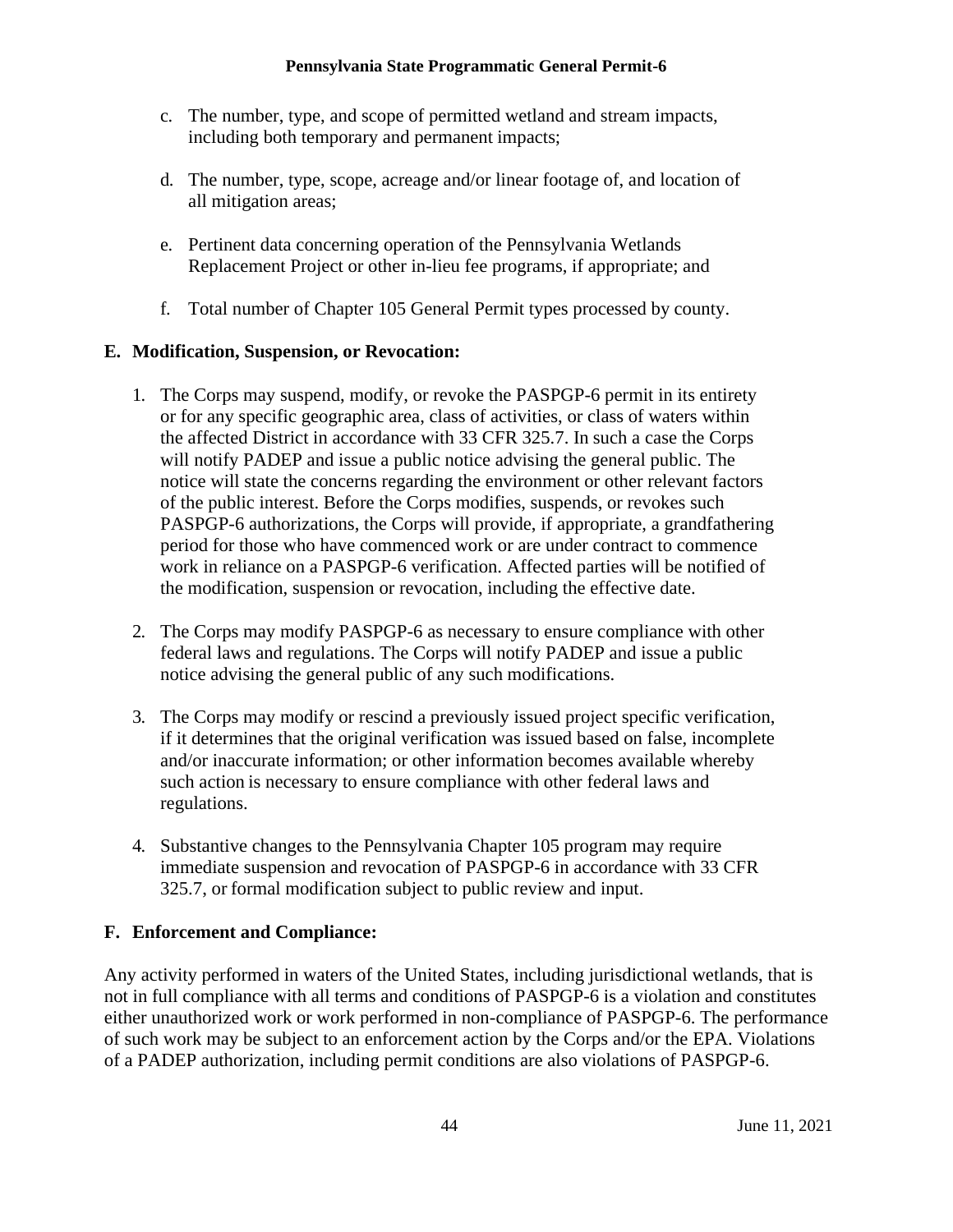## <span id="page-44-0"></span>**Part VII. Corps District Contact Information:**

## **Baltimore District**

## **<http://www.nab.usace.army.mil/Missions/Regulatory.aspx>**

U.S. Army Corps of Engineers State College Field Office 1631 South Atherton Street Suite 101 State College, Pennsylvania 16801 814-235-0570 Email: [NAB-Regulatory@usace.army.mil](mailto:PhiladelphiaDistrictRegulatory@usace.army.mil)

## **Philadelphia District**

## **<http://www.nap.usace.army.mil/Missions/Regulatory.aspx>**

Wanamaker Building 100 Penn Square East Regulatory Branch Philadelphia, Pennsylvania 19107-3390 215-656-6728 Email: [PhiladelphiaDistrictRegulatory@usace.army.mil](mailto:PhiladelphiaDistrictRegulatory@usace.army.mil)

## **Pittsburgh District <http://www.lrp.usace.army.mil/Missions/Regulatory.aspx>** William S. Moorhead Federal Building 1000 Liberty Avenue Regulatory Branch Pittsburgh, Pennsylvania 15222-4186

412-395-7155 Email: [Regulatory.Permits@usace.army.mil](mailto:Regulatory.Permits@usace.army.mil)

## <span id="page-44-1"></span>**Part VIII. District Engineer Signatures:**

\_\_\_\_\_\_\_\_\_\_\_\_\_\_\_\_\_\_\_\_\_\_\_\_\_\_\_\_\_\_\_\_\_\_\_\_\_\_\_\_\_\_\_\_\_\_\_

By Authority of the Secretary of the Army:

LITZ.JOHN.THOMAS.1106467079 Digitally signed by LITZ.JOHN.THOMAS.1106467079

John T. Litz Colonel, U.S. Army Commander and District Engineer Baltimore District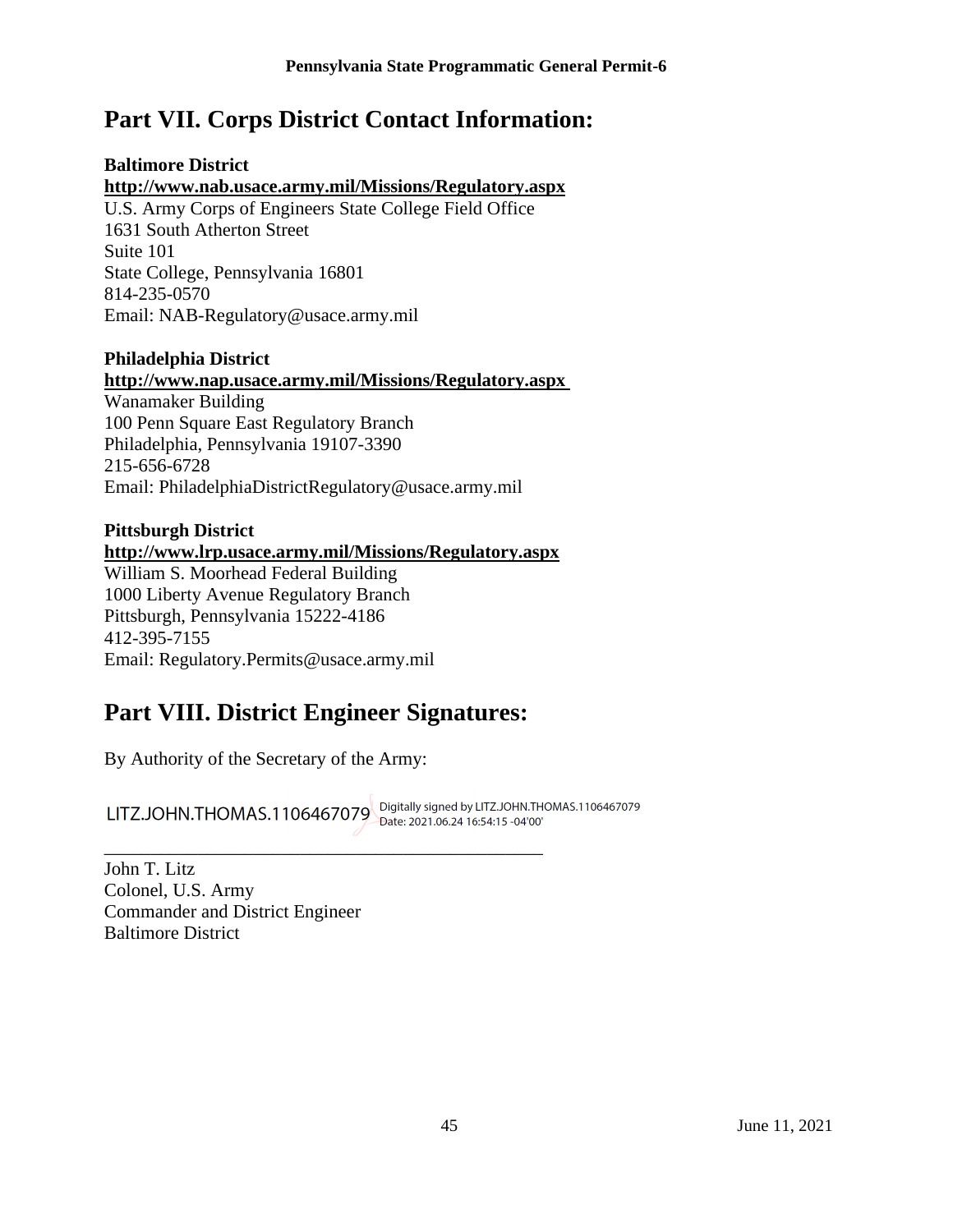PARK.DAVID.CHON Digitally signed by<br>CMOO 1044560808 THE RANDAUD.CHONGWOO.1044560808 GWOO.1044560808 Date: 2021.06.14 10:26:03 -04'00'

David C. Park Lieutenant Colonel, Corps of Engineers District Commander Philadelphia District

Andrew J. Colonel, Corps of Engineers District Engineer Pittsburgh District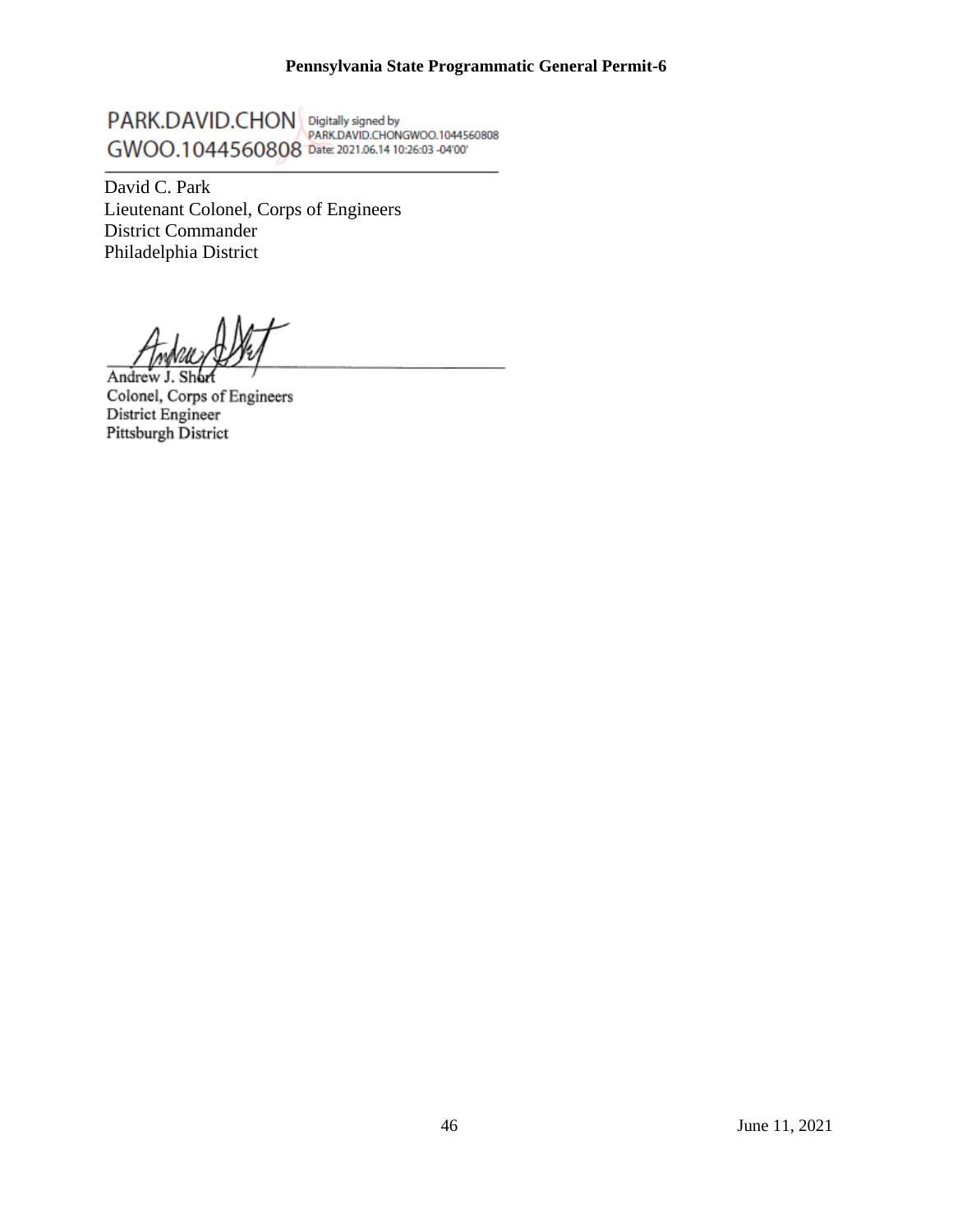## **PASPGP-6: Appendix A**

## **The following terms are defined for the purposes of the PASPGP-6:**

**Compensatory mitigation -** The restoration (re-establishment or rehabilitation), establishment (creation), enhancement, and/or in certain circumstances preservation of aquatic resources for the purposes of offsetting unavoidable adverse impacts which remain after all appropriate and practicable avoidance and minimization has been achieved.

**Discharge of Dredged Material** – The term "Discharge of Dredged Material" is defined at 33 CFR  $§$  323.2(d).

**Dredged Material** – The term "Dredged Material" is defined at 33 CFR § 323.2 (c).

**Discharge of Fill Material** – The term "Discharge of Fill Material" is defined at 33 CFR § 323.2(f).

**Eligibility Threshold** – The eligibility threshold is the maximum amount of impact that can be authorized by the PASPGP-6 for a Single and Complete Project.

**NOTE:** Impacts resulting from activities eligible for exemptions under Section 404(f) of the CWA are not included in the eligibility threshold calculation.

**Fill Material –** The term "Fill Material" is defined at 33 CFR § 323.2(e).

**High Tide Line -** The line of intersection of the land with the water's surface at the maximum height reached by a rising tide. The high tide line may be determined, in the absence of actual data, by a line of oil or scum along shore objects, a more or less continuous deposit of fine shell or debris on the foreshore or berm, other physical markings or characteristics, vegetation lines, tidal gages, or other suitable means that delineate the general height reached by a rising tide. The line encompasses spring high tides and other high tides that occur with periodic frequency but does not include storm surges in which there is a departure from the normal or predicted reach of the tide due to the piling up of water against a coast by strong winds such as those accompanying a hurricane or other intense storm.

**Historic Properties** – Any prehistoric or historic district, site (including archaeological site), building, structure, or other object included in, or eligible for inclusion in, the National Register of Historic Places maintained by the Secretary of the Interior. This term includes artifacts, records, and remains that are related to and located within such properties. The term includes properties of traditional religious and cultural importance to an Indian tribe or Native Hawaiian organization and that meet the National Register criteria (36 CFR part 60).

## **Impacts to Waters -**

**I. Area Footage of Stream Impact** - A measure used for determining stream impacts, regardless of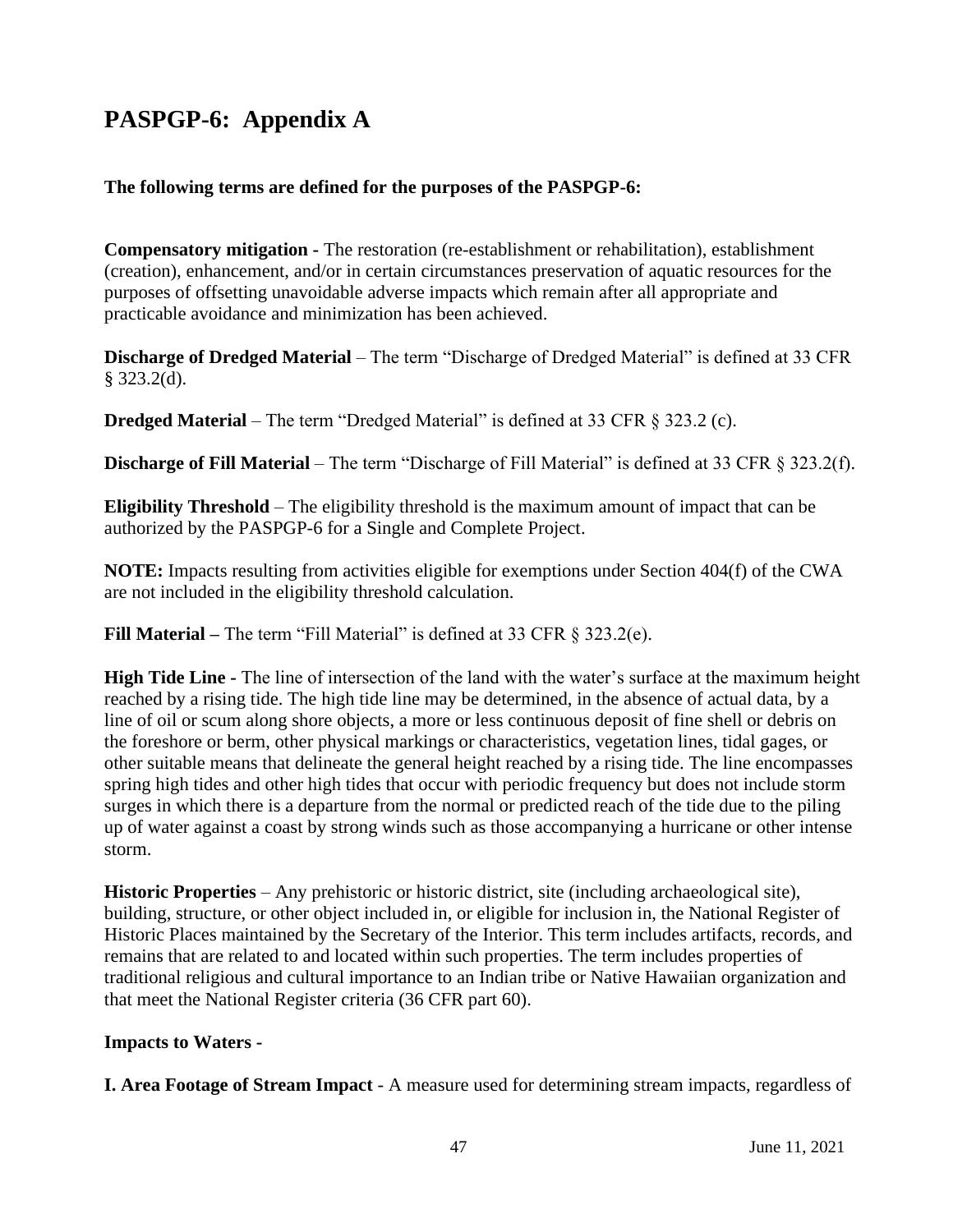the drainage area. The area of stream impact should be measured as follows:

- a. For regulated work on a stream bank, the area of stream impact should be measured calculating the length multiplied by the width of the footprint of each fill.
- b. For transverse impacts (perpendicular to the stream bank), the area of the stream impact should be calculated by multiplying the width (from the top of the bank to the top of the opposite bank) by the length (from the upstream to downstream limits)

Road Crossing



c. Dewatering – if work involves dewatering of a stream channel, multiply the length (centerline of the stream channel that is impacted through filling, dewatering, and/or flooding), by the width (from top of stream bank to top of stream bank).



Area of Temporary Impact = The length of the dewatered area from the upstream side of the upstream coffer dam to the downstream side of the downstream coffer dam times the width of the stream

**II. Linear Footage of Stream Impact** – A measure used for determining stream impacts, regardless of the drainage area. The linear footage of stream impact should be measured as follows (this is not used for calculating impacts to wetlands and open water impoundments which are based on square feet):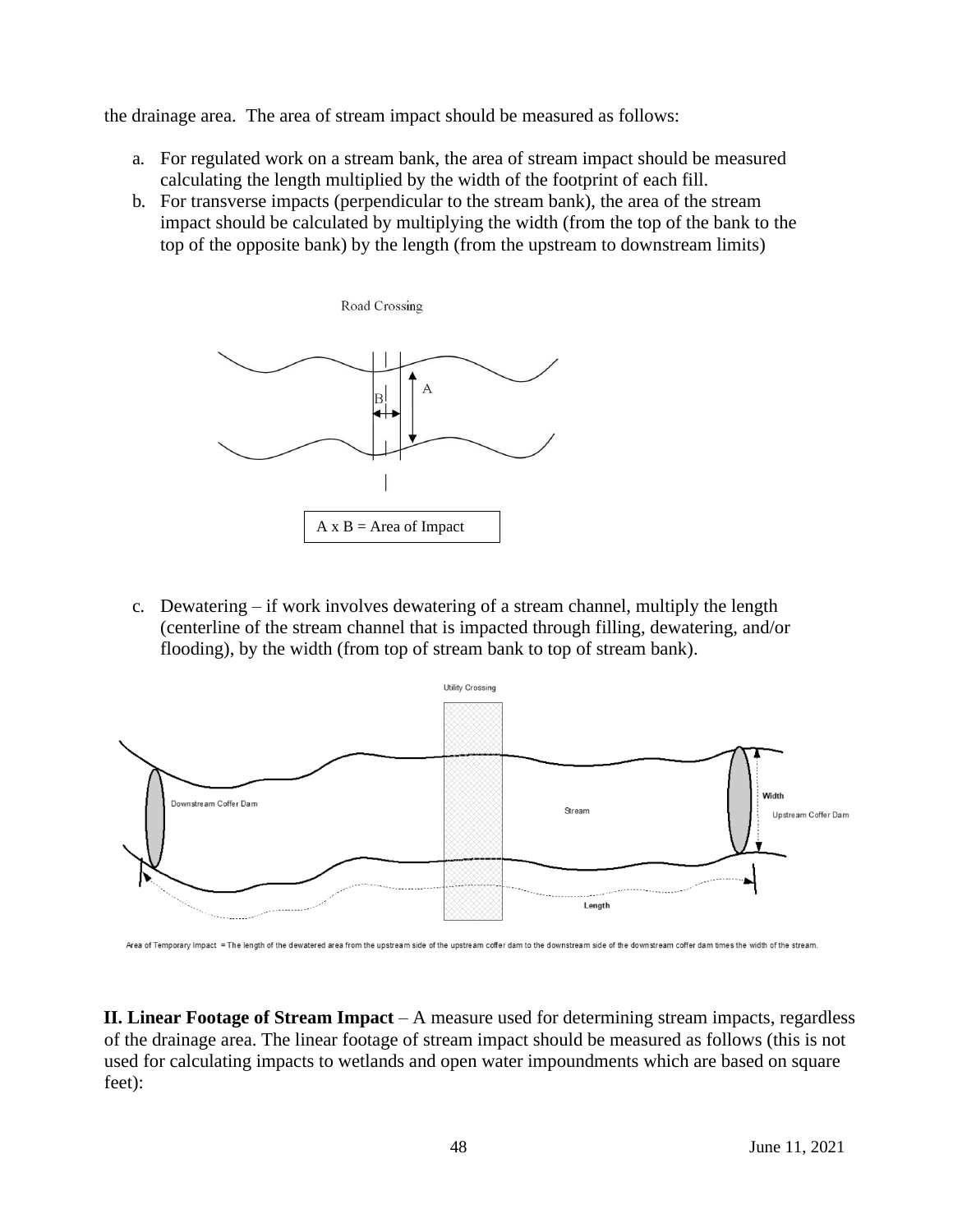a. For regulated work on one stream bank, the linear footage of a stream impact should be measured along the bank being impacted. When both stream banks are being impacted at separate locations, the linear footage of stream impacts is also measured along the banks being impacted.



b. For regulated work proposed along both stream banks, where at least a portion of the work on the opposing stream bank is overlapping, the linear footage of stream impact should be measured along the centerline of the stream.



Total 100 Linear Feet

c. For transverse impacts (perpendicular to the stream bank), the linear footage of the stream impact should be measured from the top of the bank to the top of the opposite bank and from the upstream to downstream limits of work. The linear footage of stream impact, for categorical determination, is the greater of these two measurements.



Road Crossing

A (width) or B (length) whichever is greater.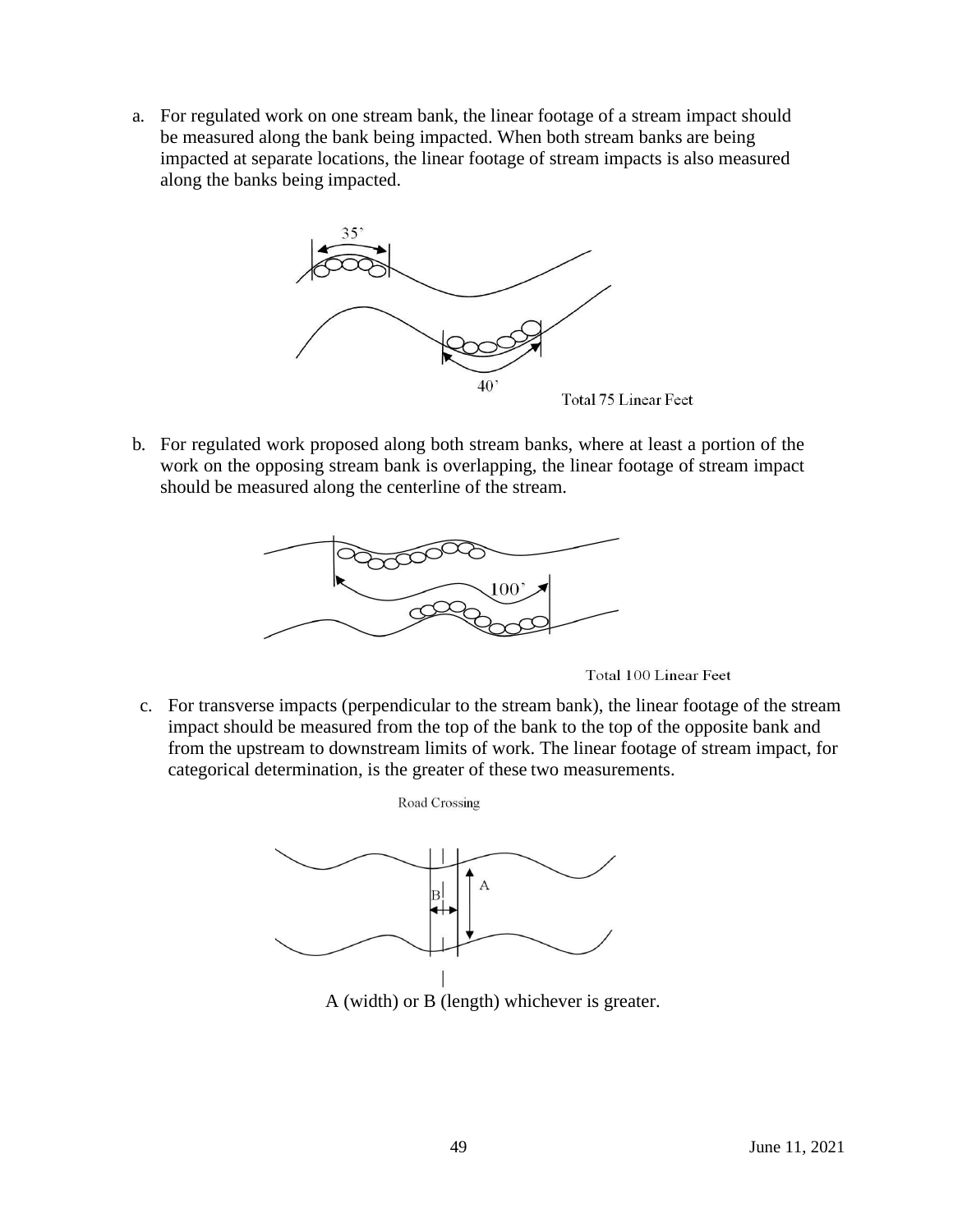- d. Dewatering if work involves dewatering of a stream channel, measure the centerline of the stream channel that is impacted through filling, dewatering, and/or flooding, and measure from top of stream bank to top of stream bank. The linear footage of stream impact, for categorical determination, is the greater of these two measurements.
- e. When two or more waters are part of a Single and Complete linear project, the linear footage of the crossing is the summation of all of the crossings that are part of the Single and Complete Project. The impacts for each water being crossed is calculated as described in C and D above. For the example shown below, the proposed road is crossing two streams. In determining if the two stream crossings constitute one Single and Complete Project, the distance (indicated by the "?") between the two streams is taken into consideration. If the crossings are not distant, meaning that the location of the first crossing dictates the location of the second crossing, then the two crossings are considered to be one Single and Complete Project. In the example, the distance between the two streams is undefined (indicated by the "?") because determinations must be made on a caseby-case basis based on the proposed project. Linear projects such as roads do not allow for abrupt changes in layout, thus requiring a greater distance between resources for each crossing to be a separate Single and Complete Project. Small utility lines may change direction over a much smaller distance and result in the distance between separate Single and Complete Projects being less. For the below example, both crossings have been determined to comprise one Single and Complete Project, and the linear footage of stream impact for the Single and Complete Project is calculated as Stream 1, Measurement  $A +$  Stream 2, Measurement  $B = Linear$  footage of the Single and Complete Project.

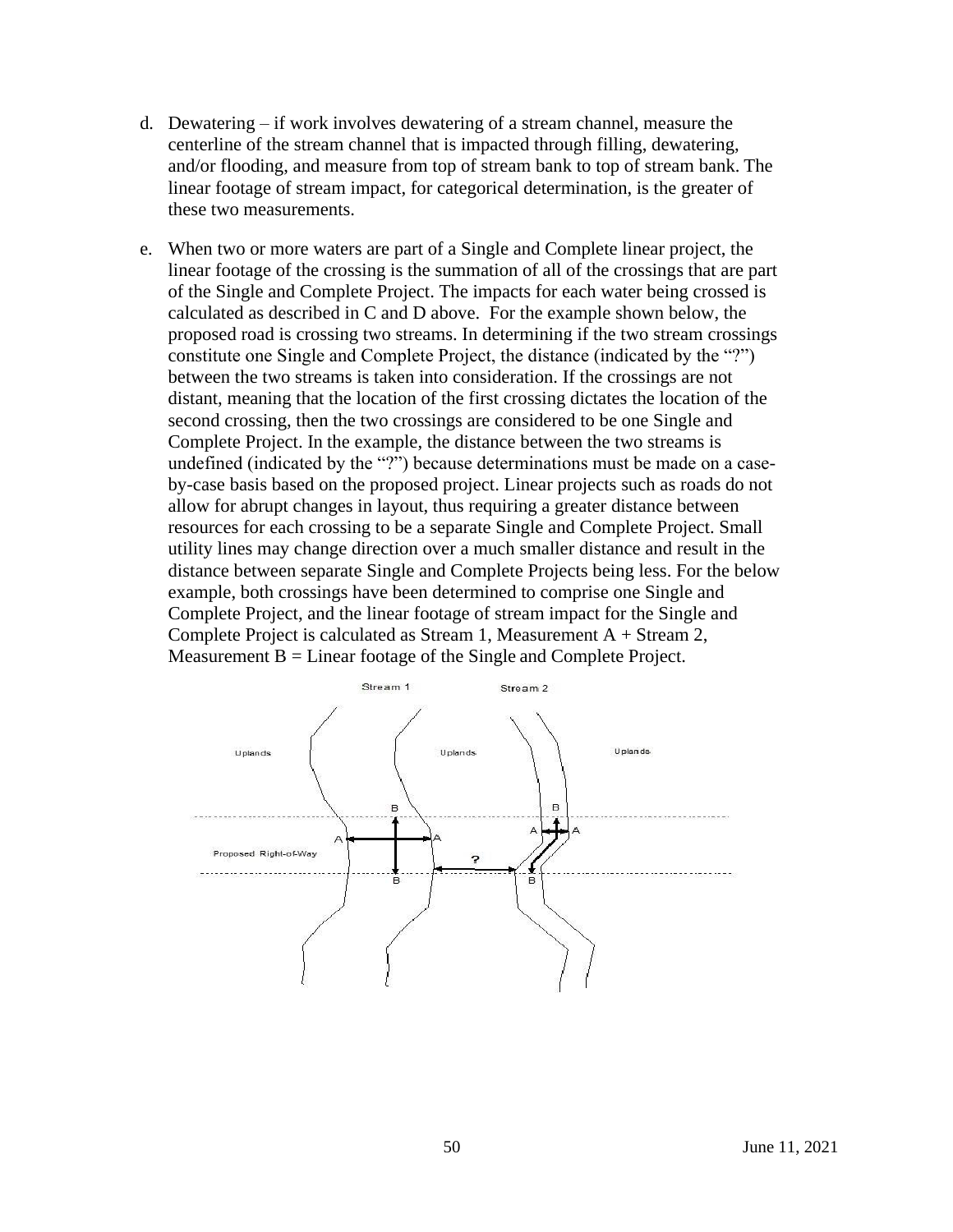**Independent Utility** – A test to determine what constitutes a Single and Complete Non- Linear Project in the Corps regulatory program. A project is considered to have independent utility if it would be constructed absent the construction of other regulated work. Portions of a multi-phase project that depend upon other phases of the project do not have independent utility. Phases of a project that would be constructed even if the other phases were not built can be considered as separate Single and Complete Projects with independent utility.

See also discussion under "Single and Complete Project".

**Information for Planning and Consultation (IPaC**) - As referenced in this permit, IPaC is an online planning tool which streamlines the USFWS environmental review process for federally listed Threatened and Endangered Species. The Endangered Species Review process, located within IPaC, provides a streamlined, step-by-step consultation process available in select areas for certain project types, agencies, and species.

## **Loss of Waters of the United States, including Jurisdictional Wetlands:**

Waters of the United States that are permanently adversely affected by filling, flooding, excavation, or drainage because of the regulated activity. The loss of stream bed includes the acres of stream bed that are permanently adversely affected by filling or excavation because of the regulated activity. Permanent adverse effects include permanent discharges of dredged or fill material that change an aquatic area to dry land, increase the bottom elevation of a waterbody, or change the use of a waterbody. The acreage of loss of waters of the United States is a threshold measurement of the impact to jurisdictional waters or wetlands for determining whether a project may qualify for a PASPGP; it is not a net threshold that is calculated after considering compensatory mitigation that may be used to offset losses of aquatic functions and services. Waters of the United States temporarily filled, flooded, excavated, or drained, but restored to pre-construction contours and elevations after construction, are not included in the measurement of loss of waters of the United States. Impacts resulting from activities that do not require Department of the Army authorization, such as activities eligible for exemptions under section 404(f) of the Clean Water Act, are not considered when calculating the loss of waters of the United States.

**Mean High Water Line (MHWL)** – The term "Mean High Water Line" is used in tidally influenced waters and is described at 33 CFR § 329.12(a)(2),

**Navigable Waters -** Waters subject to Section 10 of the Rivers and Harbors Act of 1899. These waters are defined at 33 CFR part 329.

**Open water -** An open water is any area that in a year with normal patterns of precipitation has water flowing or standing above ground to the extent that an ordinary high water mark can be determined. Aquatic vegetation within the area of flowing or standing water is either non-emergent, sparse, or absent. Vegetated shallows are considered to be open waters. Examples of "open waters" include rivers, streams, lakes, and ponds.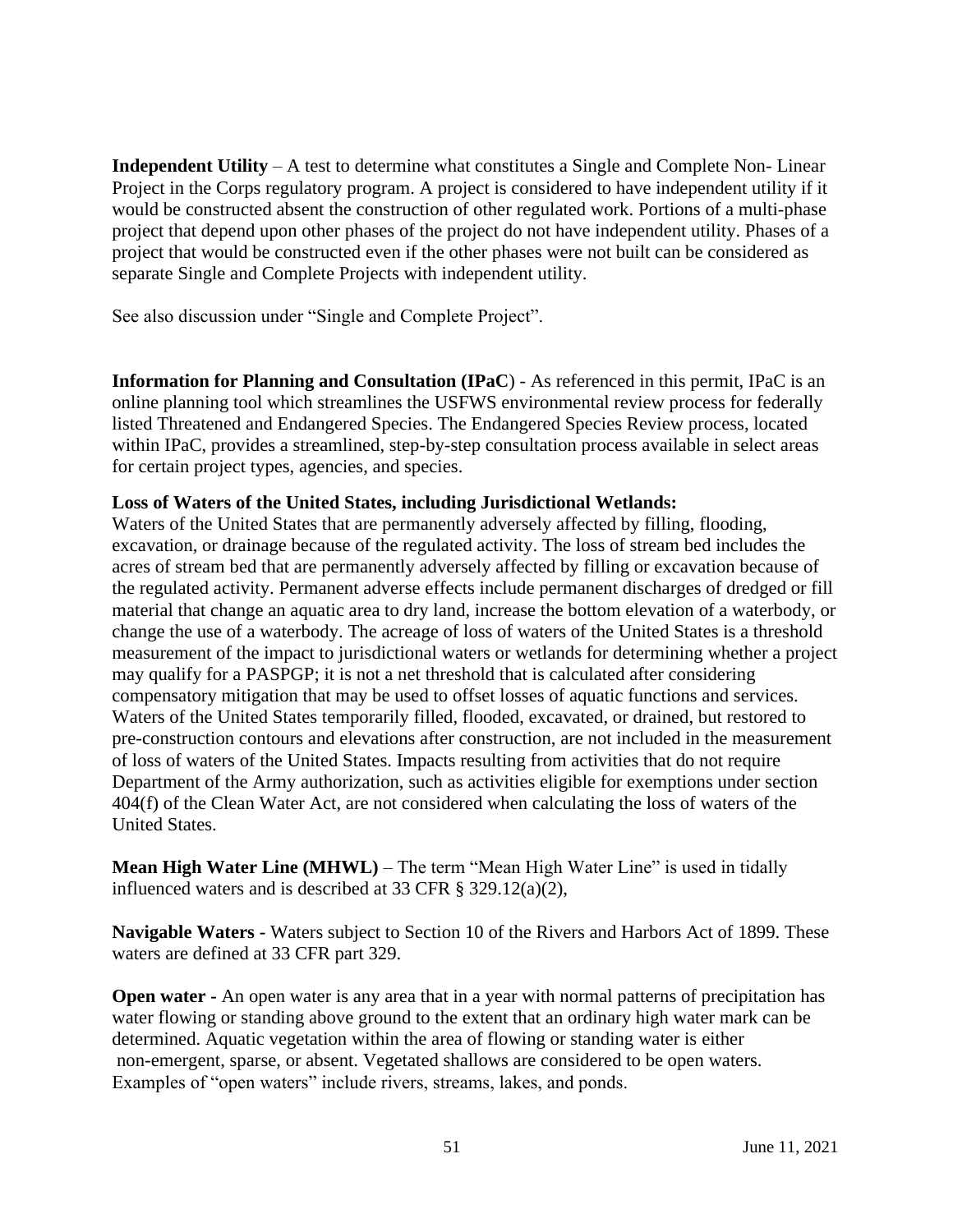**Ordinary High Water Mark (OHWM)** – The term "Ordinary High Water Mark" is defined at 33 CFR § 328.3(e)

**Overall Project** - The overall project, for purposes of PASPGP-6, includes all regulated activities that are reasonably related and necessary to accomplish the project purpose, including those activities that may occur in the reasonably foreseeable future. Linear projects may be composed of more than one "single and complete project" but require disclosure of all impacts to aquatic resources necessary to accomplish the overall project's purpose.

**Pennsylvania Department of Environmental Protection (PADEP)** - Use of PADEP throughout this document refers to PADEP and any entity delegated by PADEP to administer the Chapter 105 program.

**Pennsylvania Natural Diversity Inventory (PNDI)** – As referenced in this permit, PNDI refers to the on-line environmental review tool for screening of State and federally listed threatened and endangered species managed by the Pennsylvania Natural Heritage Program. PNDI is part of the new on-line review tool identified as Pennsylvania Conservation Explorer. The term PNDI is also inclusive of any future tools approved by the Corps districts in Pennsylvania and the USFWS for screening of federally listed threatened and endangered species in Pennsylvania.

**Permanent Conversion** – The term as used in this document refers to the permanent conversion of a forested wetland to a scrub-shrub wetland, conversion of a forested and/or scrub-shrub wetland to an emergent wetland, in association with a regulated activity. Such conversion may result in the permanent loss of certain functions and services that may require compensatory mitigation. These areas are typically manipulated over time by man to prevent their return to preconstruction wetland type, and includes areas that are maintained by mowing, cutting, and/or herbicide use. Permanent conversion does not include areas that are allowed to return to their preconstruction condition either naturally or through some type of restoration activity.

**Permanent Impacts** – For the purpose of the PASPGP-6, permanent impacts are defined as waters of the United States, including jurisdictional wetlands indefinitely filled, flooded, excavated, or drained as a result of the regulated activity.

**Practicable -** Available and capable of being done after taking into consideration cost, existing technology, and logistics in light of overall project purposes.

**Restoration Activities** – Activities associated with the manipulation of the physical, chemical, or biological characteristics of a site with the goal of returning natural/historic functions to a former or degraded aquatic resource.

**Riparian areas -** Riparian areas are lands next to streams, lakes, and estuarine/marine shorelines. Riparian areas are transitional between terrestrial and aquatic ecosystems, through which surface and subsurface hydrology connects riverine, lacustrine, estuarine, and marine waters with their adjacent wetlands, non-wetland waters, or uplands. Riparian areas provide a variety of ecological functions and services and help improve or maintain local water quality.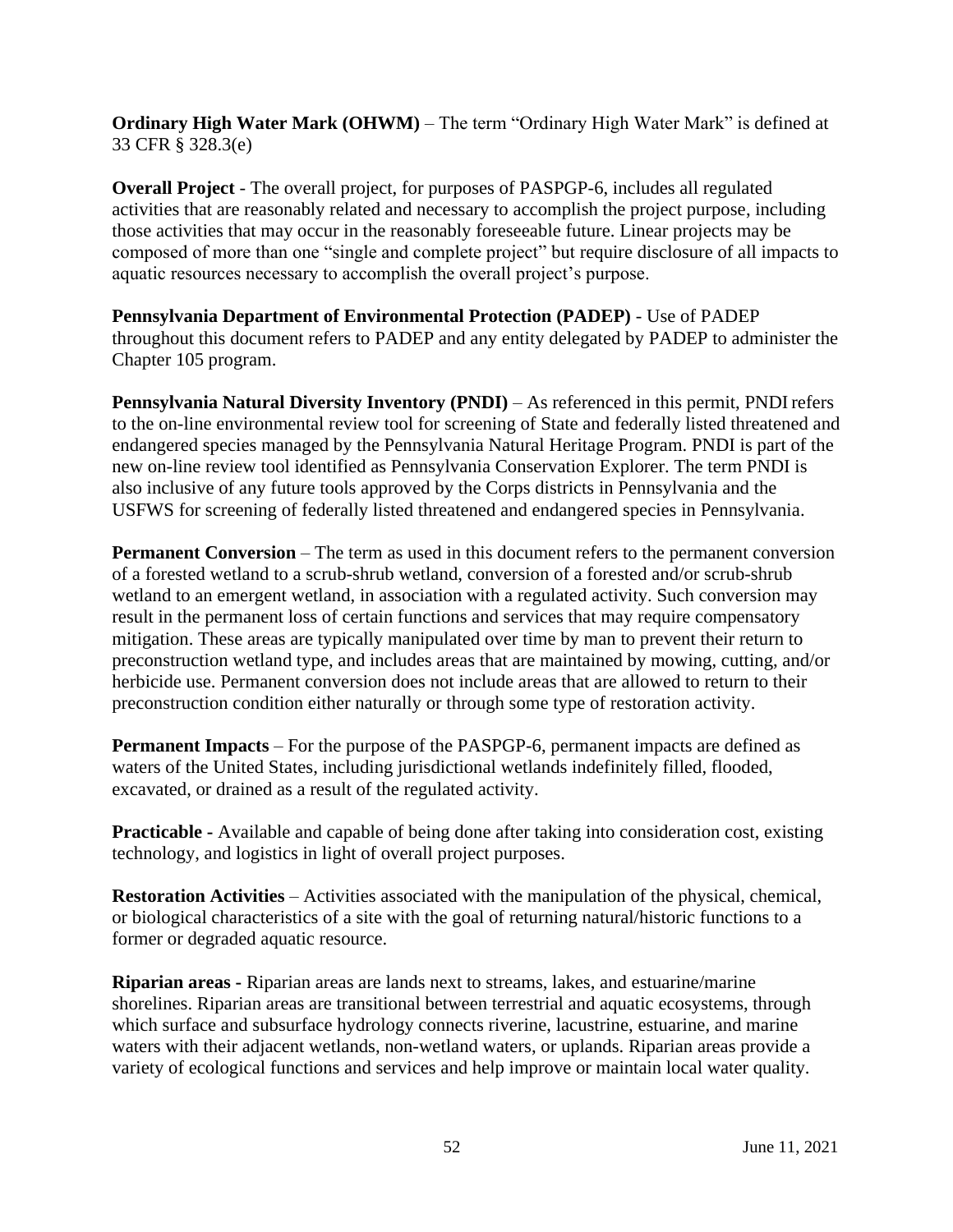**Single and Complete Project** – For the purpose of this document this term means one of the following as applicable:

a. **Single and Complete Linear Project** - That portion of the total linear project proposed or accomplished by one owner/developer or partnership or other association of owners/developers that includes all crossings of a single water of the United States (i.e., a single waterbody) at a specific location. A linear project is a project constructed for the purpose of getting people, goods, or services from a point of origin to a terminal point, which often involves multiple crossings of one or more waters of the United States, including jurisdictional wetlands, at separate and distant locations. A linear project may involve multiple crossings of streams, wetlands, or other types of waters from the point of origin to the terminal point. Roads and pipelines are examples of linear projects. For linear projects crossing a single or multiple waterbodies several times at separate and distant locations, each crossing is considered a Single and Complete Project for purposes of PASPGP-6 verification. However, individual channels in a braided stream or river, or individual arms of a large, irregularly shaped wetland or lake, etc., are not separate waterbodies, and crossings of such features cannot be considered separately. Each Single and Complete Linear Project need not have independent utility within the overall linear project. However, separate linear projects may have independent utility.

While each separate and distant crossing of a waterbody associated with a linear project would be considered a separate Single and Complete Project for the purposes of PASPGP-6, the Corps, when reviewing a Reporting Activity, will evaluate the cumulative effects on the aquatic environment of the overall linear project when determining whether PASPGP-6 verification is appropriate. The acreage and other applicable limits for PASPGP-6 would be applied to a single and complete crossing, as long as those crossings are far enough apart to be considered separate and distant.

An applicant proposing a Single and Complete Linear Project must submit information describing the locations of the overall linear project's point of origin, terminal point, all proposed crossings, and other impacts to aquatic resources.

b. **Single and Complete Non-linear Project** – For non-linear projects, the term "Single and Complete Project" is defined at 33 CFR 330.2(i) as "the total project proposed or accomplished by one owner/developer or partnership or other association of owner/developers." A Single and Complete Non-linear Project must have independent utility (see definition of "independent utility"). Single and Complete Non-linear Projects may not be "piecemealed" to avoid the eligibility thresholds of the PASPGP-6.

To ensure consistency with the requirement of the CWA 404(b)(1) Guidelines and the National Environmental Policy Act, a clear purpose and the ability to function independently is required for all projects.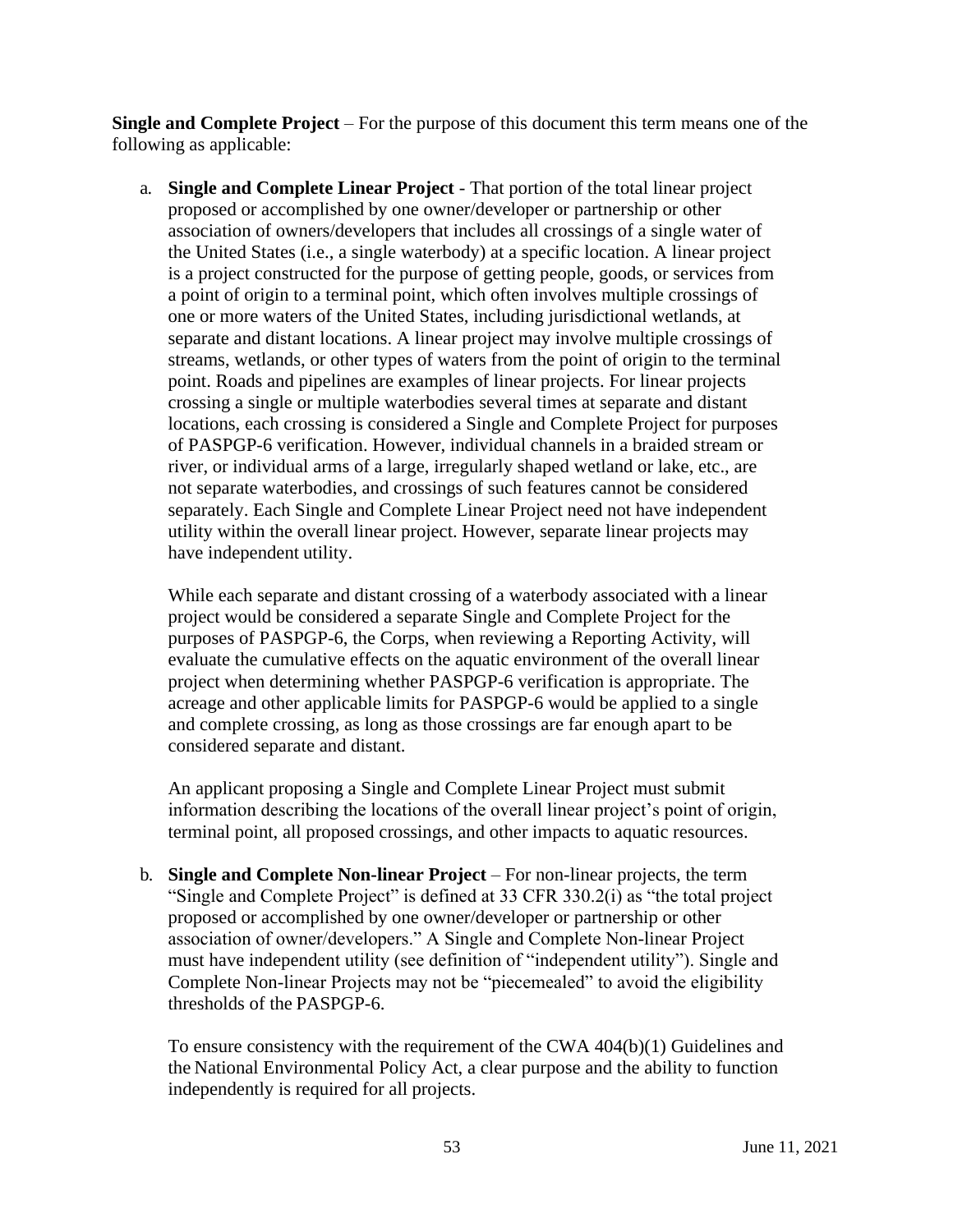**Stream channelization -** The manipulation of a stream's course, condition, capacity, or location that causes more than minimal interruption of normal stream processes. A channelized jurisdictional stream remains a water of the United States.

**Structure** – The term "Structure" is defined at 33 CFR § 322.2(b).

**Temporary Impacts** – For the purpose of the PASPGP-6, temporary impacts are defined as waters of the United States, including jurisdictional wetlands filled, flooded, excavated, or drained for a finite period of time, and restored to pre-construction contours and elevation.

**Tribal lands -** Any lands title to which is either: 1) held in trust by the United States for the benefit of any Indian Tribe or individual; or 2) held by any Indian Tribe or individual subject to restrictions by the United States against alienation.

**Tribal rights -** Those rights legally accruing to a Tribe or Tribes by virtue of inherent sovereign authority, unextinguished aboriginal title, treaty, statute, judicial decisions, executive order or agreement, and that give rise to legally enforceable remedies.

**Utility Line** – Any pipe or pipeline for transportation of any gaseous, liquid, liquescent, or slurry substance, for any purpose, and any cable, line, or wire for the transmission for any purpose of electrical energy, telephone, and telegraph messages, and radio and television communication.

The term utility line does not include activities that drain a water of the United States, including jurisdictional wetlands such as drainage tile or French drains, but it does apply to pipe conveying drainage from another area.

**Waterbody** – For purposes of the PASPGP-6, a waterbody is a "water of the United States." If a wetland is adjacent to a waterbody determined to be a water of the United States, that waterbody and any adjacent wetlands are considered together as a single aquatic unit (see 33 CFR  $328.4(c)(2)$ ).

Waters of the United States and Navigable Waters of the United States – Waters of the United States is defined at 33 CFR § 328.3, and for the purpose of this document, the use of the term "waters of the United States, including jurisdictional wetlands" is inclusive of navigable waters of the United States (33 CFR § 329.4).

**Wetland -** Wetlands are those areas that are inundated or saturated by surface or groundwater at a frequency and duration sufficient to support, and that under normal circumstances do support, a prevalence of vegetation typically adapted for life in saturated soil conditions. Wetlands generally include swamps, marshes, bogs, and similar areas.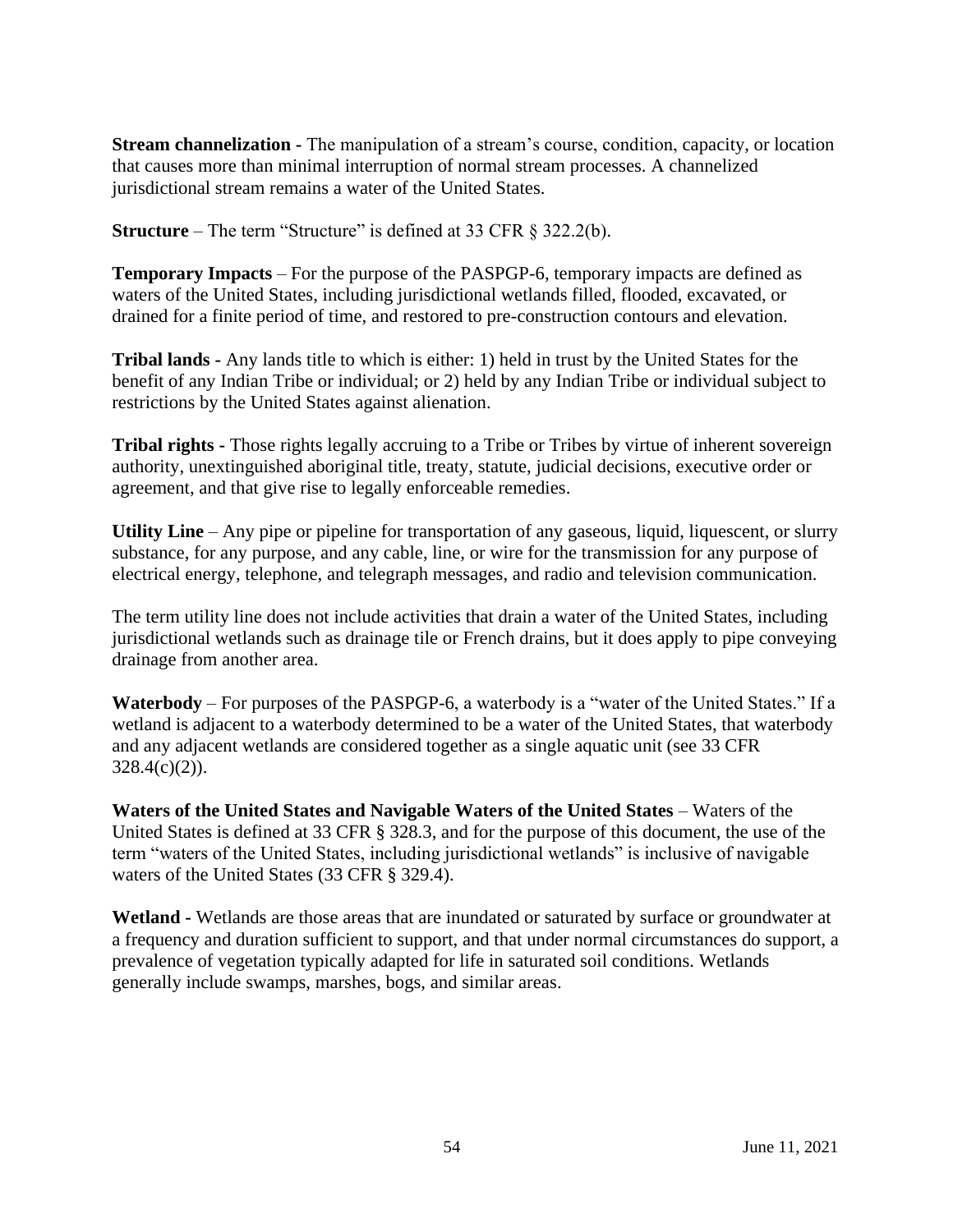## **PASPGP-6: Appendix B**

### **Navigable Waters of the United States (Section 10 Waters):**

The PASPGP-6 may be used to authorize work in the following navigable waters of the United States:

- a. Codorus Creek from the confluence with the Susquehanna River 11.4 miles upstream to the Richland Avenue Bridge in York, Pennsylvania;
- b. Main Stem Susquehanna River from the confluence with the Chesapeake Bay upstream to Athens, Pennsylvania (approximately 4 miles south from the New York State line);
- c. West Branch of the Susquehanna River from the confluence with the main stem Susquehanna River upstream to the dam at Lock Haven, Pennsylvania;
- d. Chester Creek from the confluence with the Delaware River 2 miles upstream;
- e. Crum Creek from the confluence with the Delaware River 1 mile upstream to the upstream side of the Dam at Eddystone;
- f. Darby Creek from the confluence with the Delaware River 5 miles upstream to the upstream side of the 84<sup>th</sup> Street Bridge in Philadelphia, Pennsylvania;
- g. Delaware River from U.S. Route 202 Bridge in New Hope, Pennsylvania, including the West Branch of the Delaware River, upstream to the Pennsylvania/New York border at the  $42<sup>nd</sup>$  parallel;
- h. Lehigh River from the confluence with the Delaware River 72 miles upstream to the downstream side of the PA Route 940 Bridge;
- i. Neshaminy Creek the confluence with the Delaware River, including Neshaminy State Park Harbor Project at the mouth of Neshaminy Creek, 4 miles upstream to the downstream side of the Newportville Bridge;
- j. Pennypack Creek from the confluence with the Delaware River 2 miles upstream to the downstream side of the Frankford Avenue Bridge in Philadelphia, Pennsylvania;
- k. Ridley Creek from the confluence with the Delaware River 1 mile upstream to the upstream side of the Baltimore and Ohio Railroad Bridge in Chester, Pennsylvania;
- l. Schuylkill River from the Fairmont Dam, 104 miles upstream to Port Carbon, Pennsylvania;
- m. Schuylkill Navigation Channel (Manayunk Canal) along the Schuylkill River for 2 miles from the Flat Rock Dam to Lock Street in the Manayunk Section of Philadelphia, Pennsylvania;